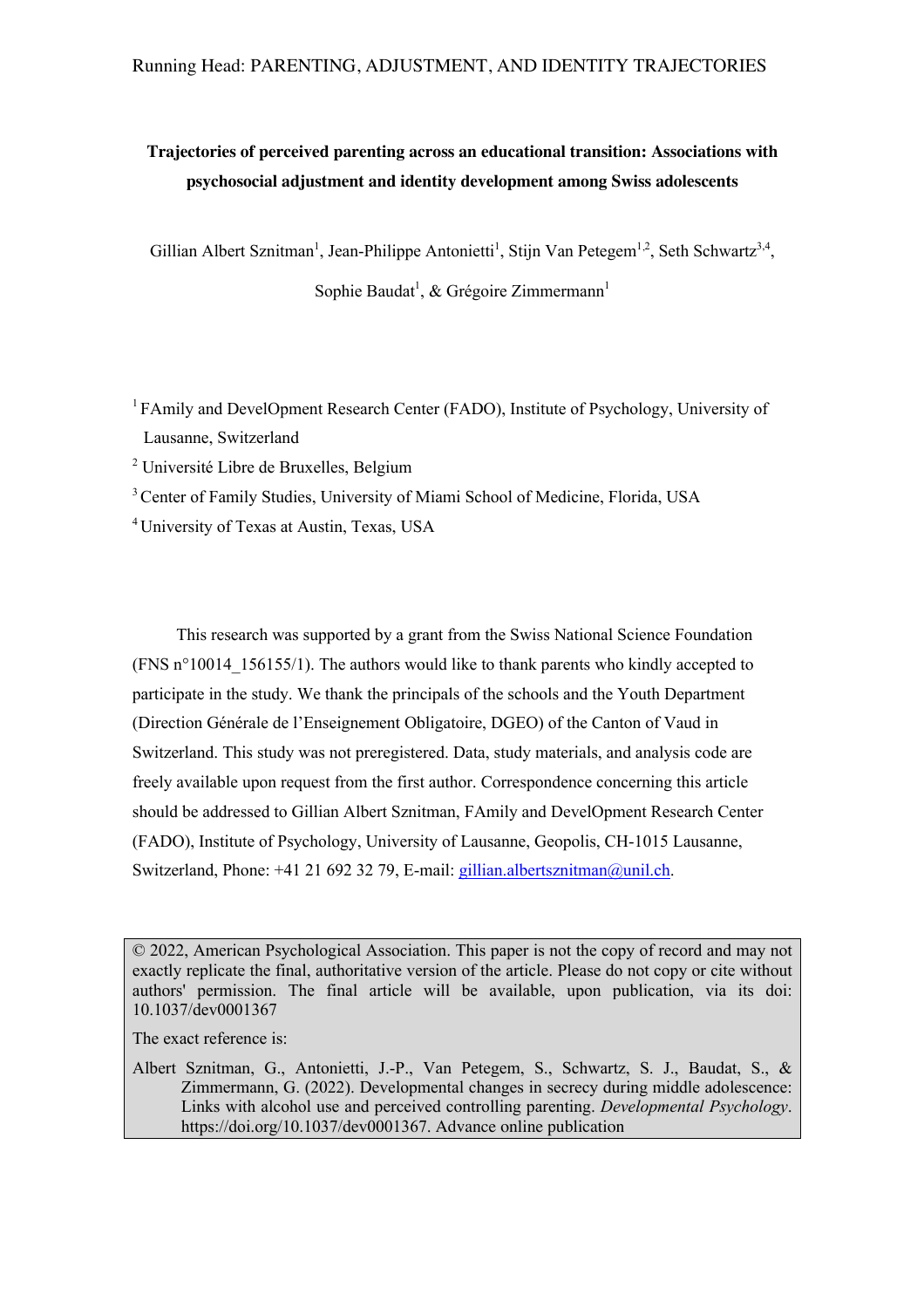## **Abstract**

Educational transitions involve a number of changes for adolescents and can be challenging for adolescents and parents alike. The present study was designed to gain a better understanding as to how adolescents' perceptions of parenting evolves across a major educational transition and how the parenting perceived across this transition may facilitate adolescents' psychosocial adjustment and identity formation. Swiss adolescents (*N*=483, *Mage* = 14.96 years old; 64.6% female) in their last year of mandatory secondary school completed self-report measures at two semi-annual time points both prior to and following their educational transition. Adolescents reported on their perceptions of their parents' autonomy support and psychological control as well as their self-esteem, risk-taking behaviors, and identity processes. Group-based trajectory analyses identified three parenting trajectory classes (i.e., Highly Supportive Parenting, Decreasing Supportive Parenting, Stable Controlling Parenting), three psychosocial adjustment trajectory classes (i.e., Low Self-Esteem/Low Risk-Taking, High Self-Esteem/Low Risk-Taking, Moderate Self-Esteem/Increasing Risk-Taking) and four identity trajectory classes (i.e., Lost Searchers, Guardians, Pathmakers, Successful Searchers). These solutions support the contention that adolescents are likely to experience academic transitions differently, whether in terms of their parent-adolescent relationship, their psychosocial adjustment, or their identity. Furthermore, parenting trajectory classes were associated with specific identity and psychosocial adjustment classes. Notably, Highly Supportive Parenting was associated with the High Self-Esteem/Low Risk-Taking class and the Pathmaker identity class, whereas Stable Controlling Parenting was most strongly associated with the Low Self-Esteem/Low Risk-Taking class and the Lost Searcher identity class. These findings highlight the importance of autonomy supportive parenting for adolescent development during educational transitions.

*Keywords:* academic transition, autonomy support, identity formation, self-esteem, risk-taking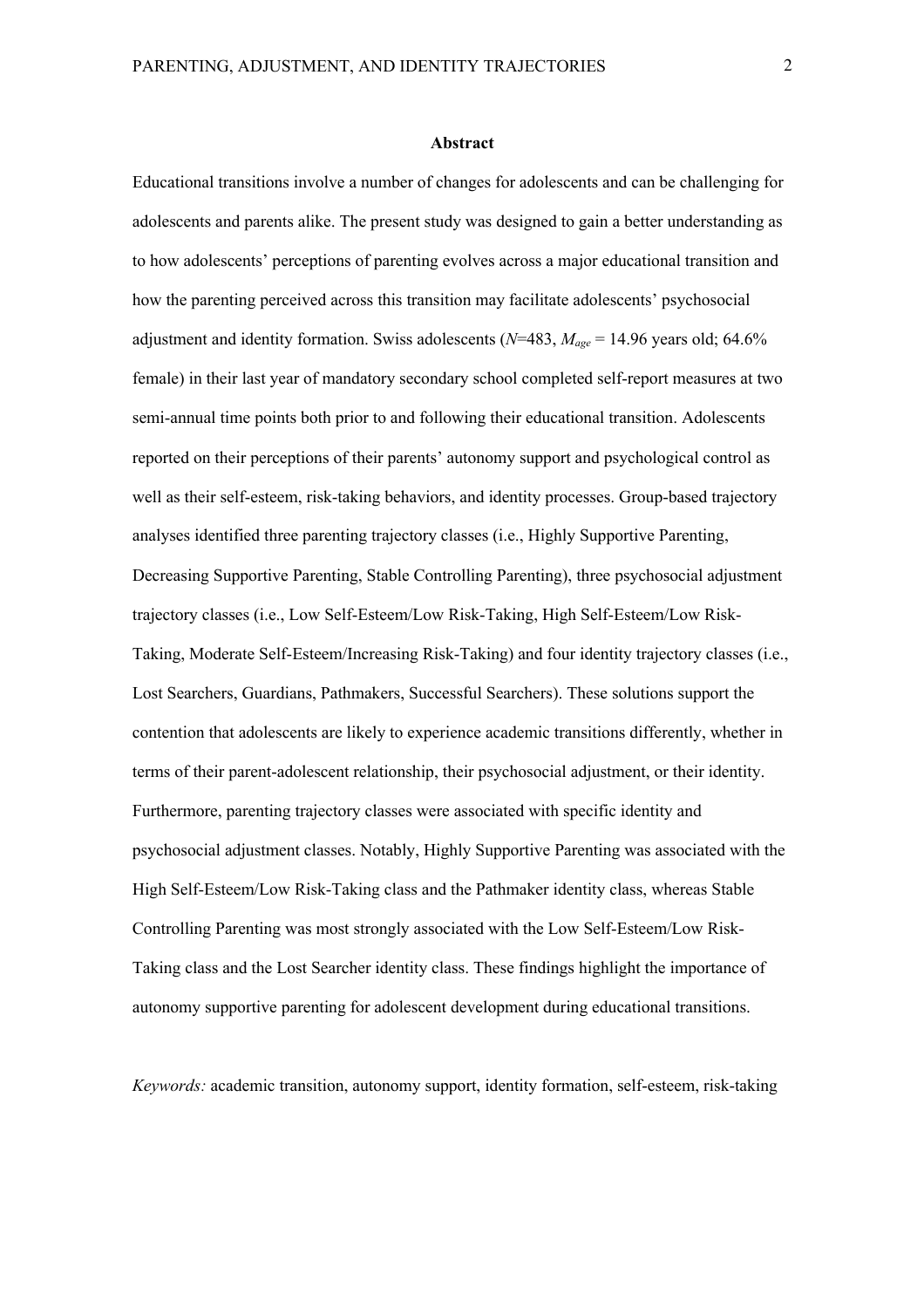# **Trajectories of perceived parenting across an educational transition: Associations with psychosocial adjustment and identity development among Swiss adolescents**

It is well established that parents play a fundamental role in supporting the optimal development of their children throughout adolescence (Steinberg & Silk, 2002). Although adolescents increasingly seek to assert their independence and take on more responsibility during this maturation process, parents remain an essential source of support (Duineveld et al., 2017; Steinberg & Silk, 2002). Such support may be of particular importance for adolescents during educational transitions, such as the transition from general education (e.g., high school) to tertiary education (e.g., university, vocational school) or from general education to the professional world (Zarett  $& Eccles, 2006$ ). Given the importance of this academic transition and the number of simultaneous developmental changes, parent-adolescent relationships may evolve, with some parents adjusting more seamlessly than others to the new needs of their adolescent child (Steinberg & Silk, 2002).

Developmentally, adolescents of high school age are also confronted with figuring out who they are and forming an identity of their own (Erikson, 1968; Flum & Kaplan, 2012). Indeed, academic transitional moments may act as a catalyst for pushing adolescents to take a deeper look at themselves, whether they are happy with the path they are on, who they are becoming, and/or whether they would like to reorient the direction they are taking (Crocetti, Rubini, & Meeus, 2008). Given that these academic transitions push adolescents to reflect on issues they may not consider otherwise, these transitions can prompt changes in how adolescents feel about themselves, potentially eliciting self-doubt and facilitating certain risk behaviors (Eccles et al., 1993; Schwartz, Mason, Pantin, Wang, et al., 2009). In this light, the way parents accompany their adolescents along this transition may have important implications for their child's overall adjustment and healthy identity development (Ryan & Deci, 2017). Accordingly, the goal of the current study was to examine how parenting is perceived by adolescents over the year prior to, and following, a major academic transition, and whether parenting would serve as a resource for adolescents vis-à-vis their psychosocial adjustment and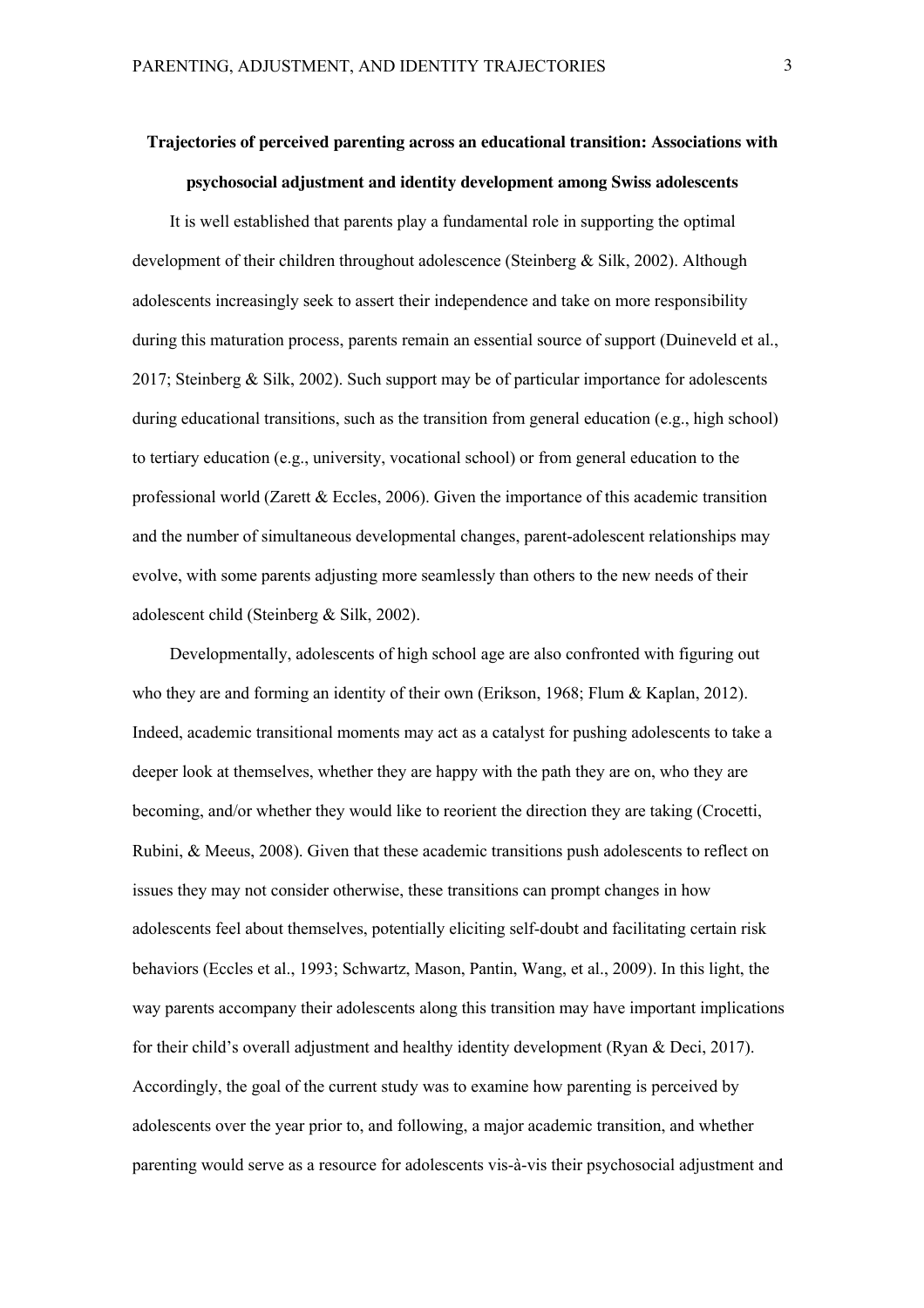identity development.

# **The Swiss Education System and the Association of Academic Transitions with Self-Esteem and Risk-Taking Behaviors**

School transitions can represent particularly vulnerable moments for adolescents, with youth often confronted with large changes in their social environment, school structure, and day-to-day life (Duineveld et al., 2017; Zarett & Eccles, 2006). Not only do adolescents need to balance new academic demands and responsibilities, but many struggle with concerns regarding their new peer network (Zarett & Eccles, 2006). In the French-speaking part of Switzerland, all youth attend a 3-year obligatory secondary school from ages 12/13 to ages 14/15. Obligatory secondary school is divided into two streams, with one leading to vocational studies and the other leading to gymnasium/senior high school studies (ultimately allows access to university studies). The decision as to which stream to follow is reached during the last year of primary school when youth are 11-12 years old (Nakamura et al., 2007). Thus, unlike youth in many other countries, Swiss adolescents must already make important profession-related decisions at a relatively young age.

These stressful educational transitions can evoke changes in adjustment for adolescents, including vis-à-vis their self-esteem, with self-esteem being defined as a general evaluation of one's self-worth (Grolnick et al., 2000; Harter, 1988). Although a large body of evidence has suggested that many young people become more negative about themselves during these transitions, studies investigating self-esteem over school transitions have not been conclusive with some reporting increases (Proctor  $& Choi, 1994$ ; Wagner et al., 2013), others reporting decreases (e.g., Wigfield et al., 1991), and still others reporting stable self-esteem during the transition (Białecka-Pikul et al., 2019; e.g., Hirsch & Rapkin, 1987). In this regard, Zimmerman, Copeland, Shope, and Dielman (1997) identified four self-esteem trajectories in early to middle adolescents (consistently high, moderate and rising, decreasing, and consistently low) suggesting that adolescents follow different self-esteem trajectories.

Similarly, school transitions may also act as a precipitating factor for risk taking-behaviors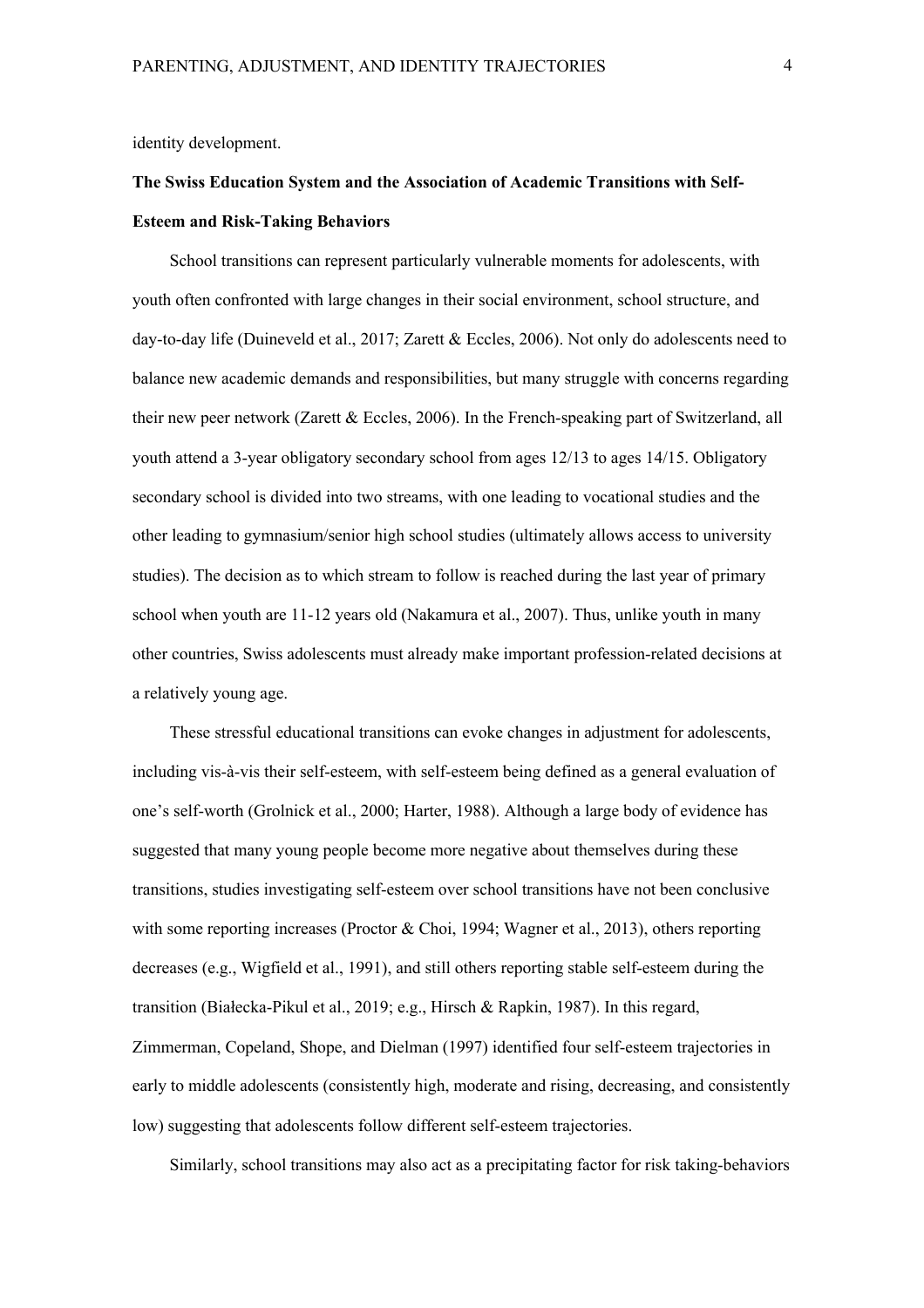(Igra & Irwin, 1996). Risk-taking behaviors include a number of potentially health-damaging behaviors that increase the chance of illness, injury, or death, including for example, substance use, risky sexual behaviors, and impaired driving (Igra  $\&$  Irwin, 1996). The majority of studies investigating risk-taking during school transitions have focused on American emerging adults transitioning from high school to college/university (e.g., Fromme et al., 2008). In general, these studies found risk-taking behaviors, especially those associated with alcohol and drug use, to increase following academic transitions (Jackson & Schulenberg, 2013; Zimmerman et al., 1997). Nevertheless, the American high school to college/university transition is different from Swiss middle adolescents transitioning out of obligatory secondary school at age 14/15. While this may be true, academic transitions may also be associated with changes in risk-taking behaviors among younger adolescents, given their increased desire for independence, exploration, and freedom (Steinberg & Silk, 2002). Although some adolescents may demonstrate larger increases in alcohol use (Jackson & Schulenberg, 2013), others may not (Zimmerman et al., 1997). Thus, overall trends in risk-taking may not adequately characterize how different adolescents experience academic transitions at the individual level (Keijsers & van Roekel, 2018). For this reason, it is necessary to use person-centered approaches to capture meaningful differences among adolescents. Furthermore, as with self-esteem, increases in risktaking behaviors may be mitigated by environmental factors such as a supportive family environment (Igra & Irwin, 1996). Complicating matters, all of these changes occurring during school transitions are intertwined with the construction of their personal identity.

# **Identity Development**

# **Processes of Personal Identity Formation.**

Personal identity refers to the amalgamation of one's goals, values, and beliefs in a number of life domains, including career and education (Erikson, 1968). In essence, personal identity involves how one defines oneself. Thus, all education related decisions contribute to the formation of adolescents' personal identity. For example, an adolescent may think to themselves "I never thought I wanted to go to university, but maybe this is what I would like to do". This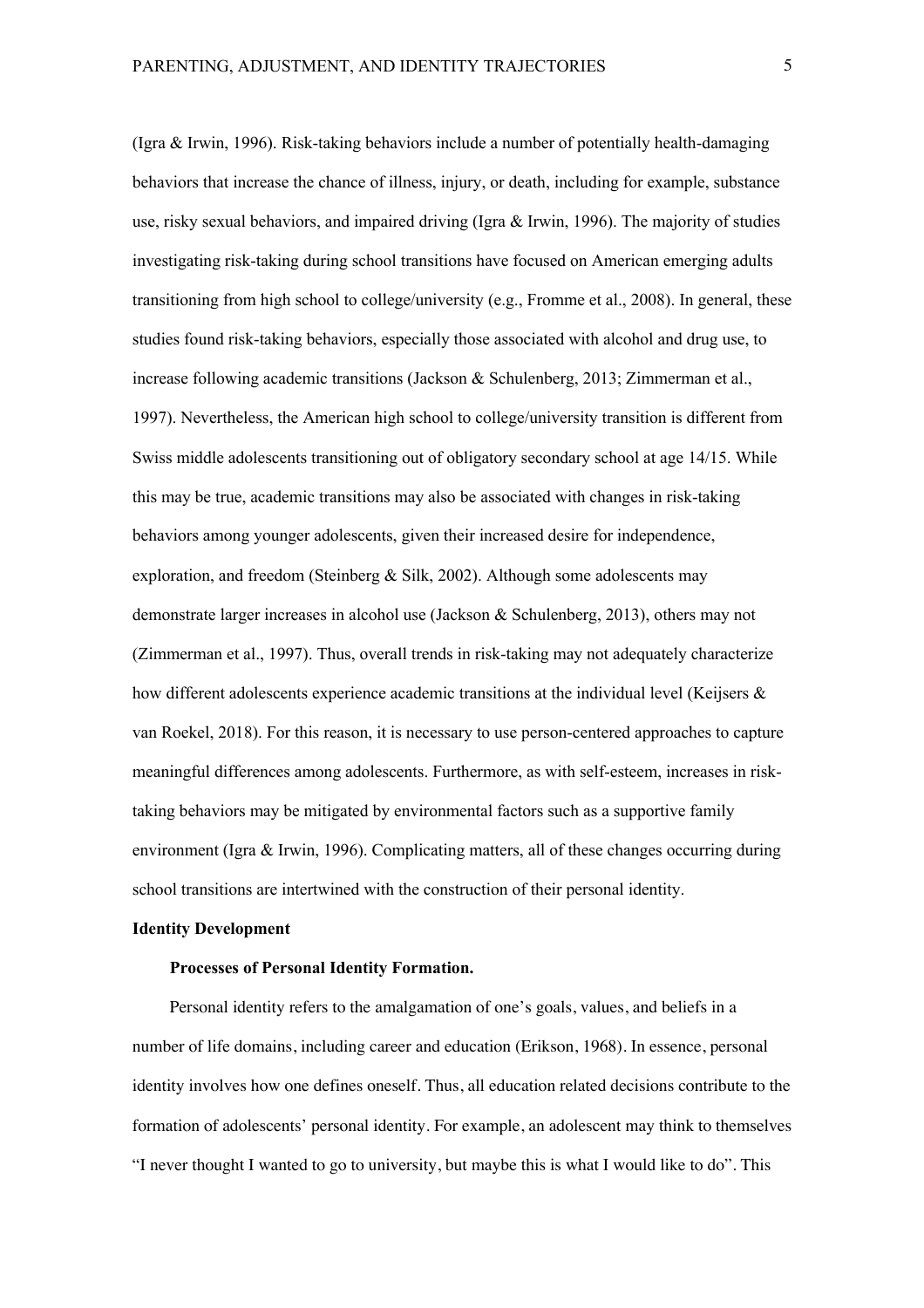would then entail a certain reworking of their identity. In this sense, decisions may either be in line with the identity they are forming or alternatively require certain adjustments to be made (Crocetti, Rubini, & Meeus, 2008). In fact, the school environment may directly stimulate further identity questioning by helping youth to rethink their career plans and other aspects of their identities (Flum & Kaplan, 2012; Lannegrand-Willems & Bosma, 2006).

To capture the dynamic nature of identity formation, recent models of identity have proposed using a process-based approach to assess the underlying processes at play in adolescent identity construction (Crocetti & Meeus, 2015). One such model, based on the work of Erikson and Marcia (1966), is the a five-dimensional model proposed by Luyckx and colleagues (Luyckx, Goossens, et al., 2006; Luyckx, Schwartz, Berzonsky, et al., 2008), consisting of three types of exploration (*exploration in breadth*, *exploration in depth*, and *ruminative exploration*) and two types of commitment (*commitment making* and *identification with commitment*). *Exploration in breadth* refers to a general exploration of identity alternatives, whereas *exploration in depth* refers to a thorough exploration of commitments that one has already enacted, and *ruminative exploration* refers to a maladaptive type of exploration characterized by indecisiveness and indecision in which one repeatedly mulls over different identity alternatives. Further, whereas *commitment making* refers to the degree to which adolescents have made choices, *identification with commitment* refers to the extent to which one identifies with and has integrated identity commitments into one's sense of self. More recently, a sixth process originally conceptualized by Meeus and Crocetti (Crocetti, Rubini, & Meeus, 2008; Crocetti, 2017) has been added to this model, namely *reconsideration of commitment* (Albert Sznitman et al., 2019; Zimmermann et al., 2015). Reconsideration of commitment refers to rethinking previously formed commitments in favor of other alternatives and may be indicative of willingness to change a commitment.

# **Person-Centered and Profile-Based Approaches to Identity Formation.**

Prior research has often utilized person-centered approaches to identify profiles of identity formation in order to ascertain different ways in which adolescents approach the task of identity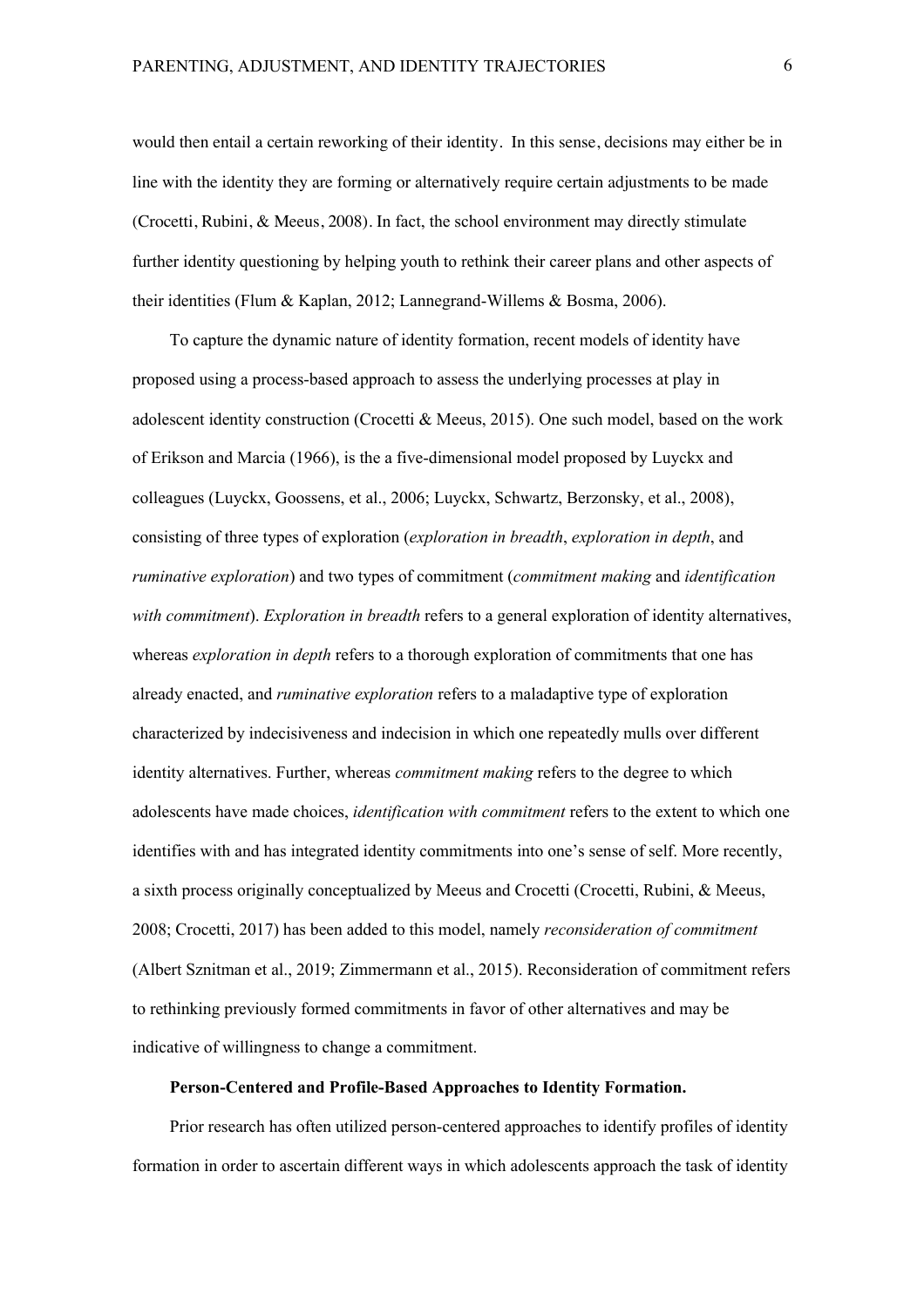development. Indeed, the principal assumption of person-centered approaches is that each individual is unique, but that these unique individuals can be summarized by a finite number of evolutions identified by patterns that are shared within a specific subgroup (Crocetti & Meeus, 2015). Studies using the Luyckx model have typically yielded six identity statuses/profiles: achievement, foreclosure, searching moratorium, ruminative moratorium, troubled diffusion, and carefree diffusion (e.g., Albert Sznitman et al., 2019; Luyckx, Schwartz, Berzonsky, et al., 2008; Skhirtladze et al., 2016). The achievement status (commitment following healthy exploration) is often regarded as the most well-adjusted status, followed by the foreclosure status, with adolescents in both statuses demonstrating high levels of self-esteem and low levels of risk taking behaviors (Schwartz et al., 2011). Adolescents in the searching moratorium status (presence of both commitment and exploration) demonstrate relatively moderate levels of selfesteem and risk taking (Crocetti, Rubini, Luyckx, et al., 2008; Schwartz et al., 2011). Adolescents in the ruminative moratorium status (exploration, including maladaptive exploration, and without commitment) as well as the troubled diffusion status (presence of only maladaptive exploration) for their part demonstrate lower levels of self-esteem and high levels of internalizing and risk taking behaviors (Crocetti, Rubini, Luyckx, et al., 2008; Luyckx, Schwartz, Berzonsky, et al., 2008). Lastly, adolescents in the carefree diffusion status (lack of exploration and commitment) demonstrate similar outcomes to those in the troubled diffusion, although they seem to fare slightly better in regard to self-esteem (Crocetti et al., 2011).

To fully understand identity formation as a developmental process, it is important to move beyond cross-sectional studies and to examine how identity evolves over time. Far less research has looked at how identity processes develop longitudinally. In one such study, Luyckx, Schwartz, Goossens, Soenens, and Beyers (2008) derived identity trajectories among university students, based on four identity dimensions (exploration in breadth, exploration in depth, commitment making, and identification with commitment). These authors identified four developmental trajectories roughly equivalent to certain identity statuses. Pathmakers (similar to achievement) are active in forming, evaluating, and strengthening their commitments,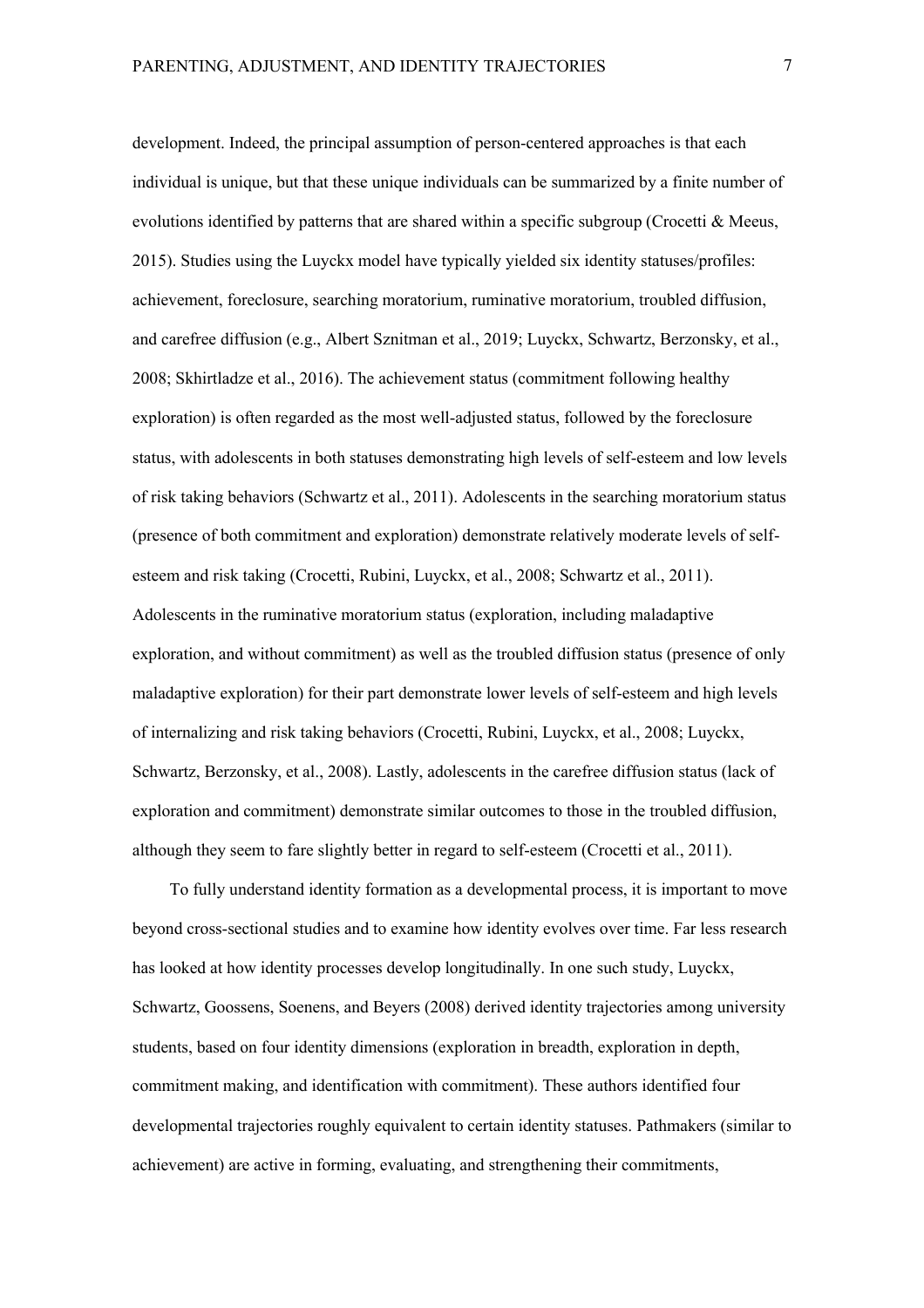demonstrating high increasing scores on all four identity dimensions. Searchers (equivalent to searching moratorium) were especially engaged in exploring potential commitments, providing high scores on exploration dimensions and low scores on commitment dimensions, with exploration in breadth increasing over time. Guardians (similar to foreclosure) were relatively firm in their commitments and closed to exploration, characterized by stable moderate scores on all identity dimensions. Lastly, a novel developmental pathway was identified – consolidators (a subtype of foreclosure), who provided high and increasing scores on commitment making over time, low stable scores on exploration in breadth, and high stable scores on exploration in depth and identification with commitment. Surprisingly, Luyckx and colleagues did not identify a trajectory class similar to the diffusion status (Drifters). Although the results of that study provide great insight into the potential developmental pathways possible in regard to identity development in university students, Luyckx and colleagues (2011) underline the need for future studies to investigate similar trajectories in younger adolescents. Furthermore, given that academic transitions may stimulate identity related work, it seems imperative to examine identity trajectories across such transitions and their immediate parenting context that may support adolescents' development during this time.

## **Parenting as a Resource During Academic Transitions**

Parenting and adolescent development are tightly intertwined. In general, warm and supportive parenting is associated with lower parent-adolescent conflict, fewer adolescent internalizing problems, and higher academic achievement (for a review see Smetana & Rote, 2019). With regard to academic transitions, one specific way in which parents can act as a resource to their adolescent children is in supporting their adolescent's need for autonomy (Grolnick et al., 2000). Autonomy support refers to the degree to which parents encourage their children to act upon personally endorsed values and interests (Ryan et al., 2006). In contrast, psychological control hampers adolescents' autonomy (Barber, 1996; Soenens & Vansteenkiste, 2010). When parents act in an autonomy supportive way, children are more in touch with their inner self, leading to feelings of authenticity, and contributing to overall well-being (Soenens et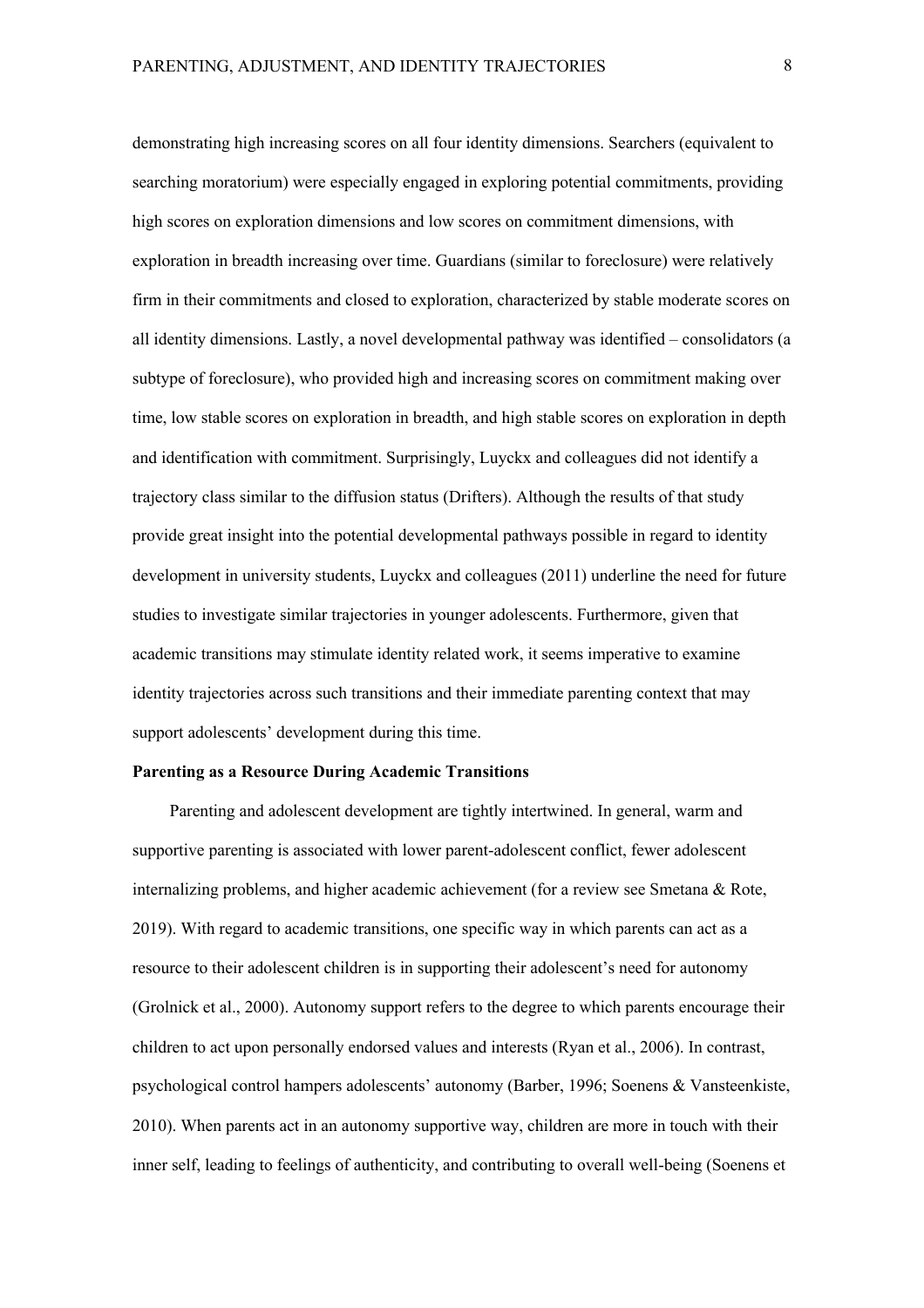al., 2018). However, when parents act in a psychologically controlling way, this thwarts a child's need for autonomy and may result in feelings of being controlled, inner conflict, and lack of competence (Ryan et al., 2016). A large body of research has evidenced that autonomy support relates to higher well-being and healthy identity development (Luyckx et al., 2009), whereas psychological control has been related to more internalizing and risk-taking behaviors (Soenens & Vansteenkiste, 2010), increased risk-taking behaviors (Fischer et al., 2007), and higher levels of stress (Bartholomew et al., 2011). Furthermore, parenting that supports adolescents' autonomy has been found to relate to higher levels of self-esteem, whereas psychologically controlling parenting to lower levels of self-esteem (Barber, 1996; Bean & Northrup, 2009; Lo Cascio et al., 2016).

Although a vast amount of research has examined the relationship between autonomy supportive parenting and outcomes in children and adolescents (e.g., Luyckx et al., 2009; Van Petegem et al., 2015), fewer studies have investigated trajectories of perceived autonomy support and psychological control during adolescence. In two such studies, three trajectories of perceived autonomy support (high increasing, moderate stable, and low decreasing; Van Petegem et al., 2017) and two trajectories of psychological control (low increasing, moderate stable/decreasing; Rogers et al., 2020) were identified. Together, these studies suggest that parents follow different trajectories in terms of their support of their children's autonomy needs. More specifically, some parents may become more autonomy supportive, others less autonomy supportive or more psychologically controlling, and still others may remain stable.

With regard to academic transitions, however, no study to date has used an analytic approach allowing for the identification of parenting trajectories based on both autonomy supportive parenting and the two types of psychologically controlling parenting (dependencyoriented and achievement-oriented). Whereas dependency-oriented psychological control focuses on maintaining interpersonal closeness, achievement-oriented psychological control is used as a means of maintaining parental standards of achievement (Soenens et al., 2010). Instead, several studies have investigated how perceived parenting relates in general to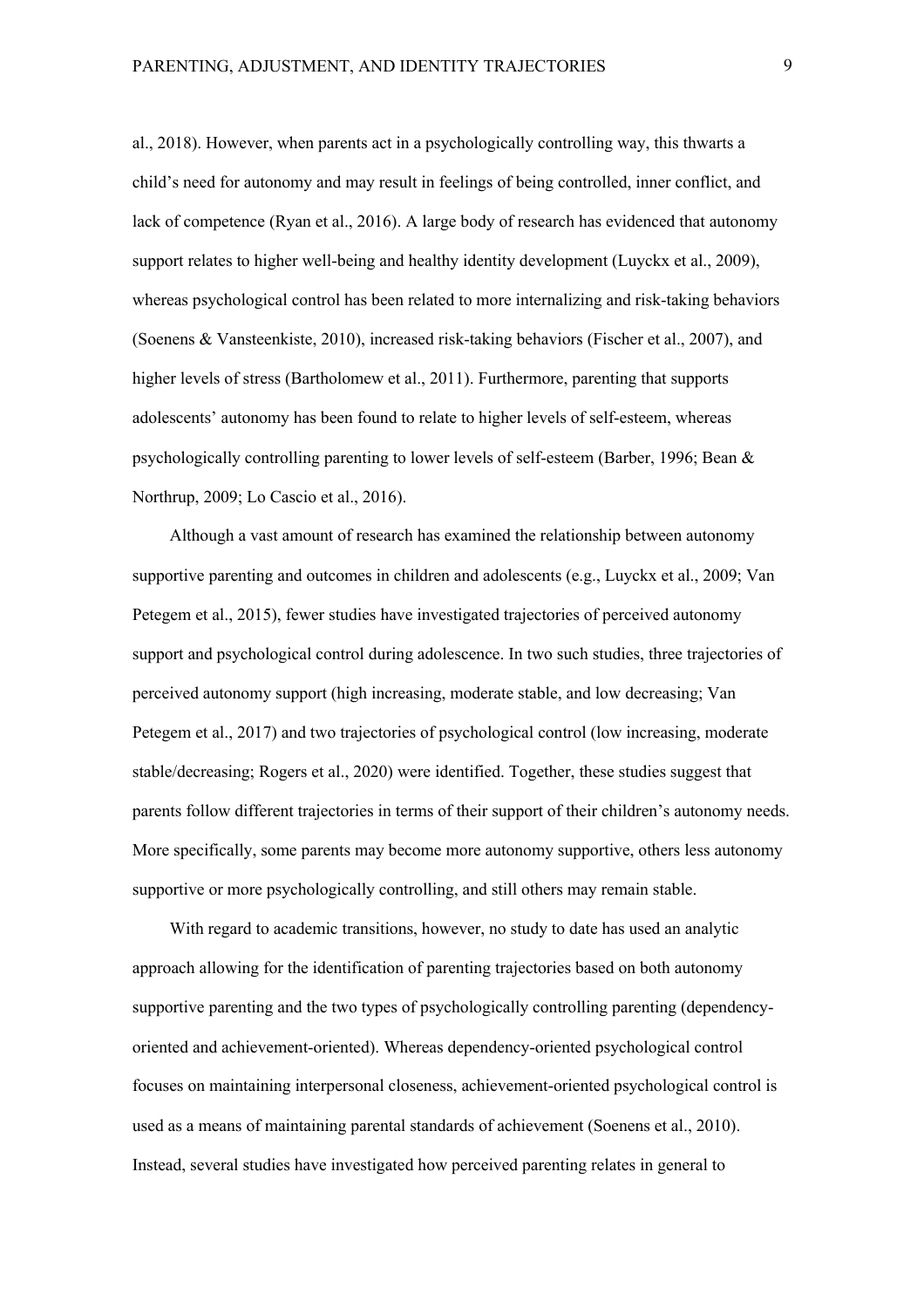psychosocial adjustment and identity development during academic transitions, suggesting that maintaining an autonomy supportive parenting style can help children during these stressful school transitions (e.g., Duineveld et al., 2017; Grolnick et al., 2000) as well as encourage healthy identity development (e.g., Luyckx et al., 2009; Soenens et al., 2005). When parents are autonomy supportive, they allow their adolescents to explore personally endorsed interests, ultimately helping them to fulfill their basic need for autonomy and to develop a more integrated sense of identity (Luyckx et al., 2009). However, parents who act in a psychologically controlling manner frustrate their adolescent's need for autonomy, potentially derailing their adolescent's ability to construct a coherent identity. Previous longitudinal research has highlighted the importance of an autonomy supportive parenting style versus a psychologically controlling parenting style for optimal identity development (Beyers & Goossens, 2008; Luyckx et al., 2007). Taken together, results from these studies suggest that not all parents' parenting will evolve in the same manner, thus highlighting the utility of personcentered analytic approaches in identifying developmentally different subgroups.

## **The Present Study**

Not all adolescents experience academic transitions in the same way. Thus, using a person-centered approach, the first aim of the present study was to examine how perceived parenting, psychosocial adjustment, and identity evolve over a major academic transition in the lives of Swiss adolescents. Consistent with the theoretical background, we proposed several hypotheses.

First, with regard to perceived parenting typologies, in line with previous findings (Rogers et al., 2020; Van Petegem et al., 2017) we expected to identify three trajectory classes: (1) Moderate Stable Autonomy Support/ Low Stable Psychological Control), (2) Low Decreasing Autonomy Support/ Moderate Increasing psychological Control, and (3) High Increasing Autonomy Support/ Low Decreasing Psychological Control.

Second, with regard to psychosocial adjustment we expected to identify four adjustment trajectories: (1) High Stable Self-Esteem / Low Stable Risk-Taking, (2) Low Stable Self-esteem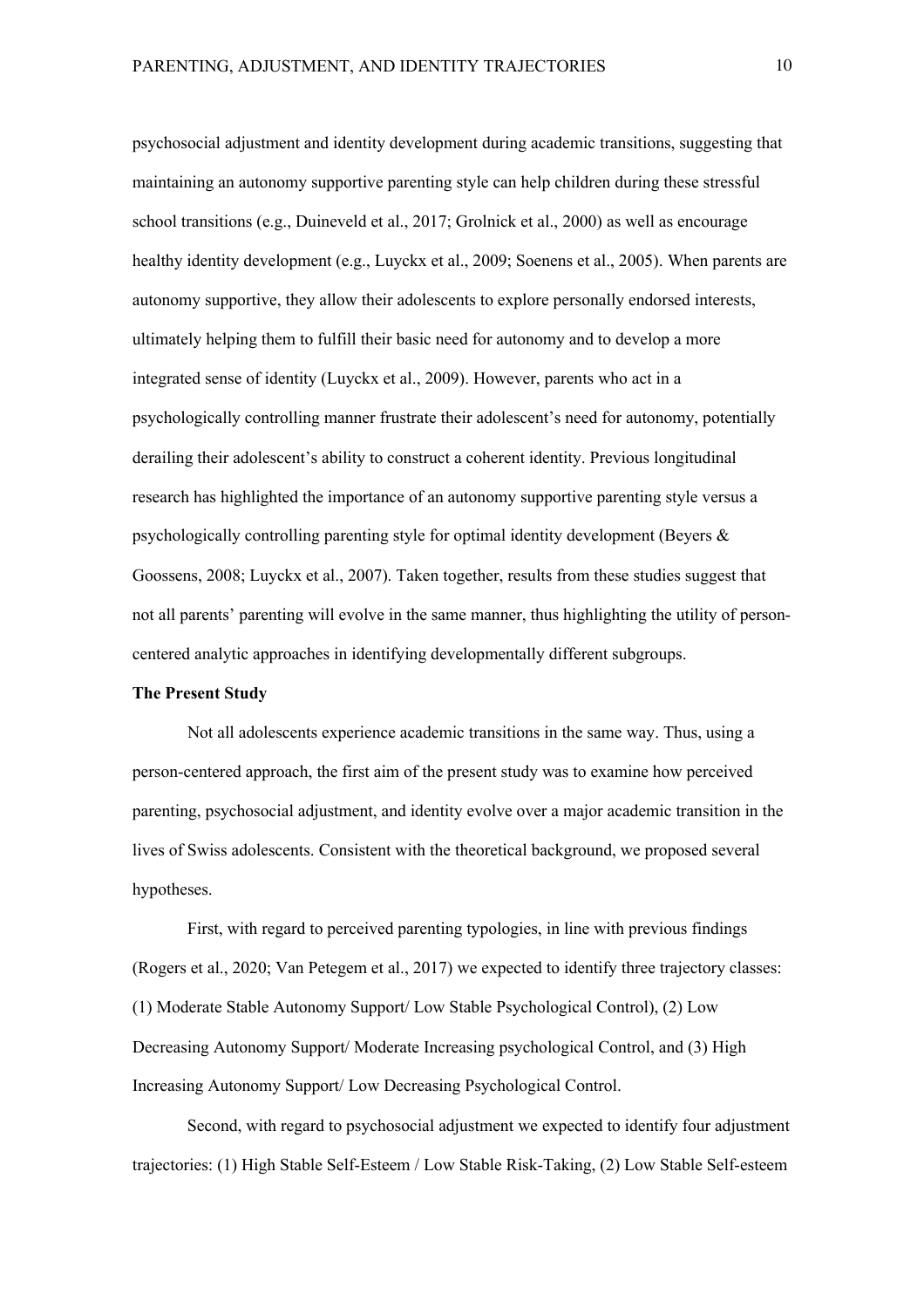/High Stable Risk-Taking/, (3) Moderate Increasing Self-Esteem/ Moderate Decreasing Risk-Taking, and (4) Moderate Decreasing Self-Esteem/Moderate Increasing Risk-Taking (Zimmerman et al., 1997).

Third, with regard to identity, we expected to identify at least four identity trajectories: Pathmakers, Guardians, Searchers, and Drifters (Luyckx, Schwartz, Goossens, et al., 2008). We expected Pathmakers to demonstrate high increasing scores on commitment dimensions, high stable scores on exploration in breadth and exploration in depth, and low stable scores on ruminative exploration and reconsideration of commitment. Next, we expected Guardians to demonstrate high increasing scores on commitment dimensions, low stable scores on exploration in breadth and in depth, and low stable scores on ruminative exploration and reconsideration of commitment. We expected Searchers to be characterized by moderate and increasing scores on exploration in breadth and exploration in depth, with low stable/increasing scores on the commitment dimensions. Lastly, Drifters were expected to demonstrate low scores on all identity processes.

The second objective of the present study was to examine how trajectories of perceived parenting would relate to trajectories of both psychosocial adjustment and identity. We expected parenting trajectories characterized by high levels of perceived autonomy support and low levels of perceived psychological control to be associated with psychosocial adjustment trajectories characterized by moderate to high self-esteem and low risk-taking as well as a more mature identity trajectories. Conversely, we expected parenting trajectories characterized by low perceived autonomy support and high perceived psychological control to be associated with psychosocial adjustment trajectories characterized by lower self-esteem and higher risk taking as well as by the least mature identity trajectories.

# **Method**

# **Participants and Missing Data**

The sample for the present study consisted of 483 adolescents (64.6% female) in their last year of mandatory secondary school (i.e., age 14/15) who were participating in a broader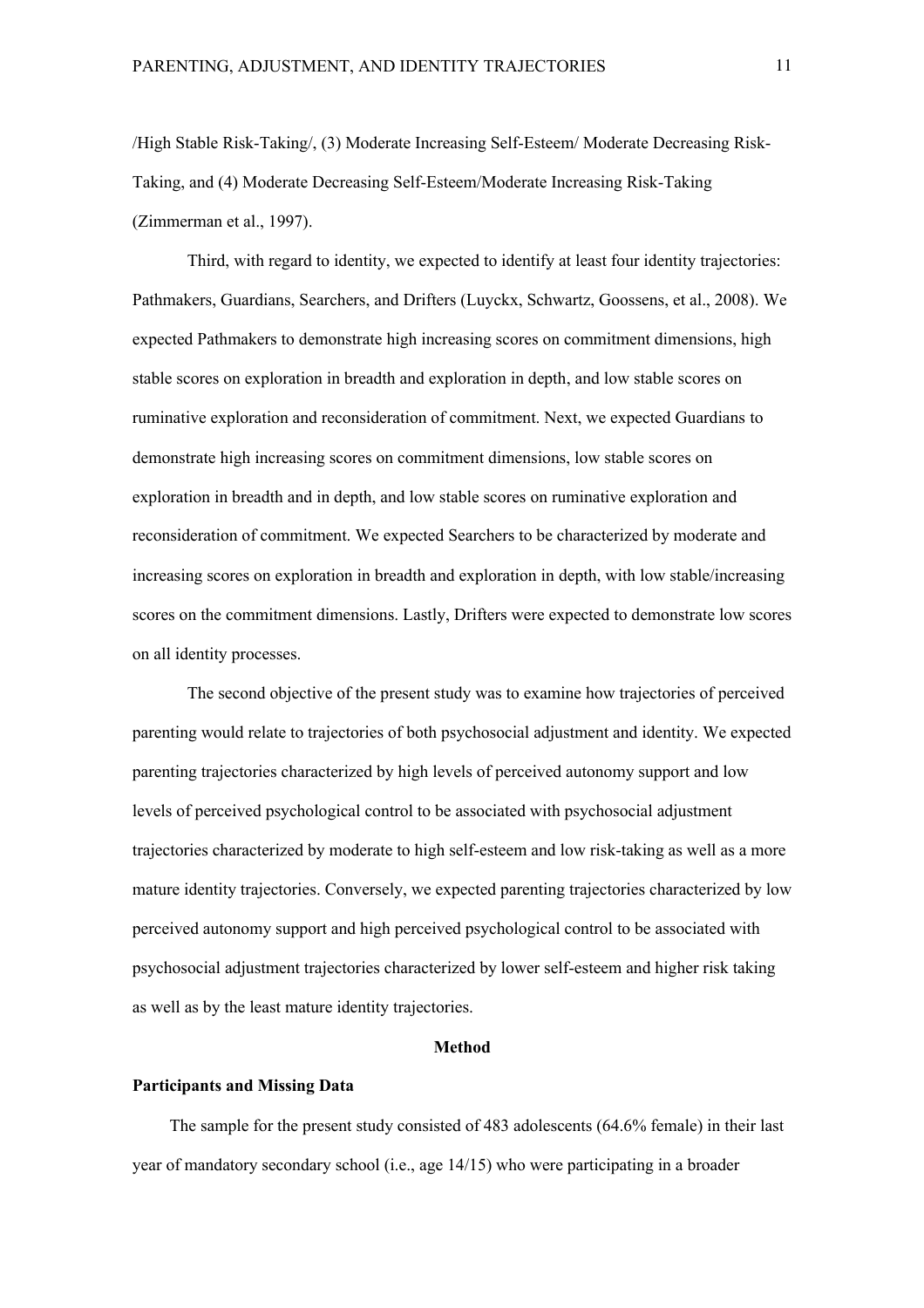longitudinal study examining family dynamics and adolescent development. The study, entitled A longitudinal study of the associations between identity, family relationships and risk-taking as exploratory behaviors in adolescence, was in compliance with the ethical standards of the Swiss Society of Psychology (SSP) and was approved by the Coordinating committee for educational research of the canton de Vaud. This study was not preregistered. Data, study materials, and analysis code are freely available upon request from the first author. Adolescents were asked to complete self-report questionnaires at four time-points (i.e., T1, T2, T3, and T4), separated by six-month intervals. At T1, the mean participant age was  $14.96$  years  $(SD = 0.56)$ . Most adolescents were of Swiss nationality (77.9%) and came from intact two-parent (76.7%) or divorced families (22.1%). The remaining adolescents reported having one deceased parent  $(0.4\%)$ , adoptive parents  $(0.4\%)$ , or other family constellations  $(0.4\%)$ . In terms of socioeconomic status, the majority of adolescents reported that their families were of average financial standing relative to other families (59.6%). A very small proportion (0.6%) felt they were very below average, 6.8 % slightly below average, 29.4% above average, and 3.6% very above average. Regarding educational tracks, approximately two thirds (67.6%) and one third (32.4%) of adolescents followed academic and vocational/technical streams, respectively.

In terms of attrition, 1096 students participated initially at T1, with attrition rates between waves as follows: T1 to  $T2 = 3.83\%$ , T2 to T3 = 60.0%, and T3 to T4 = 21.3%. Such attrition rates are comparable to other transitional samples (Duineveld et al., 2017), with the largest drop in participation occurring between when students participated in class (T2) to when students were no longer in obligatory school (T3). Due to the longitudinal nature of the study and the timing of the school transition between T2 and T3, adolescents were included in the present study if they had completed questionnaires at either T1 or T2 (i.e., before academic transition) and at either T3 or T4 (i.e., after academic transition). In total, of the 483 adolescents fulfilling these criteria, 253 adolescents (52.4%) participated at all four waves, 203 adolescents (42.0%) participated at three waves, and 27 adolescents (5.6%) participated at two waves. Overall, 14.3% of data were missing. To include cases with missing data, we used full information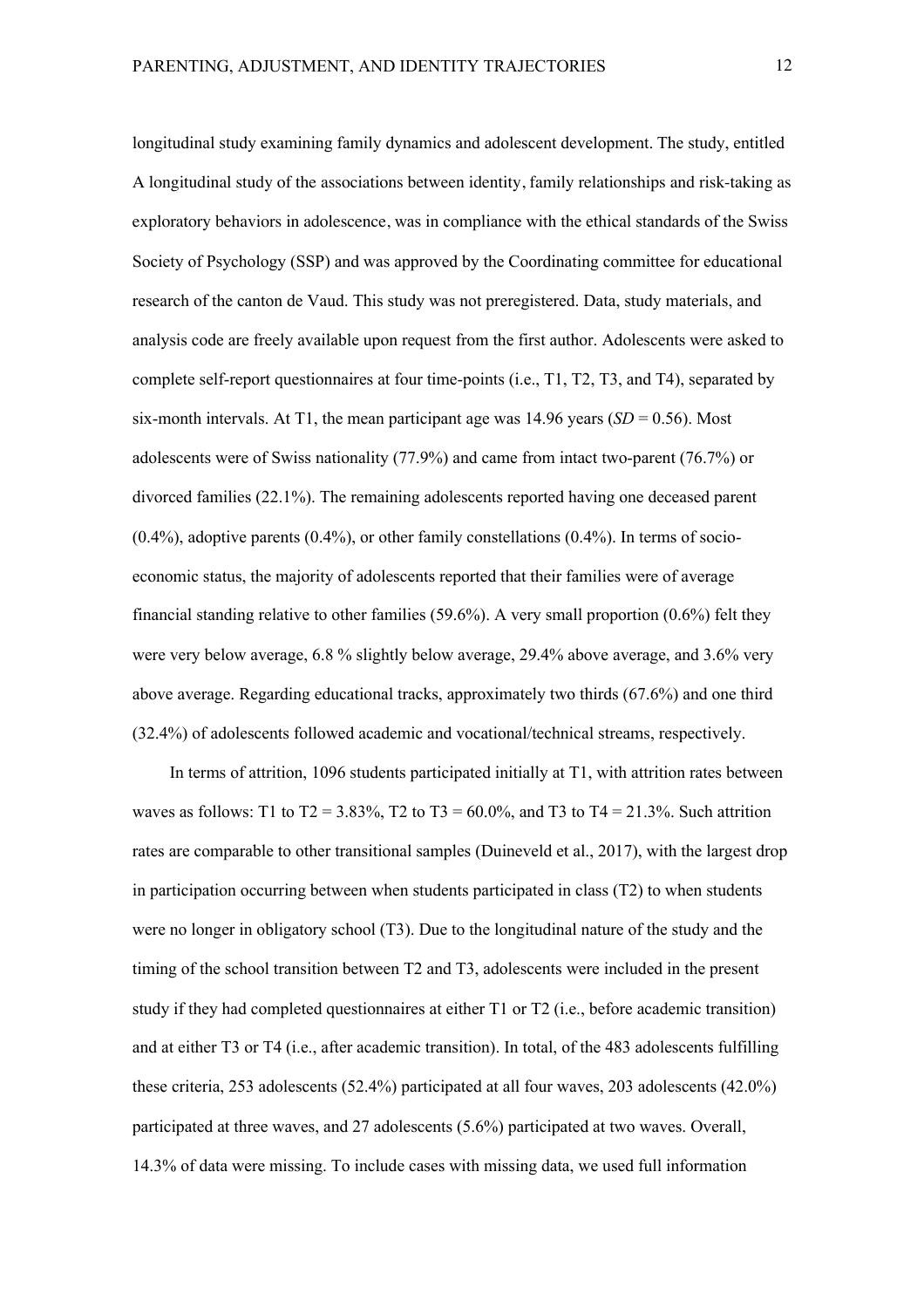maximum likelihood (FIML), which uses all available information to estimate parameters (Schafer & Graham, 2002).

#### **Procedure**

Adolescents were recruited from 10 public schools across the French-speaking Swiss canton of Vaud in accordance with the canton's School and Youth Department. Before the study began, passive parental consent was obtained through an informational letter sent to parents by the participating schools. Parents were given the opportunity to opt their child out of the study by completing and returning this form. The first two waves of data were collected in class in the presence of trained research assistants. At the third and fourth waves, questionnaires were mailed out to adolescents with a pre-stamped envelope for return. Upon receipt of completed questionnaires, adolescents were mailed out 15 CHF (US\$15) gift certificates to local stores.

# **Measures**

All questionnaires were administered in French. When French translations were not already available, we employed a back translation procedure in accordance with the International Test Commission (Hambleton, 2001). Unless otherwise specified, participants responded to each of the following items on a five-point Likert scale ranging from 1 (*strongly disagree*) to 5 (*strongly agree*). All measures were administered at all four waves.

**Perceived autonomy supportive parenting.** Adolescents reported on the extent to which they felt that their parents supported their volitional functioning using the seven-item autonomy support (AS) subscale from the Perceptions of Parents Scale (Grolnick et al., 1991). A sample item is "My parents help me to choose my own direction". Previous studies indicated adequate psychometric properties of the AS subscale (e.g., Soenens et al., 2007), which also provided scores with acceptable reliability in the present study, with McDonald omegas ranging from .71 to .80 across study waves.

**Perceived psychologically controlling parenting.** Perceived parental psychological control was assessed using the 17-item Dependency-Oriented and Achievement-Oriented Psychological Control Scale (Mantzouranis et al., 2012; Soenens et al., 2010). This scale is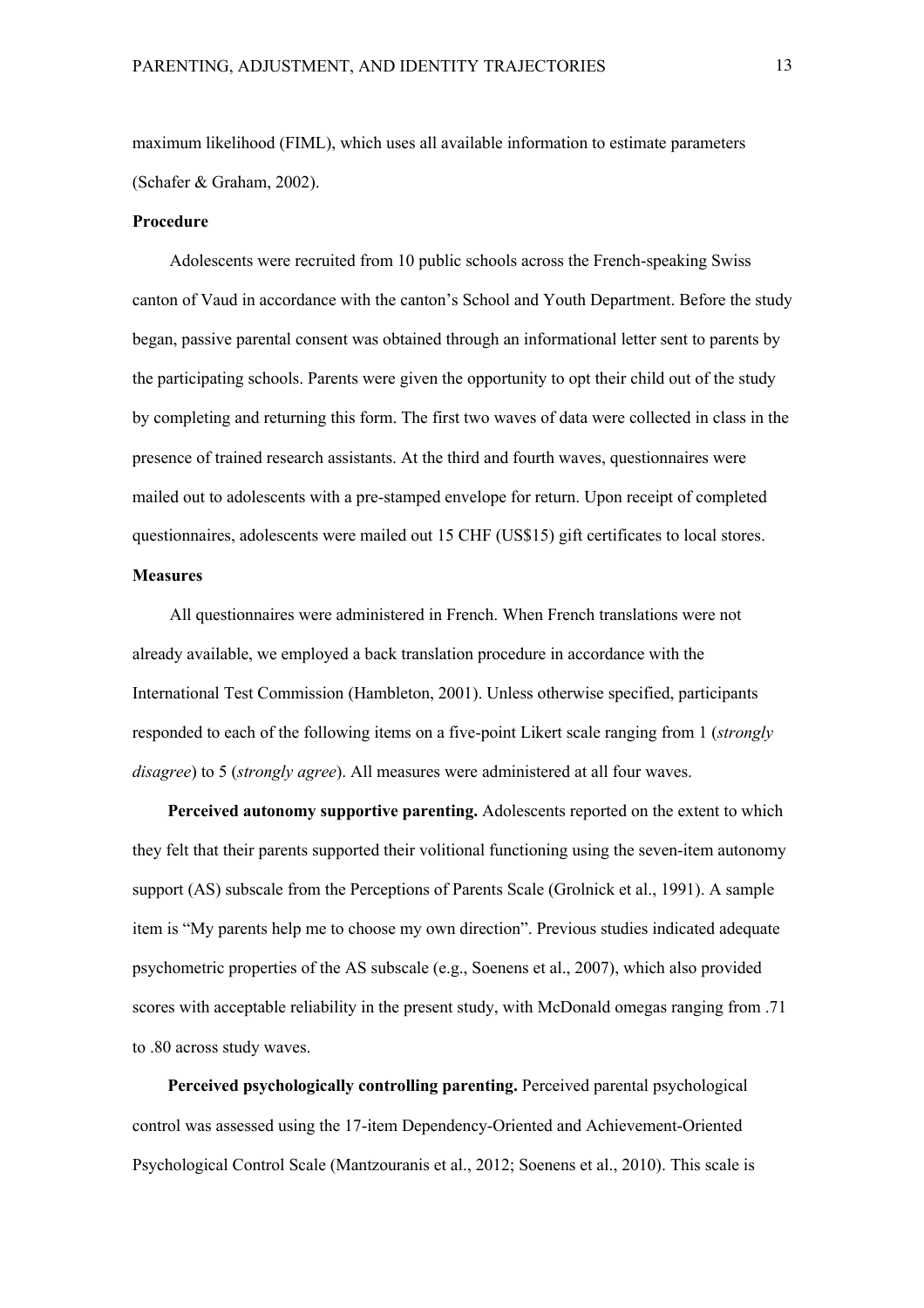composed of two subscales: (1) dependency oriented psychological control (eight items), assessing the extent to which adolescents feel their parents use psychological control in an effort to keep them emotionally and/or psychically close, and (2) achievement-oriented psychological control (seven items), assessing the extent to which adolescents feel that their parents provide them with conditional positive regard based on their compliance with parental standards for achievement. A sample item for dependency-oriented psychological control reads "My parents are only happy with me if I rely exclusively on them for advice" and for achievement-oriented psychological control reads "My parents are less friendly with me if I perform less than perfectly". Both subscales provided scores with adequate internal consistency at all study waves, with McDonald omegas for dependency-oriented psychological control ranging from .72 to .79 and ranging from .90 to .94for achievement-oriented psychological control. These reliability coefficients are similar to those previous reported (Mantzouranis et al., 2012).

**Self-esteem**. Adolescents reported on their general feelings of self-worth using the global self-esteem subscale of the Self-Perception Profile for Adolescents (SPPA; Harter, 1988). The SPPA provided scores with satisfactory internal consistency, with omegas ranging from .77 to .88 across the four study time points. These coefficients are similar to those previously reported with adolescent populations (e.g., Van Petegem et al., 2015).

**Risk behaviors**. Adolescents were asked to report on the frequency with which they engaged in a variety of risky behaviors over the last six months using the 30-item Risk Involvement and Perception Scale-Revised (RIPS-R; Zimmermann, 2010). Risk behaviors included the broad categories of alcohol and drug use (e.g., "Drinking alcoholic beverages"), unsafe sexual behaviors (e.g., "Having unprotected sex"), physical aggression (e.g., "Engaging in physical fights"), rule breaking (e.g., "Stealing from a store"), and social aggression (e.g., "Insulting people on the internet"). The response scale consisted of five choices: 1 (*never*), 2 (*rarely*), 3 (*sometimes*), 4 (*often*), and 5 (*every day*). Past research has demonstrated adequate psychometric properties for scores generated by the RIPS-R (Zimmermann, 2010). In the present study, the RIPS-R also demonstrated scores with satisfactory internal reliability, with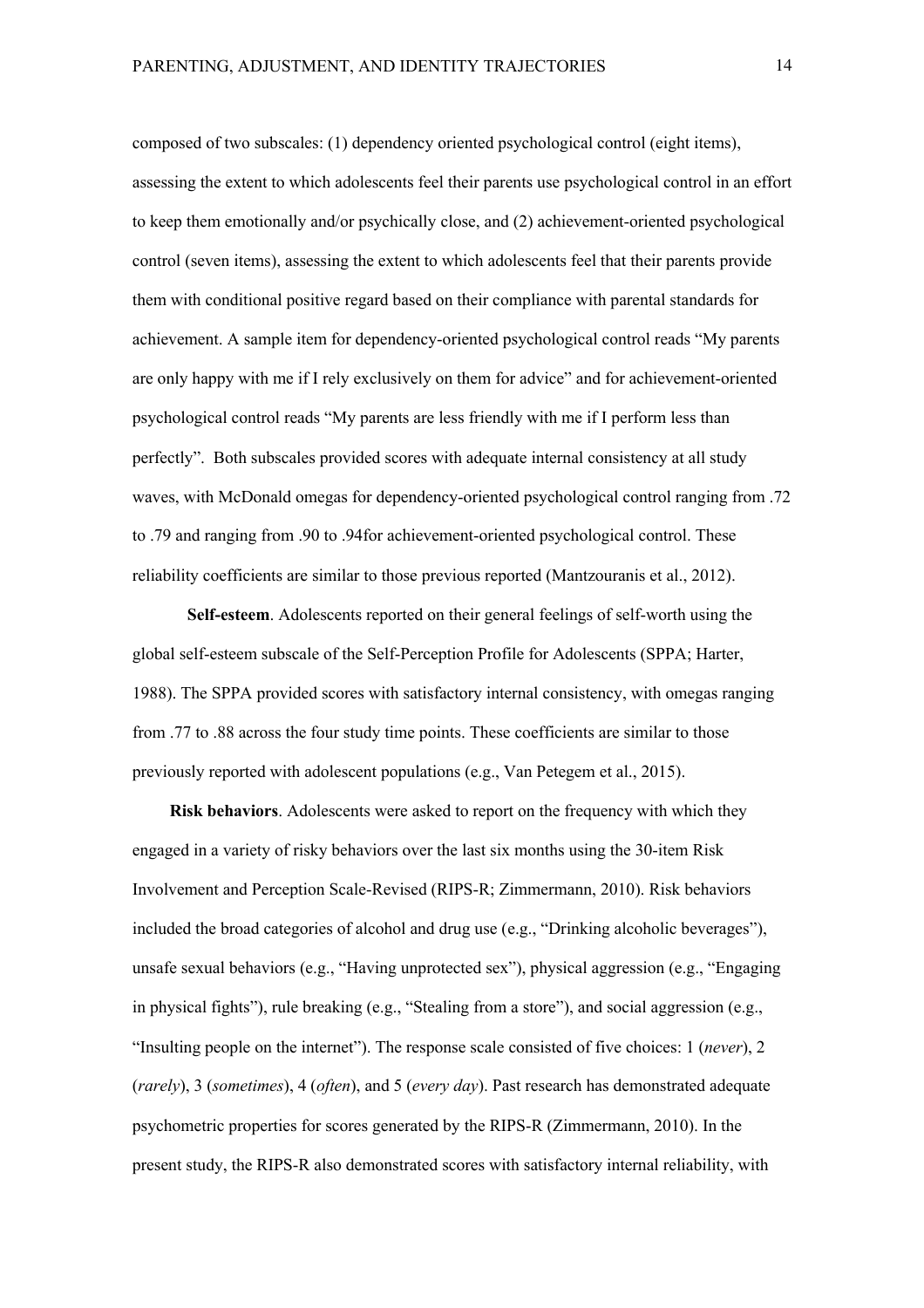omegas ranging from .76 to .90 across waves.

**Identity.** Personal identity dimensions were assessed using the Dimensions of Identity Development Scale (DIDS; Luyckx, Goossens, et al., 2006; Luyckx, Schwartz, Berzonsky, et al., 2008; Zimmermann et al., 2015). The questionnaire contains 25 items and assesses six dimensions of personal identity formation. These six dimensions, as well as sample items and McDonald's omegas, are as follows: exploration in breadth (5 items; e.g., "I think actively about different directions I might take in my life"; .78 to .87), commitment making (5 items; "I have decided on the direction I want to follow in my life; .88 to .92), identification with commitment (5 items; e.g., "I sense that the direction I want to take in my life will really suit me"; .84 to .90), ruminative exploration (5 items; e.g., "I keep wondering which direction my life has to take"; .78 to .85), exploration in depth (2 items; e.g., "I keep wondering which direction my life has to take"; inter-item correlation .30 to .40), and reconsideration of commitment (3 items; e.g., "I think about whether my future plans match what I really want"; .61- .67). Internal consistencies were comparable to other studies (Zimmermann et al., 2015).

**Sociodemographic information.** Adolescents provided the following sociodemographic information: Age (birthdate), gender (male/female), educational track (university or apprenticeship bound), nationality, family constellation (parents married/divorced/separated/ other), number of siblings, languages spoken at home, and family financial situation relative to other families (very below average/ below average/ average/ above average/ very above average).

# **Plan of Analysis**

Analyses conducted for the present study proceeded in two phases. In the first phase, we carried out our preliminary analyses. We first estimated measurement models and conducted invariance analyses to ensure the adequacy of our measures. We then examined within-time correlations between perceived parenting and psychosocial adjustment as well as between perceived parenting and identity dimensions, to gain a better understanding as to how the study constructs interrelate at each measurement wave. Next, we investigated rank-order stabilities by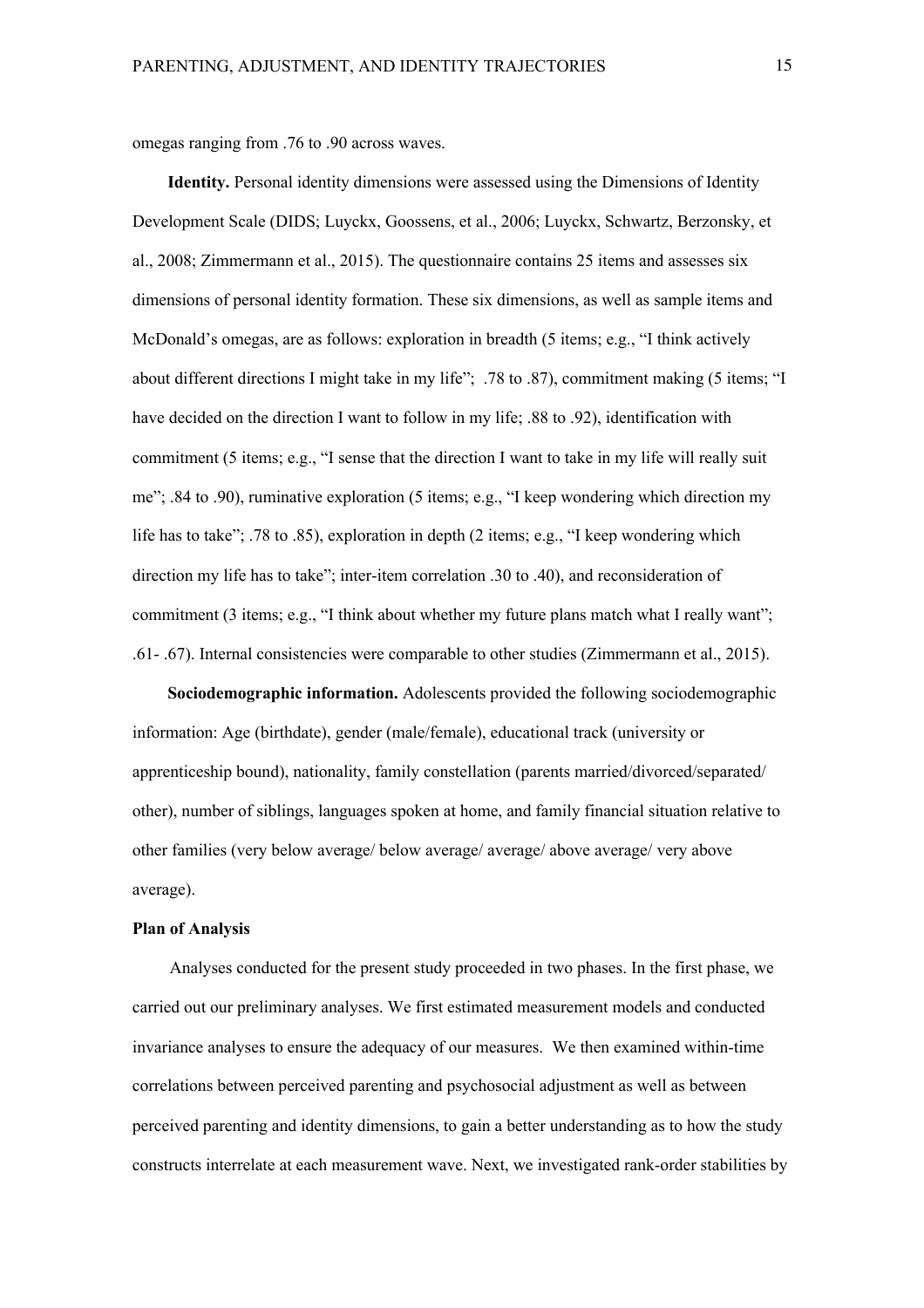computing autocorrelations between adjacent measurement waves for each of the study variables. We then used repeated measures analysis of variance to estimate mean-level change in study variables as well as gender, time, and time x gender effects.

Next, we conducted our primary analyses to identify groups of adolescents following heterogenous developmental trajectories. Using group-based trajectory modeling (GBTM), a specialized form of finite mixture modeling (see Nagin, 2005; Nagin et al., 2018), trajectories of developmental change were modeled as a function of time and represent mean development over time within each latent class (van der Nest et al., 2020). Before carrying out the GBTM analyses we first estimated unconditional latent growth curve models for each construct. We then compared the linear growth curve model and the curvilinear growth curve model in order to identify the optimal trajectory specification for each model (van der Nest et al., 2020). Once these preliminary analyses supported the better approximation of the curvilinear growth curve model, we then carried out three separate sets of GBTM models to derive trajectory classes for perceived parenting, psychosocial adjustment, and identity development. Several solutions were tested with different numbers of classes. The final number of classes was determined based on a number of considerations. First, the best fitting solution should have a relatively low Bayesian Information Criterion (BIC). Second, the best fitting solution would need to demonstrate confident case classification with entropy values >.80 (Grimm et al., 2017). Third, we considered the average posterior probability of assignment (APPA) and the odds of correct classification (OCC; Klijn et al., 2017). The APPA estimates the assignment probability to each class for each individual, which should ideally be equal to 1, with values > .70 considered satisfactory (Nagin, 2005). The OCC estimates the ratio of the odds of correctly classifying individuals as compared to randomly assigning individuals to classes. For each class, this ratio should be  $> 5$  (Nagin, 2005). Fourth, class sizes needed to be statistically robust (Hill et al., 2000). Finally, classes needed to be theoretically meaningful and not simply slight variations on a common theme (Nagin et al., 2018).

As a final step, we examined whether adolescents' membership in a given parenting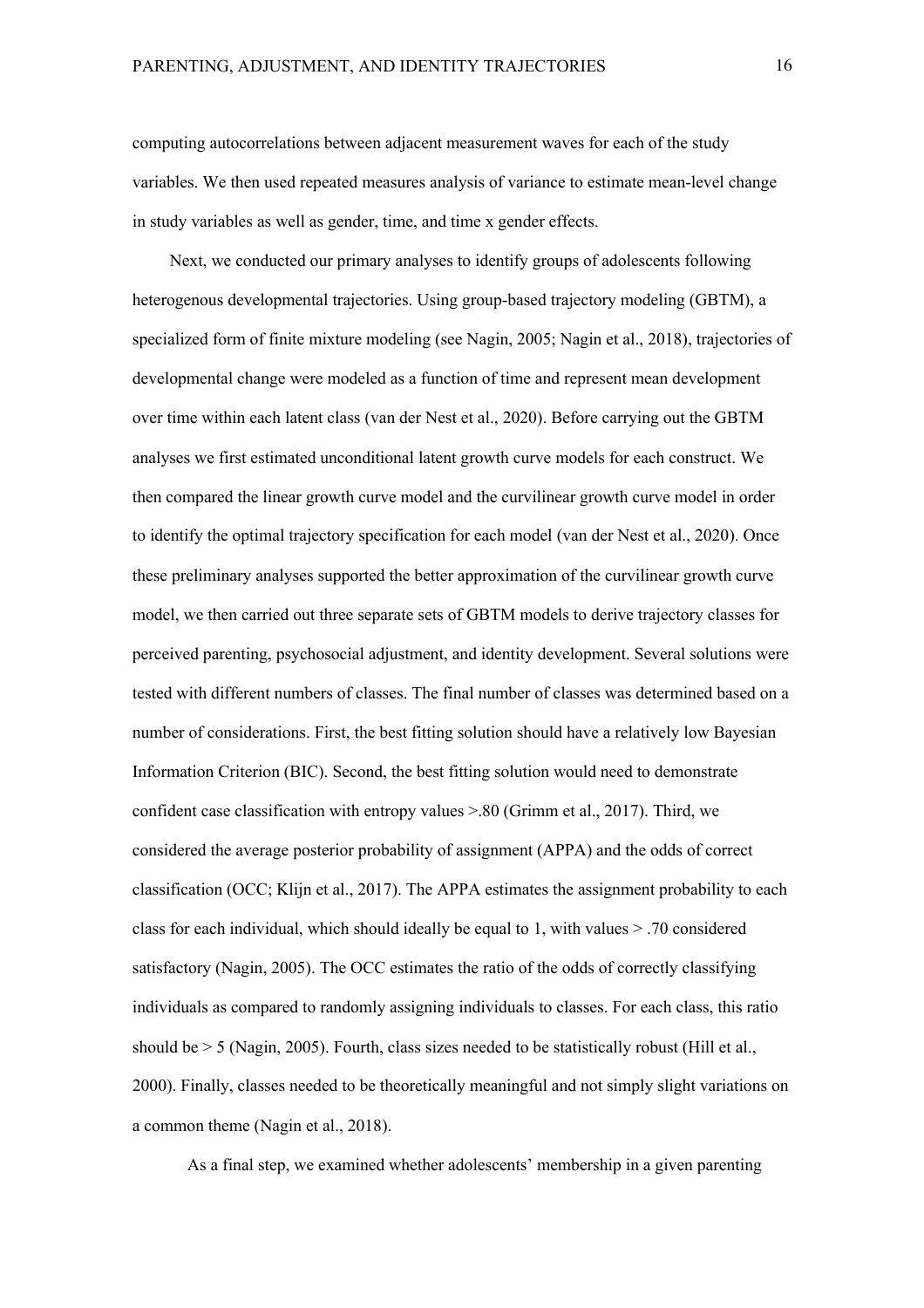trajectory class would render them more likely to belong to a specific identity and adjustment trajectory class. Thus, chi-square analyses were conducted to determine the degree of overlap between parenting classes and identity classes as well as between parenting classes and adolescent adjustment classes. To determine the degree of dependence between classes, we used adjusted standardized residuals, with elevated residuals (i.e.  $> |2.00|$ ) suggesting an association between the two classes (Beh, 2012; Haberman, 1973).

### **Results**

Measurement models, as well as invariance analyses, were conducted on all study variables and can be found in the supplementary materials along with a comprehensive zeroorder correlation matrix. In all cases, measurement models fit the data well (CFI and TLI  $\geq$  .90, SRMR ≤ .08; Hu & Bentler, 1999; Little, 2013), and the assumption of measurement invariance was retained (AIC, BIC, ∆CFI ≤ .01; Cheung & Rensvold, 2002) with all models reaching at least metric invariance.

# **Within-Time Correlations of Parenting-Identity and Parenting-Adjustment**

Table 1 provides an overview of the concurrent relations between perceived parenting and identity dimensions as well as between perceived parenting and adjustment variables across study waves.

## **Rank-Order Stabilities and Mean-Level Changes**

The 6-month rank-order stabilities for all study variables was assessed using the Spearman rank-order correlation between adjacent study waves. Perceptions of parenting dimensions were relatively stable over-time, with stability coefficients for perceived autonomy support ranging from .62 to .72 (*M*=.66), dependency-oriented psychological control ranging from .58 to .65 *(M*=.61), and achievement-oriented psychological control ranging from .57 to .67 (*M*=.62), all *p*s < .001. Identity dimensions demonstrated stability coefficients similar to those previously reported (Luyckx, Schwartz, Goossens, et al., 2008; Luyckx, Soenens, et al., 2006), with commitment making ranging from .63 to .66 (*M*=.64), exploration in breadth from .39 to .50 (*M*=.45), identification with commitment from .57 to .65 (*M*=.61), exploration in depth from .34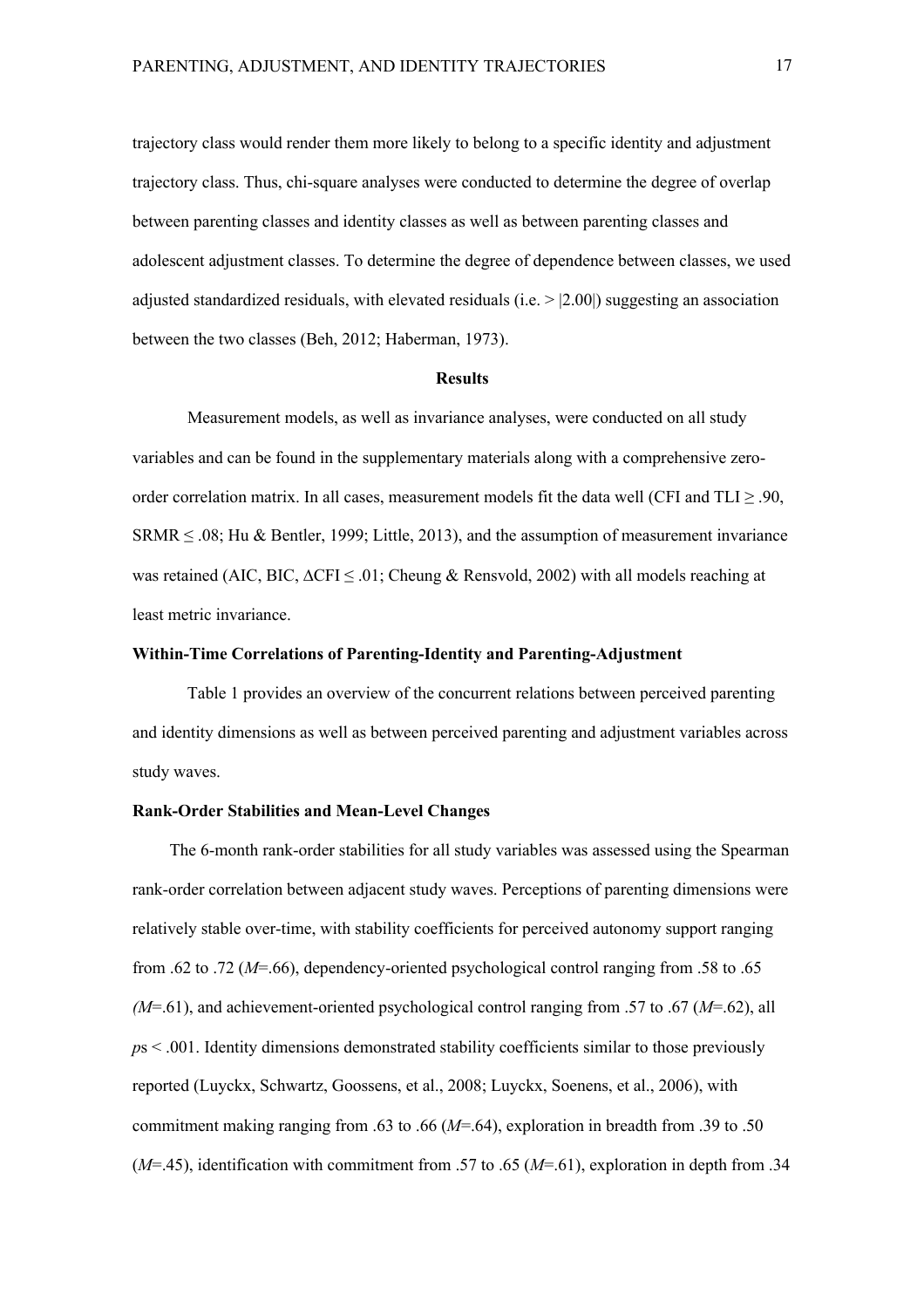to .49 (*M*=.42), ruminative exploration from .54 to .57 (*M*=.55), and reconsideration of commitments from .42 to .45  $/M=$ .43), all  $ps < .001$ . Thus, although all autocorrelations were statistically significant, stability coefficients did indicate slight change in individuals' relative standings with respect to identity dimensions. Last, stability coefficients ranged from .59 to .73  $(M=0.67)$  for self-esteem and from .74 to .80  $(M=0.77)$  for risk taking, all  $ps < 0.001$ . These autocorrelations suggest that adolescents generally maintained their relative standing on adjustment variables over time.

Gender differences and mean-level linear changes in study variables were evaluated through repeated-measures multivariate analysis of variance, with gender as a between-subjects variable, measurement occasion as a within-subjects variable, and the study variables as dependent variables. Significant multivariate effects of time and gender emerged, as did a significant interaction effect. Subsequent univariate analyses indicated significant effects for time on commitment making (increasing), identification with commitment (increasing), risktaking (increasing), ruminative exploration (decreasing), and reconsideration of commitment (decreasing) (see Table 2).

Gender differences emerged for achievement oriented psychological control, commitment making, exploration in breadth, identification with commitment, exploration in depth, ruminative exploration, reconsideration of commitment, self-esteem, and risk-taking. Compared to girls, boys scored lower on exploration in breadth  $(M<sub>G</sub>=3.91, M<sub>B</sub>=3.78)$ , exploration in depth ( $M_G$  = 3.75,  $M_B$  = 3.58), ruminative exploration ( $M_G$  = 3.00,  $M_B$  = 2.63), and reconsideration of commitment ( $M<sub>G</sub> = 3.21$ ,  $M<sub>B</sub> = 3.00$ ). On the other hand, boys scored higher than girls on achievement-oriented psychological control ( $M<sub>G</sub> = 1.69$ ,  $M<sub>B</sub> = 1.82$ ), commitment making ( $M_G$  = 3.77,  $M_B$  = 3.96), identification with commitment ( $M_G$  = 3.59,  $M_B$  = 3.81), risktaking ( $M_G = 1.33$ ,  $M_B = 1.42$ ), and self-esteem ( $M_G = 3.3.77$ ,  $M_B = 4.13$ ). A significant time x gender interaction was observed for reconsideration of commitment and risk-taking. We thus examined the final trajectory solutions for differences based on gender.

# **Trajectory Class Analysis**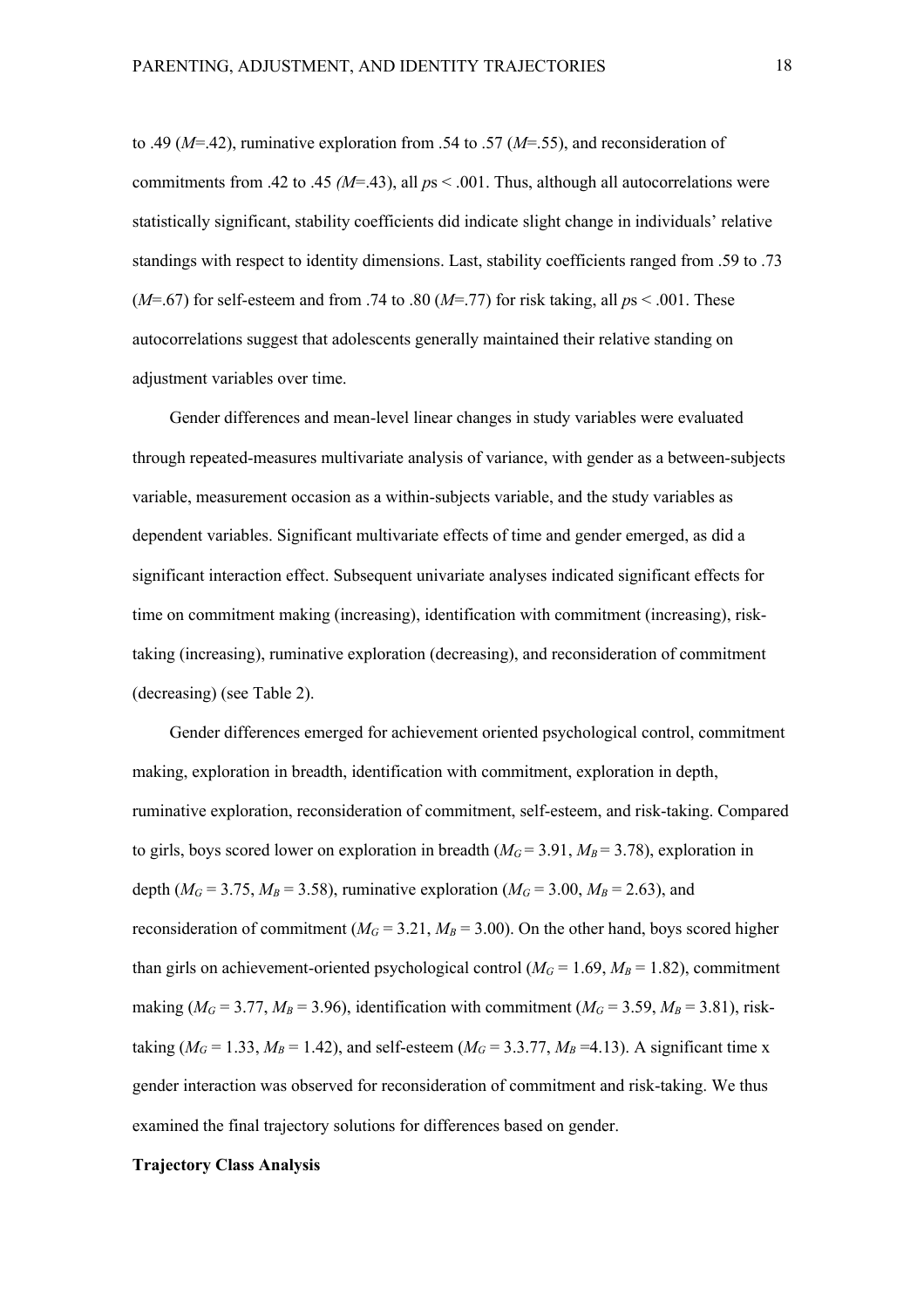Three sets of GBTMs were performed: the three parenting dimensions simultaneously, the two psychosocial adjustment dimensions simultaneously, and the six identity dimensions simultaneously. Within each model, we included an intercept, linear slope, and quadratic slope for two through five class solutions. An overview of the selection criteria for these solutions is presented in Table 3.

**Parenting Trajectory Classes.** Based on the criteria for determining the number of parenting classes to retain, the three-class solution was selected. The three-class solution had a lower BIC value than the two-class solution and a higher entropy value than the four-class solution. Further, the additional class in the three-class solution, as compared to the two-class solution, provided new valuable information. The three-class solution demonstrated excellent classification accuracy with APPA values ranging from .93 to .94 and OCC values > 5. Table 4 provides estimates of mean intercepts, linear slopes, and quadratic slopes for each parenting trajectory class. A graphical representation of the trajectory classes is presented in Figure 1. A first class (*Highly Supportive Parenting*; *n* = 194) was characterized by the highest levels of perceived autonomy support and lowest levels of perceived psychological control, with a downward linear trend in dependency-oriented and achievement-oriented psychological control. Class 2 (*Decreasing Supportive Parenting*; *n* = 214) was moderate on perceived autonomy support as well as both types of perceived psychological control. A downward linear trend was observed for perceived autonomy support and a positive quadratic trend for achievementoriented psychological control. Class 3 (*Stable Controlling Parenting; n* = 75) was lowest on perceived autonomy support and highest on both types of perceived control, all of which remained stable.

**Adjustment Trajectory Classes.** With regard to adjustment trajectory classes, a three-class solution was selected. Although the four-class solution had a slightly lower BIC value as compared to the three-class solution as well as equal entropy values, the four-class solution included classes that were variations on a single theme. Thus, we favored the more parsimonious three-class solution. The three-class solution demonstrated excellent classification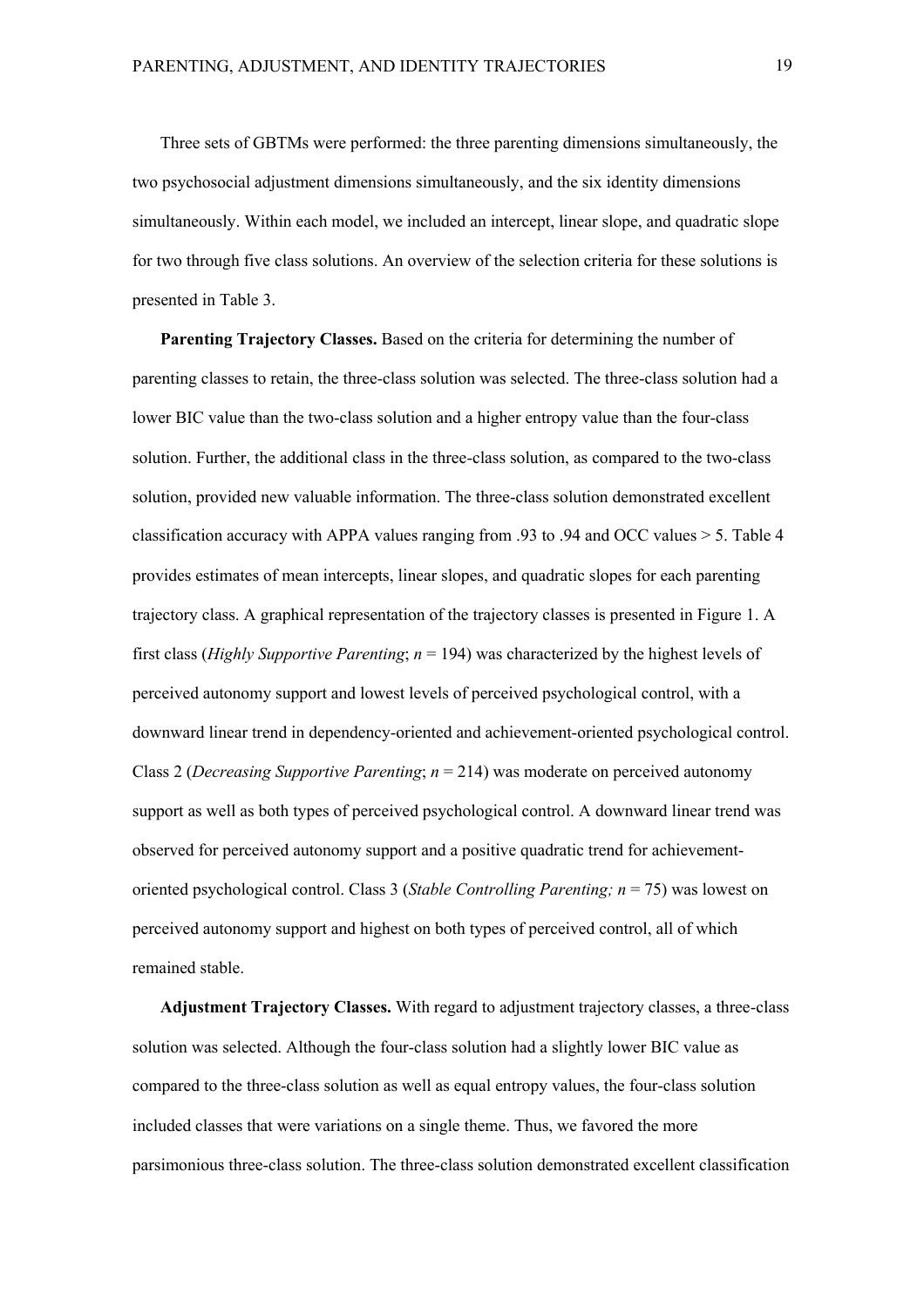accuracy with APPA values ranging from .91 to .95 and OCC values > 5. Parameter estimates for each class are provided in Table 4 and a graphical representation of classes is depicted in Figure 2. Class 1 (*Low Self-Esteem/Low Risk-Taking*; *n* = 129) was lowest on self-esteem and risk-behaviors, both of which remained stable. Class 2 (*High Self-Esteem/Low Risk-Taking; n* = 284), was highest on self-esteem and lowest on risk behaviors, which also remained stable. Class 3 (*Moderate Self-Esteem/ High Risk-Taking*; *n* = 70) was characterized by moderate levels of self-esteem which remained stable over time and highest levels of risk behaviors which demonstrated an upward linear trend.

**Identity Trajectory Classes**. Lastly, with regard to identity, we selected a four-class solution. In the five-class solution some classes were variations on a single theme and did not provide additional meaningfulness. Furthermore, the more parsimonious four-class solution had a lower BIC and a similar entropy value as compared to the five-class solution. The four-class solution demonstrated excellent classification accuracy with APPA values ranging from .90 to .94 and OCC values > 5. Parameter estimates for each class are provided in Table 4, and a graphical representation of classes is presented in Figure 3. The first class (*Lost Searchers*; *n* = 124) was lowest on commitment making, identification with commitment, exploration in breadth, and exploration in depth, highest on ruminative exploration, and moderate on reconsideration of commitment, all of which remained stable over time. Class 2 (*Guardians*; *n* = 124) was moderate on both commitment dimensions, low on exploration in breadth, exploration in depth, ruminative exploration, and reconsideration of commitment. All identity dimensions remained stable over time except for identification with commitment, which was characterized by a negative linear trend. Class 3 (*Pathmakers*; *n* = 104) was highest on both commitment dimensions and exploration in depth, lowest on ruminative exploration and reconsideration of commitment, and relatively moderate on exploration in breadth. Commitment making increased linearly and reconsideration of commitment decreased linearly. A positive linear trend, coupled with a negative quadratic trend, was observed for identification with commitment, whereas ruminative exploration evidenced a negative linear trend coupled with a positive quadratic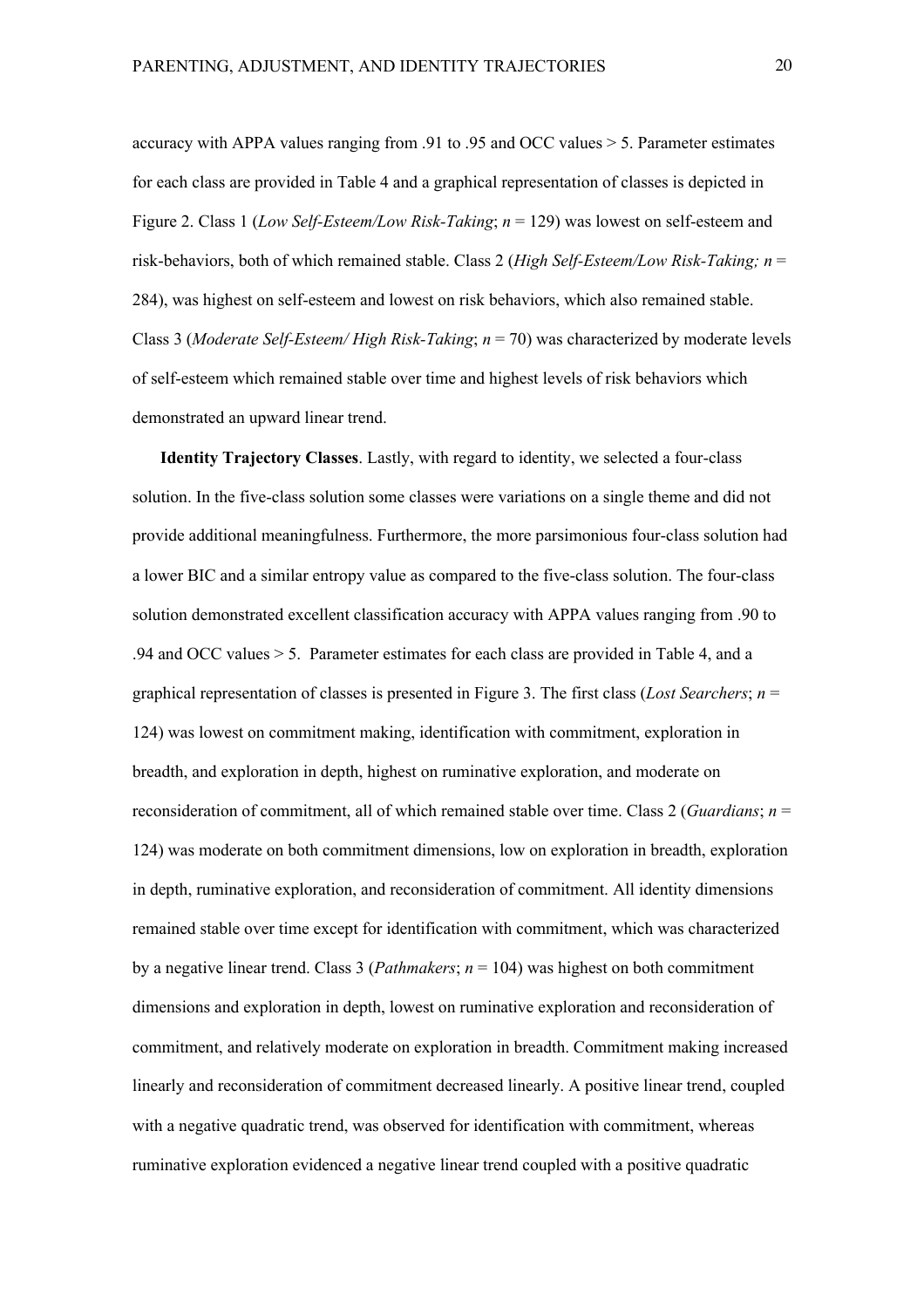trend. Exploration in breadth and exploration in depth remained stable over time. Class 4 (*Successful Searchers*;  $n = 131$ ) was relatively moderate on both commitment dimensions as well as on exploration in depth, relatively high on ruminative exploration, and highest on exploration in breadth and reconsideration of commitment. Identification with commitment increased linearly and ruminative exploration, and reconsideration of commitment decreased linearly. Exploration in depth evidenced a positive quadratic trend. Commitment making and exploration in breadth remained stable over time.

# **Associations between trajectory classes**

To estimate the degree of association of parenting classes with both psychosocial adjustment classes and identity classes, we performed two sets of chi-square analyses (Table 5). A statistically significant association between parenting classes and psychosocial adjustment classes,  $\gamma^2(4) = 89.23$ ,  $p < .001$ ,  $V = .30$ , as well as between parenting classes and identity classes,  $\chi^2(6) = 14.71$ ,  $p = .02$ ,  $V = .12$ , emerged. More specifically, with respect to parenting classes and psychosocial adjustment, all categories except two demonstrated important associations. The Highly Supportive Parenting class was characterized by an overrepresentation of adolescents in the High Self-Esteem/Low Risk-taking class and an underrepresentation of both the Low Self-Esteem/Low Risk-Taking and Moderate Self-Esteem/Increasing Risk-Taking classes. For Decreasing Supportive Parenting, there was a trend towards overrepresentation of the Moderate Self-Esteem/Increasing Risk-Taking classes. Finally, Stable Controlling Parenting was characterized by an underrepresentation of High Self-Esteem/Low Risk-Taking and an overrepresentation of both Low Self-Esteem/Low Risk-Taking and Moderate Self-Esteem/Increasing Risk-Taking. Regarding the overlap between parenting and identity classes, Highly Supportive Parenting was characterized by an overrepresentation of Pathmakers, whereas Decreasing Supportive Parenting overlapped significantly with Guardians. Lastly, Stable Controlling Parenting was underrepresented within the Pathmaker class and evidenced a trend toward overrepresentation within the Lost Searcher class.

Lastly, we examined all trajectory classes for differences based on gender. A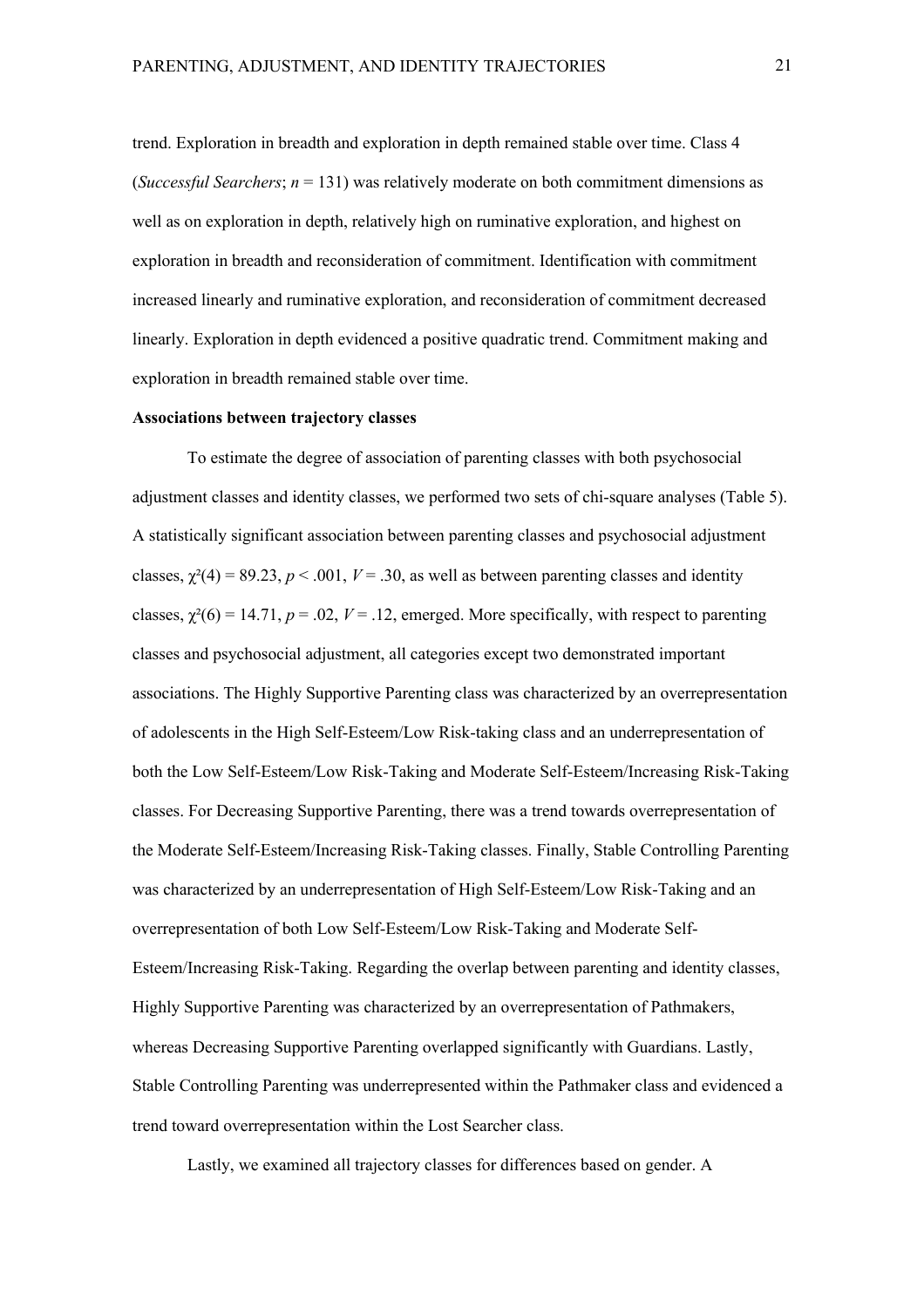statistically significant association between gender and identity,  $\chi^2(3) = 25.75$ ,  $p < .001$ ,  $V = .23$ , as well as between gender and psychosocial adjustment,  $\gamma^2(2) = 25.46$ ,  $p < .001$ ,  $V = .23$ , emerged. Most notably, there was an overrepresentation of boys in the Guardian class  $(z =$ 2.50), an overrepresentation of girls in the Low Self-Esteem/Low Risk-Taking class  $(z = 2.37)$ and an overrepresentation of boys in the Moderate Self-Esteem/Low Risk-Taking class (*z* = 2.25). We similarly examined for differences based on educational track. A statistically significant difference emerged for identity,  $\chi^2(3) = 12.84$ ,  $p < .001$ ,  $V = .17$ , parenting,  $\chi^2(2)$  $= 7.10, p = .03, V = .13$ , and psychosocial adjustment,  $\chi^2(4) = 13.76, p = .001, V = .18$ . More specifically, there was an overrepresentation of students in the gymnasium stream in the Lost Searchers class  $(z = 1.47)$ , an overrepresentation of students in the vocational stream in the Pathmaker class  $(z = 2.03)$ , an overrepresentation of students in the vocational stream in the Stable Controlling Parenting class  $(z = 2.00)$ , and an overrepresentation of students in the vocational stream in the Low Self-Esteem/Low Risk-Taking class (*z* = 2.47).

#### **Discussion**

Adolescence is a time full of developmental changes during which youth are also faced with important academic transitions. While parents are an important source of support to adolescents, little is known regarding the different ways in which parenting may evolve during such transitions. The current investigation was designed to provide a novel contribution to the developmental literature – specifically, we identified trajectories of perceived parenting, psychosocial adjustment, and identity development over an important educational transition in the lives of Swiss adolescents, and we examined the degree of overlap among these groups of latent trajectories. We derived three trajectory classes for parenting, three trajectory classes for psychosocial adjustment, and four trajectory classes for identity development. Furthermore, parenting trajectory classes overlapped significantly with both psychosocial adjustment and identity trajectory classes.

### **Trajectories of Perceived Parenting, Psychosocial Adjustment, and Identity Development**

Although popular media often present adolescence as a time of major turmoil, this is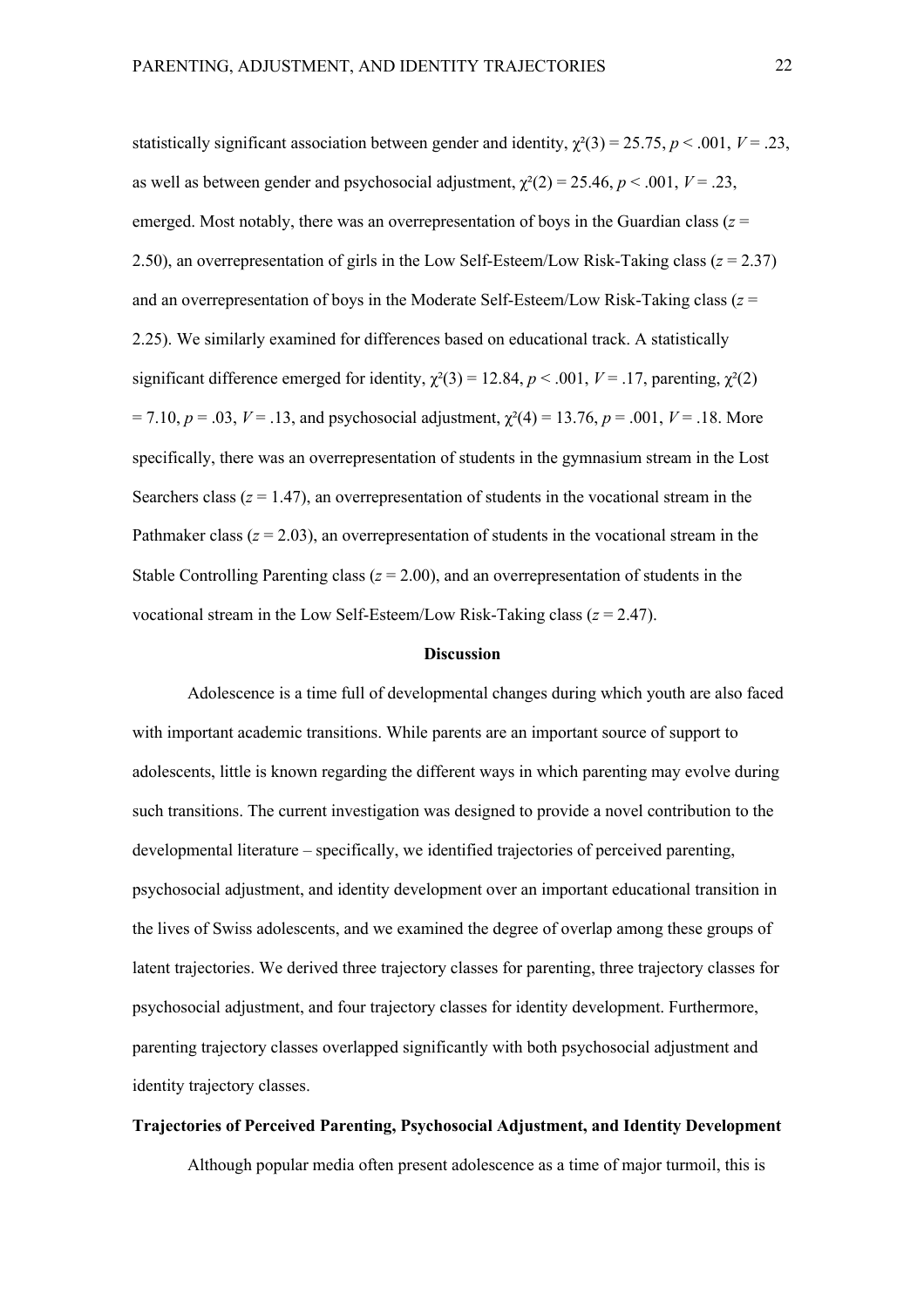typically not the case (Smetana & Rote, 2019). In fact, adolescents in the present study largely traversed this major educational transition in a positive manner, as evidenced by the large proportion of adolescents identified in the more adaptive trajectories in all three domains (perceived parenting, psychosocial adjustment, and identity development). With regard to parenting and in line with our hypotheses, three trajectory classes were identified, suggesting that parental levels of perceived autonomy support and psychological control evolve in three overarching ways. Parents who were, prior to the transition, perceived as demonstrating higher levels of autonomy support and lower levels of psychological control (i.e., Highly Supportive Parenting) were perceived as maintaining this developmentally favorable level of autonomy support and decreased levels of perceived psychological control. In fact, this class represented nearly half of adolescents (roughly 40%). However, when parents were already struggling prior to the transition relying on relatively elevated levels of (perceived) psychological control and relatively low levels of (perceived) autonomy support (i.e., Stable Controlling Parenting), parents appeared to maintain this strategy across the academic transition. On the other hand, a large subset of parents (44%) who were initially perceived as moderately autonomy supportive and psychological controlling (i.e., Decreasing Supportive Parenting) decreased their levels of support and increased their levels of achievement-oriented control across the transition. This finding is in line with previous research suggesting that parents who feel they are losing control are more likely to increase in their use of psychological control (Rogers et al., 2020). Thus, the school transition may be experienced as stressful for certain parenting and may especially incite an increased use of achievement-oriented control.

With respect to psychosocial adjustment, we identified three trajectory classes. The large majority (59%) of adolescents were characterized by the High Self-Esteem/Low Risk-Taking class, maintaining these levels across the school transition. Thus, these adolescents appeared unphased by the change in academic demands and environment, at least in terms of their selfesteem and their engagement in risky behaviors. Interestingly, a group of adolescents was characterized by Moderate Self-Esteem/Increasing Risk-Taking. Potentially, for these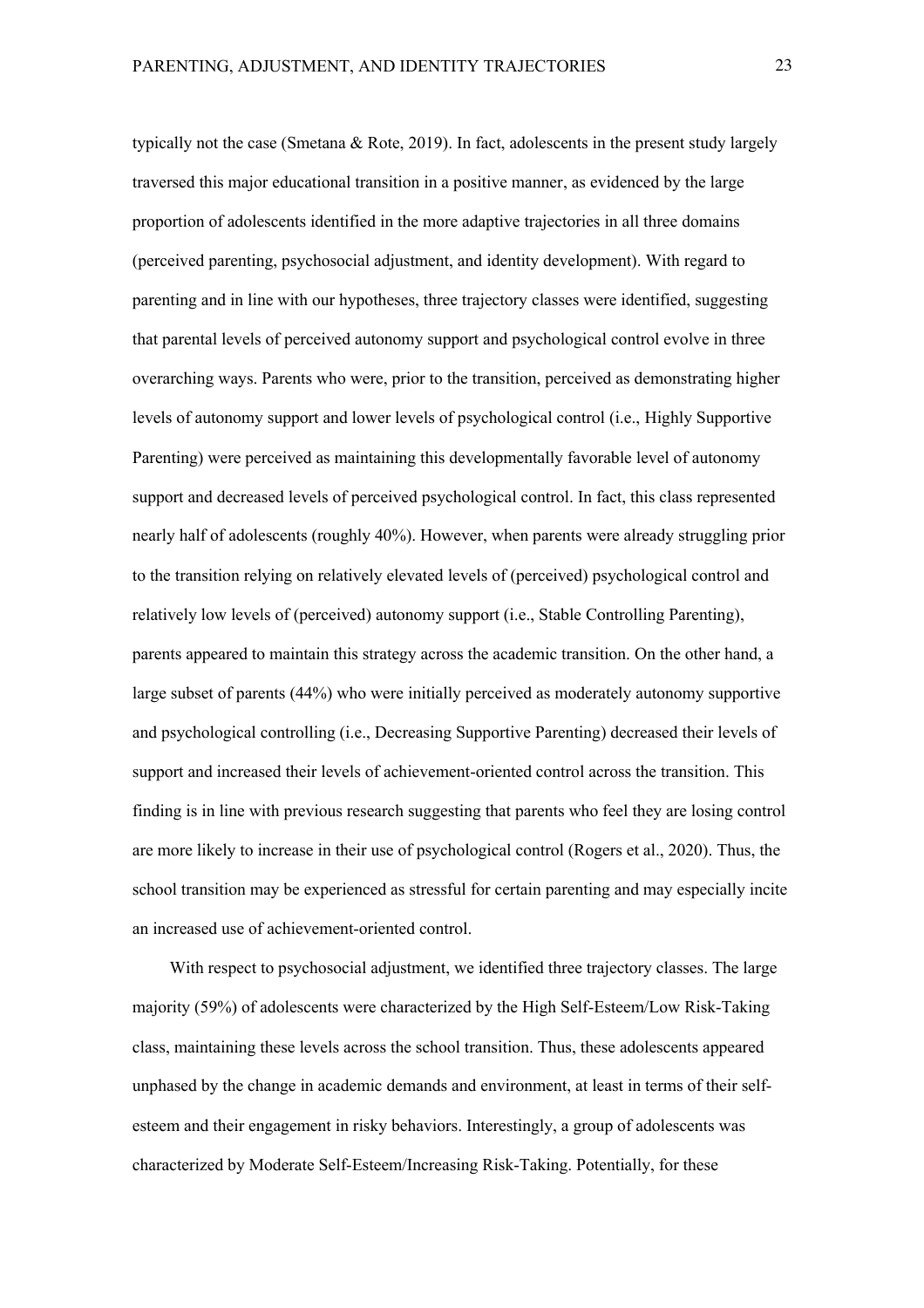adolescents risk-taking may serve as a form of healthy exploration, allowing adolescents the opportunity to figure out their likes and dislikes, ultimately contributing to their sense of self (Marcia, 1980; Ravert, 2009). Indeed, this type of exploratory behaviors in the form of risktaking has been considered normative during adolescence (Zimmermann et al., 2017). For the third group of adolescents with already low self-esteem, the educational transition did not endanger their self-esteem any further. Thus, in general, while previous research documented slight decreases in self-esteem during academic transitions to be relatively normative (Harter & Whitesell, 2003; Wigfield et al., 1991), none of the psychosocial adjustment classes in our study demonstrated such an evolution.

In regard to identity classes and in line with Luyckx and colleagues (2008), we identified Pathmakers and Guardians. Pathmakers, representing nearly a quarter of participants, exemplified adolescents who have explored identity possibilities and made identity commitments. Guardians represent a type of identity foreclosure with high levels of commitment and little exploration and reconsideration. Interestingly, the school transition appeared to insight increases in commitment dimensions, which returned to initial levels following the transition. This is emblematic of the foreclosure type, who are characterized by rigidity and reluctance to explore (Marcia, 2006). When faced with challenges or threats to their commitments, such as during a school transition, they typically would react defensively, giving more push back (Kroger & Marcia, 2011). Once they feel the threat has subsided, commitment levels would return to normal.

Notably, whereas past research (Luyckx, Schwartz, Goossens, et al., 2008) identified one trajectory exemplifying the Moratorium status (i.e., Searchers), in the present study we identified two trajectory classes reflecting both the bright and dark sides of moratorium (i.e., Searching Moratorium and Ruminative Moratorium; Crocetti & Meeus, 2015), those being Successful Searchers and Lost Searchers. Together these two classes represented nearly 50% of adolescents, thus reflecting the large amount of identity work typical of middle adolescence (Luyckx et al., 2011). These two trajectories are also in line with previous longitudinal identity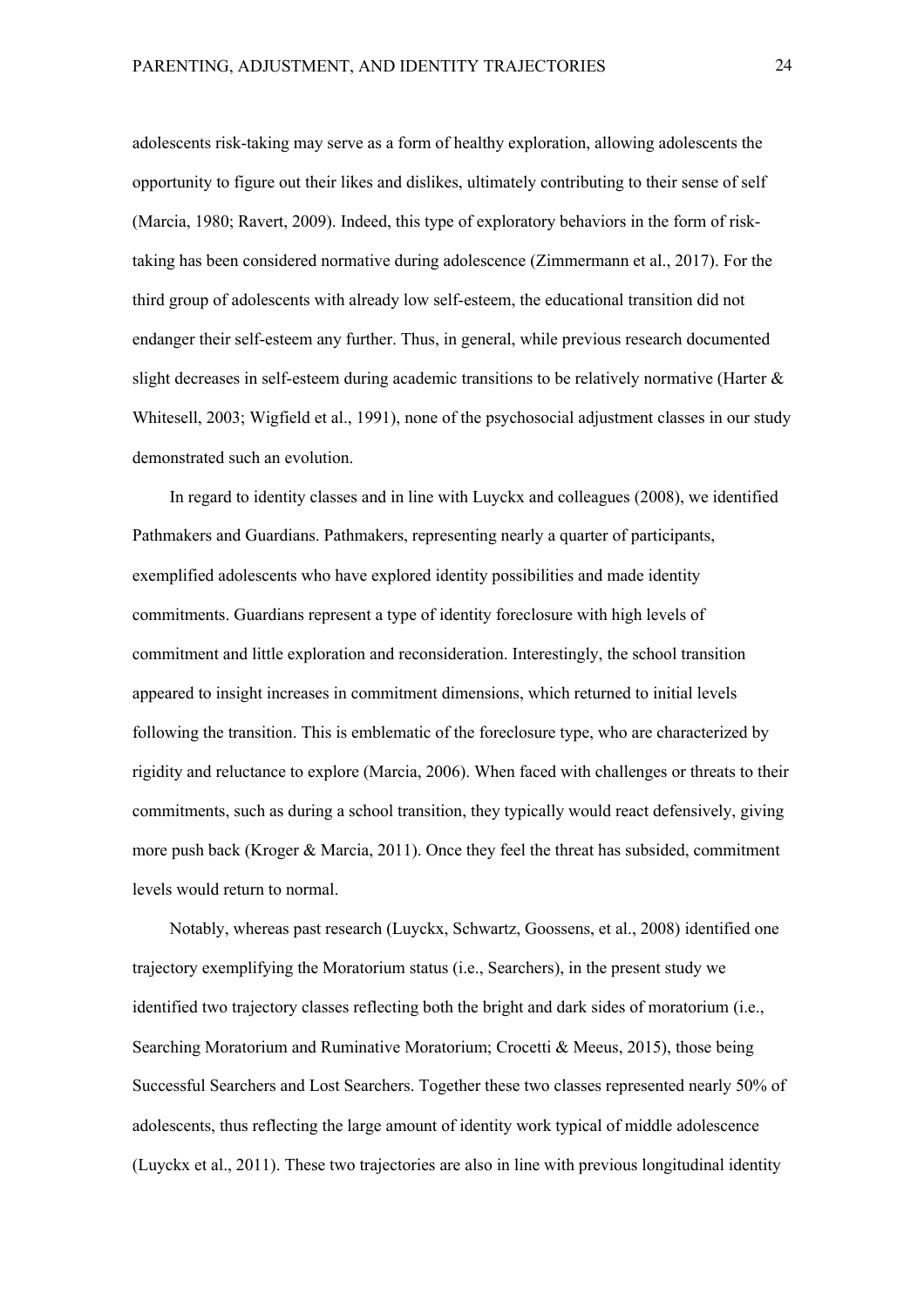research and theorizing on identity progression versus regression (Meeus et al., 2010; Waterman, 1982). In fact, Waterman (1982) in his developmental hypotheses suggests that not only can there be identity stability or maturation, but that regression in identity can be experienced if previous identity commitments are evaluated as unsatisfactory or no longer retain their initial meaning. Waterman's hypothesis could serve as a plausible explanation for the regressive trajectory experienced by the Lost Searchers during this transition, during which time they may have been prompted to revisit previous commitments and make decisions as to what path to take. For Successful Searchers on the other hand, the school transition seemed to stimulate their healthy identity work as evidenced by increases in identification with commitment and decreases to their moderate/high levels of ruminative exploration and reconsideration of commitment.

# **Associations Between Trajectories of Parenting, Psychosocial Adjustment, and Identity**

In line with the second aim of the study, the present results evidenced overlap between parenting trajectory classes and both (a) psychosocial adjustment trajectory classes as well as (b) identity trajectory classes. First, adolescents in the Highly Supportive Parenting trajectory were particularly likely to maintain high stable levels of self-esteem and low stable levels of risk. Thus, when adolescents' needs for autonomy are supported, they are more likely to experience better overall adjustment, avoiding the decline in wellbeing that often typifies school transitions (Eccles et al., 1993). Also, in line with our hypotheses, adolescents in the Highly Supportive Parenting trajectory were more likely to follow the Pathmaker trajectory, demonstrating the most mature identity development. In line with previous longitudinal research, satisfaction of one's need for autonomy seems to be especially helpful in aiding one to make identity commitments and integrate these commitments into one's sense of self (Luyckx et al., 2009). This principle is exemplified in the present study, with Pathmakers being characterized by high levels of commitment. Need satisfaction is of paramount importance if one is to internalize identity commitments (Deci & Ryan, 2000; Luyckx et al., 2009). Thus, adolescents who experienced greater autonomy need satisfaction were better able to engage in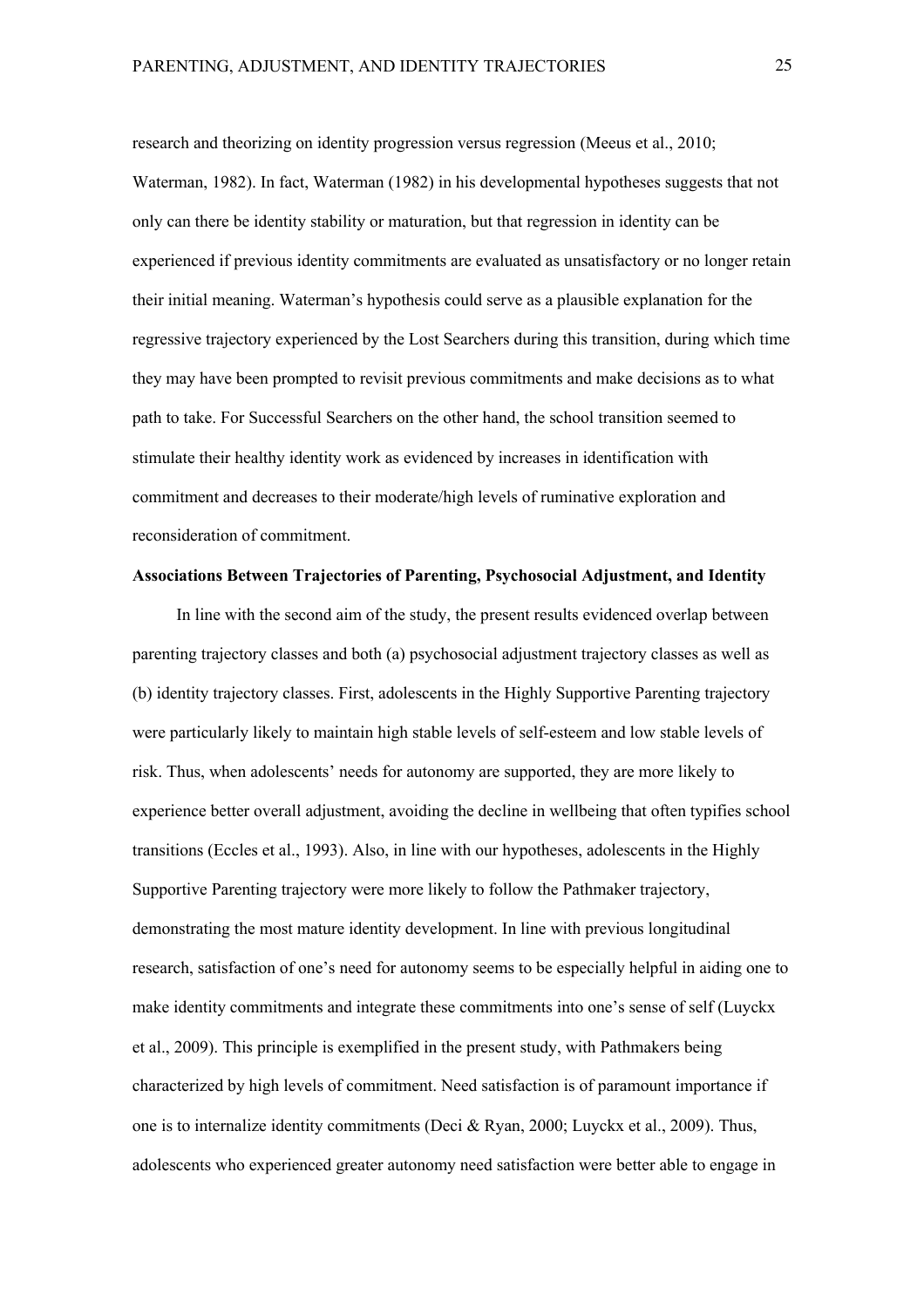healthy exploratory behaviors and to engage in and integrate commitments. Such identity success may result from these adolescents forming identities that are representative of their own values and interests that they were able to identify and explore given the supportive environment provided by their parents.

Conversely, a significant proportion of adolescents in the Stable Controlling Parenting trajectory were characterized by Low Self-esteem/Low Risk-Taking. One possible explanation may be that parenting that is highly controlling control thwarts adolescents' need for autonomy, ultimately being negatively associated with adolescents' self-esteem (Soenens & Vansteenkiste, 2010). These adolescents were also more likely to follow a more troubled identity trajectory (i.e., Lost Searchers). During stressful educational transitions, adolescents may need greater support from their parents (Fenzel, 1989), however, parents of these adolescents steadily employed intrusive techniques, thereby continuously thwarting their child's need for autonomy (Barber, 1996; Barber & Harmon, 2002). When parents pressure children to comply with parents' own standards and interests, adolescents are less in touch with their own sense of self and experience difficulties forming commitments (Luyckx et al., 2007). This pattern is exemplified by Lost Searchers' low levels of commitment. Furthermore, in line with the high levels of ruminative exploration evidenced by Lost Searchers, previous research has suggested that adolescents whose parents use intrusive and psychologically controlling techniques to be more likely to develop an indecisive orientation (Luyckx et al., 2007). Thus, the high levels of perceived psychological control and low levels of perceived autonomy support appeared to be detrimental to proactive identity development for these adolescents.

Lastly, adolescents in the Decreasing Supportive Parenting trajectory were most likely to demonstrate moderate levels of self-esteem and increasing risk-taking behaviors. One possible explanation for this association is that, while these parents were initially perceived as relatively autonomy supportive, the school transition coupled with their adolescents' increased risk behaviors brought out higher levels of perceived achievement-oriented control following the school transition. Furthermore, these adolescents were also more likely to be Guardians,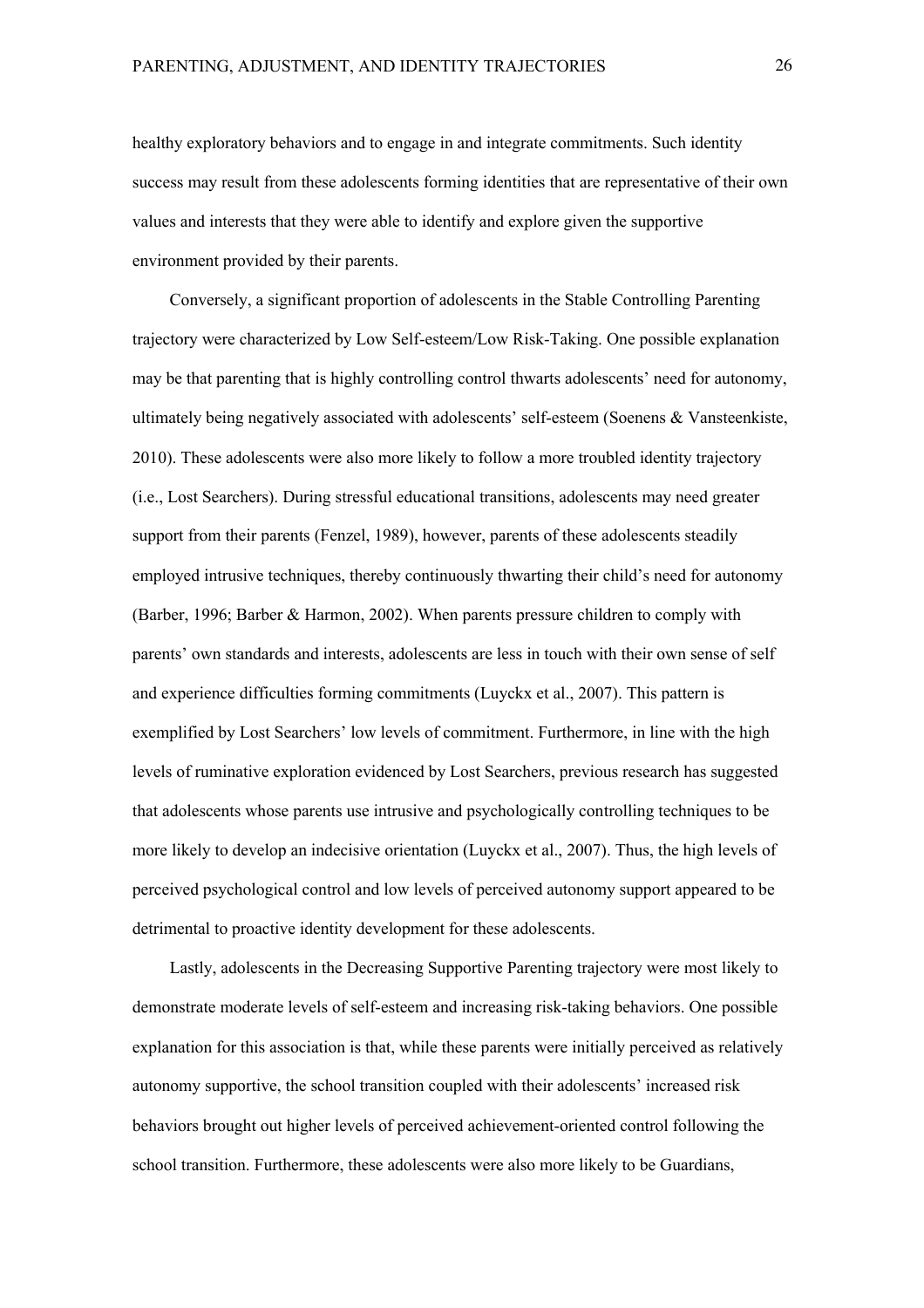demonstrating higher levels of commitment and lower levels of identity exploration. Given that Guardians typically adhere to parental standards (Kroger, 2004), when parents felt their adolescent to be straying "too far", they may have tried to refocus their child on academicoriented topics (Soenens & Vansteenkiste, 2010). Indeed, these increases in commitment may be externally imposed rather than autonomously motivated, given their levels return to initial levels (Soenens et al., 2011).

Overall, these results highlight the significant role parents can have in accompanying their adolescent children along difficult transitions. When parents are able to maintain higher levels of autonomy support coupled with lower levels of psychological control, adolescents feel supported. This may be particularly important during stressful school transitions. Adolescents whose parents are autonomy supportive demonstrate a more coherent sense of self and in turn a stable self-esteem (Deci & Ryan, 1995). These findings are in line with the concept of stageenvironment fit (Eccles et al., 1993), which suggests that negative developmental consequences can result when one's environment does not support one's needs, but on the other hand, when there is a good match between one's needs and one's environment adolescents can flourish. Furthermore, while new school environments can often be frustrating to an adolescent's need of autonomy, previous research has suggested that the provision of parental autonomy support can serve as a substitute (Duineveld et al., 2017), thus, even when the school transition is experienced as more need frustrating, parents can be an additional source of support for their child's need satisfaction. Thus, parenting should not be seen as fixed in place, but rather as a set of interactional skills that can evolve over time.

These findings have important implications for intervention work with parents of adolescents. Parenting interventions focused on helping parents improve their ability to support their child's need for autonomy, especially during important transitional moments, could serve as an invaluable resource for parents to guide their youth. Such interventions could help equip parents with the necessary tools to be autonomy supportive, including helping them to recognize and acknowledge their child's feelings and to listen empathically to their child (Faber &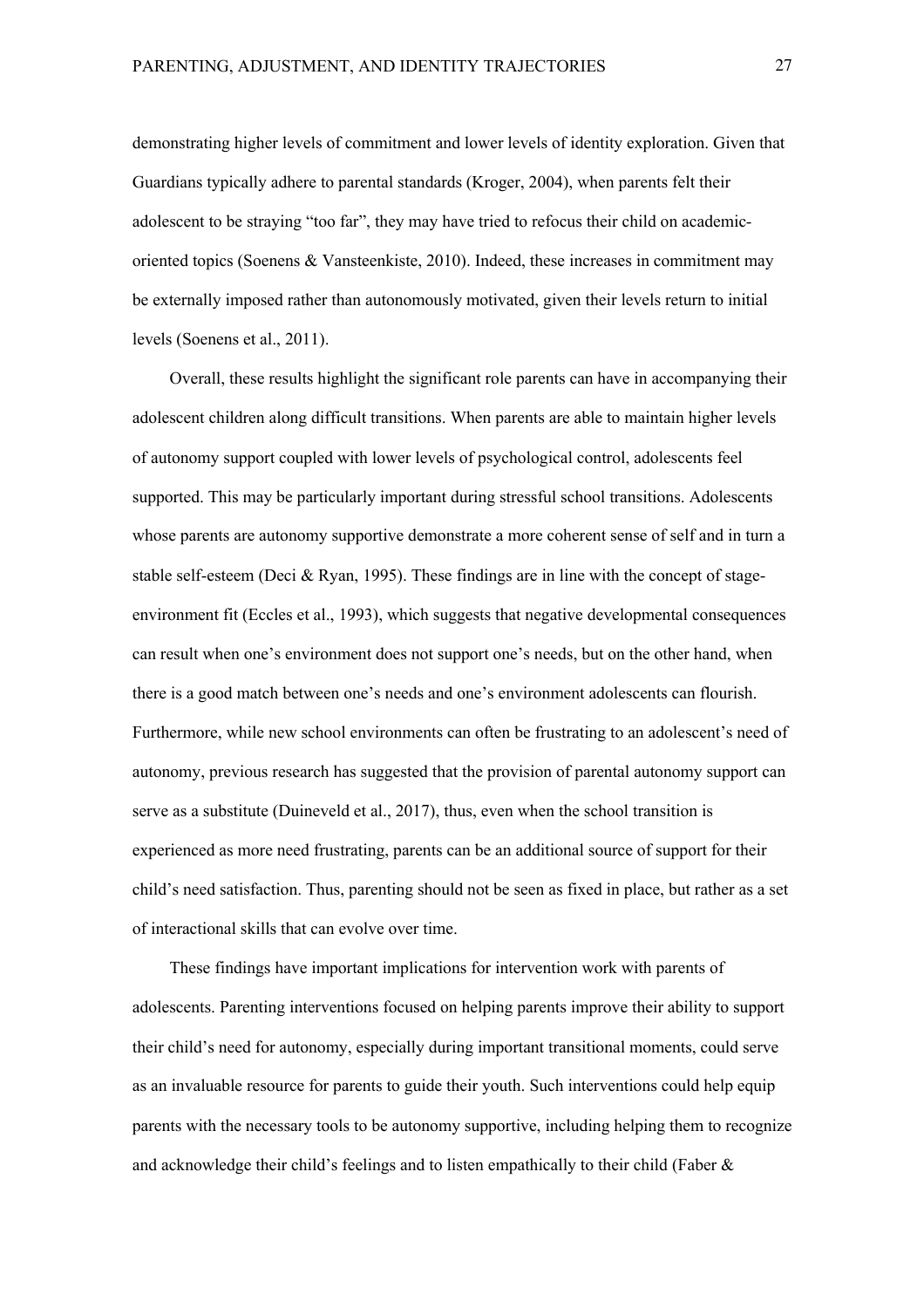Mazlish, 1980), ultimately helping them to support their child's health psychosocial and identity development. Although such parenting programs exist, the majority of them focus on parents of young children (e.g., Joussemet et al., 2014). The present study highlights the crucial role and the necessity for such programs to be expanded and evaluated for parents of adolescents.

# **Limitations and Future Directions**

Although the present study provides novel insight into adolescent development and the evolution of parenting during an important academic transition, a number of limitations should be considered. First, the present study relied solely on adolescent self-report measures. Although self-report questionnaires are considered the most appropriate method for assessing internal and subjective processes, such as identity development and perceived parenting (Barber, 1996), relying solely on single informant data may artificially inflate relationships between constructs (Podsakoff et al., 2012). Future studies could employ observational methods to objectively assess autonomy supportive parenting as well as take into account parents' subjective perception of their autonomy supportive parenting. Second, it should be mentioned that in regard to measurement invariance, we followed the recommendations of Cheung and Rensvold (2002), who suggest that ∆CFI is a superior method to evaluating model fit over and above *∆χ*². However, if one were to rely solely on *∆χ*² to evaluate measurement invariance, it should be noted that perceived parenting and psychosocial adjustment would only have met configural invariance.

Third, the present study took place over a relatively short amount of time, in particular in regard to the moment of transition (one-year pre-transition and one year post-transition). A longer follow-up post-transition could provide further insight into how adolescents and parents adjust over time, especially given the difficult nature of such a transition (Salmela-Aro et al., 2008). Fourth, in the present study we used GBTM analyses to derive trajectories. It should be noted that other methods exist to derive trajectories and to examine differences based on trajectory membership. For example, covariance pattern growth mixture modeling (McNeish & Harring, 2020) could be used to identify primary trajectories followed by latent transition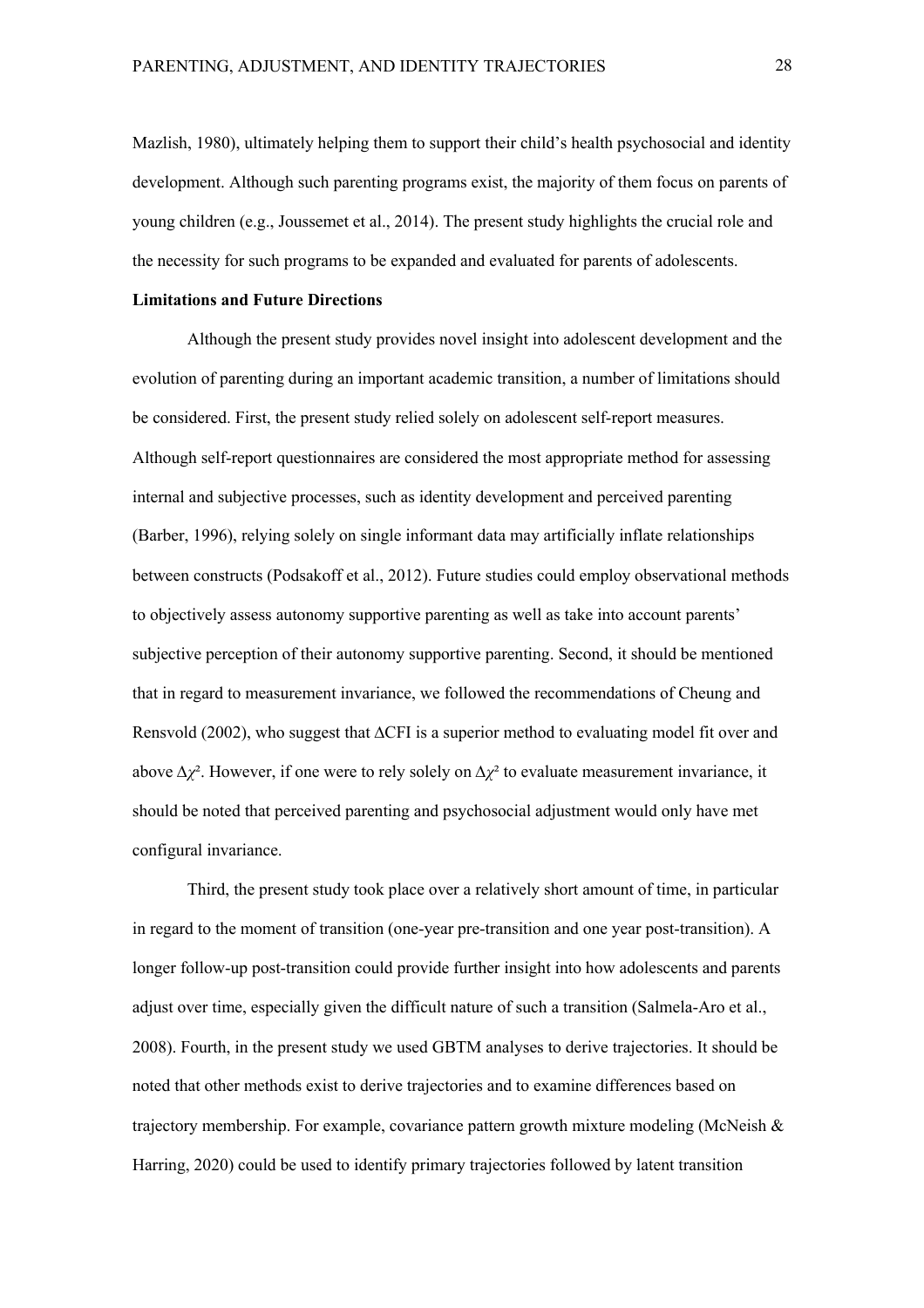analysis (Asparouhov & Muthén, 2014; Morin & Litalien, 2020) in order to predict the probability of trajectory group membership in identity and psychosocial adjustment based on parenting trajectory membership. The use of such analytic approaches could be employed in future research.

Fifth, the analytic technique employed in the present study does not allow directional or causal conclusions to be drawn. In the present study, we were interested in observing how typologies of perceived parenting and adolescent development evolve in parallel. Thus, we cannot say with certainty that a certain parenting trajectory predicts a specific identity development trajectory, for example. An abundance of longitudinal research does, however, support that family functioning predicts adolescent development (e.g., Beyers & Goossens, 2008). These predictive relationships are not only in one direction, i.e., family functioning to adolescent development, but rather have been found to be bidirectional in nature (Schwartz, Mason, Pantin, & Szapocznik, 2009). Thus, not only has parenting been found to predict adolescent development, but adolescent development may elicit certain parenting styles. Therefore, although the present study cannot speak to predictive or causal relationships, past research has suggested bidirectional relationships among family functioning, identity development, and adolescent psychosocial adjustment. Future studies should take inspiration from the present results and investigate the direction of effect of such developmental trajectories. Lastly, the present results concerning self-esteem trajectories should be interpreted as a description of how self-esteem evolves across an academic transition. Past findings suggest that bolstering the self-esteem of adolescents with already low self-esteem can be detrimental (Forsyth et al., 2007), thus, future studies should investigate the best approaches to helping support adolescent students with already low self-esteem. It is our hope that the present study will inspire further longitudinal research examining how parenting and adolescent development evolve during important transitions in the lives of adolescents, ultimately helping parents to understand how best to support their children during these challenging moments.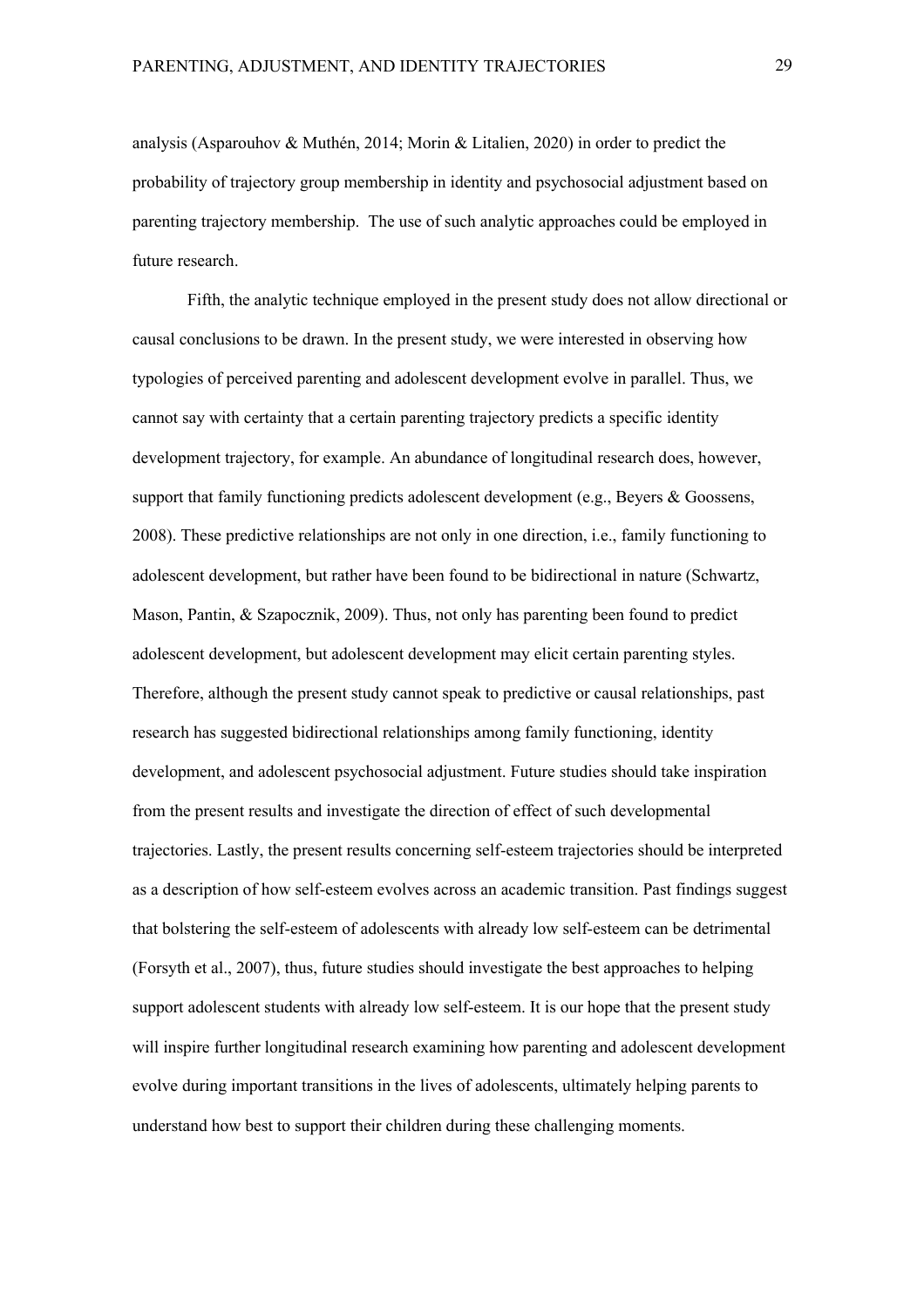#### **References**

Albert Sznitman, G., Zimmermann, G., & Van Petegem, S. (2019). Further insight into adolescent personal identity statuses: Differences based on self-esteem, family climate, and family communication. *Journal of Adolescence*, *71*, 99–109. https://doi.org/S014019711930003X

Asparouhov, T., & Muthén, B. (2014). Auxiliary variables in mixture modeling: Three-step approaches using mplus. *Structural Equation Modeling*, *21*(3), 329–341. https://doi.org/10.1080/10705511.2014.915181

- Barber, B. K. (1996). Parental psychological control: Revisiting a neglected construct. *Child Development*, *67*(6), 3296–3319. https://doi.org/10.2307/1131780
- Barber, B. K., & Harmon, E. L. (2002). *Intrusive parenting: How psychological control affects children and adolescents* (B. K. Barber (ed.)). American Psychological Association.
- Bartholomew, K. J., Ntoumanis, N., Ryan, R. M., Bosch, J. A., & Thøgersen-ntoumani, C. (2011). Selfdetermination theory and diminished functioning : The role of interpersonal control and psychological need thwarting. *Personality and Individual Differences*, *37*, 1459–1473. https://doi.org/10.1177/0146167211413125
- Bean, R. A., & Northrup, J. C. (2009). Parental psycholopgical control, psychological autonomy, and acceptance as predictors of self-esteem in lation adolescents. *Journal of Family Issues*, *30*(11), 1486–1504. https://doi.org/10.1177/0192513X09339149
- Beh, E. J. (2012). Simple correspondence analysis using adjusted residuals. *Journal of Statistical Planning and Inference*, *142*, 965–973. https://doi.org/10.1016/j.jspi.2011.11.004
- Beyers, W., & Goossens, L. (2008). Dynamics of perceived parenting and identity formation in late adolescence. *Journal of Adolescence*, *31*(2), 165–184. https://doi.org/10.1016/j.adolescence.2007.04.003
- Białecka-Pikul, M., Stępień-Nycz, M., Sikorska, I., Topolewska-Siedzik, E., & Cieciuch, J. (2019). Change and consistency of self-esteem in early and middle adolescence in the context of school transition. *Journal of Youth and Adolescence*, *48*(8), 1605–1618. https://doi.org/10.1007/s10964- 019-01041-y
- Cheung, G. W., & Rensvold, R. B. (2002). Evaluating goodness-of-fit indexes for testing measurement invariance. *Structural Equation Modeling*, *9*(2), 233–255.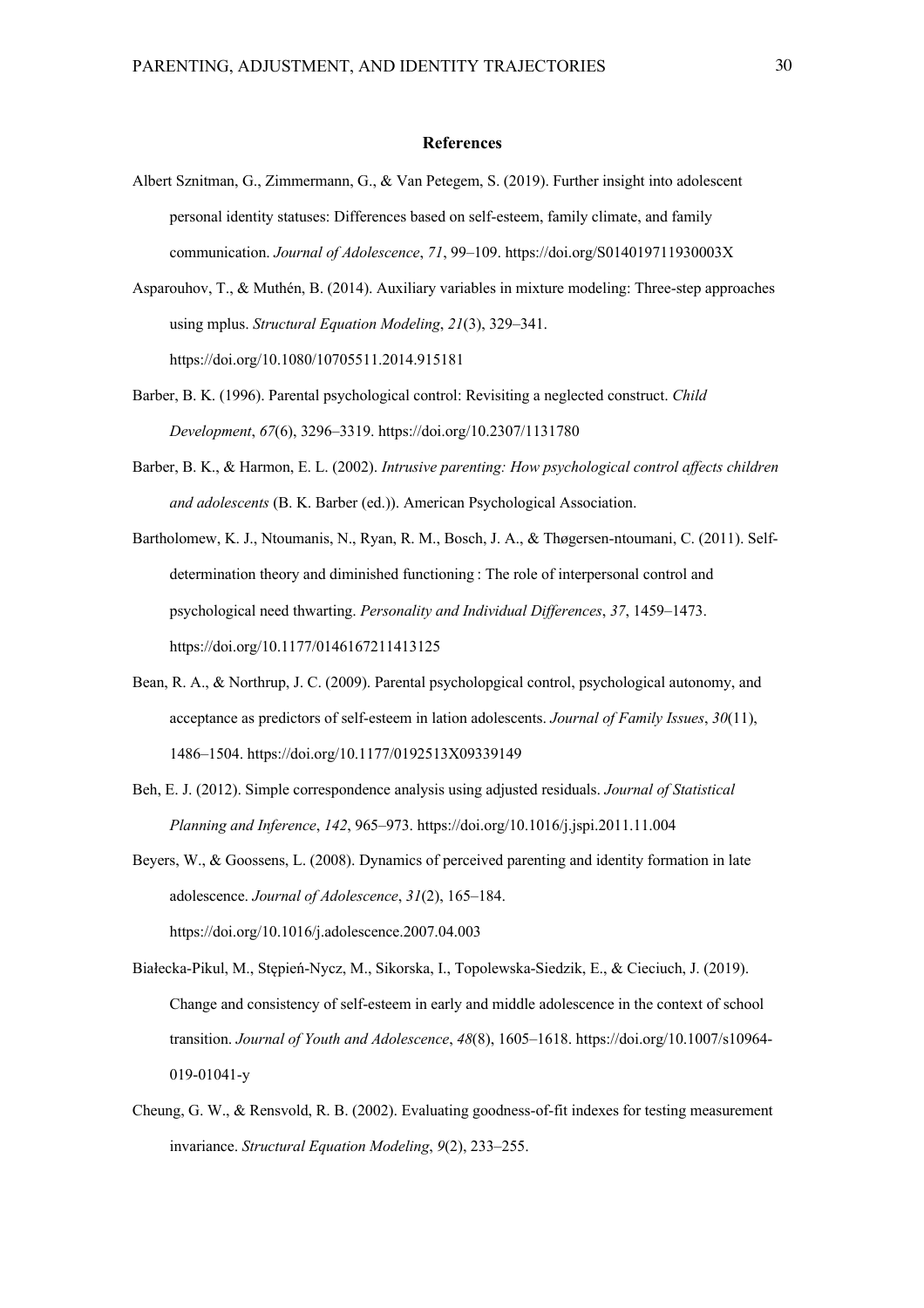https://doi.org/https://doi.org/10.1207/S15328007SEM0902\_5

- Crocetti, E. (2017). Identity formation in adolescence: The dynamic of forming and consolidating identity commitments. *Child Development Perspectives*, *11*(2), 145–150. https://doi.org/10.1111/cdep.12226
- Crocetti, E., Luyckx, K., Scrignaro, M., & Sica, L. S. (2011). Identity formation in Italian emerging adults: A cluster-analytic approach and associations with psychosocial functioning. *European Journal of Developmental Psychology*, *8*(5), 558–572. https://doi.org/10.1080/17405629.2011.576858
- Crocetti, E., & Meeus, W. (2015). The identity statuses: Strengths of a person-centered approach. In K. C. McLean & M. Syed (Eds.), *The Oxford handbook of identity development* (pp. 97–114). Oxford University Press.
- Crocetti, E., Rubini, M., Luyckx, K., & Meeus, W. (2008). Identity formation in early and middle adolescents from various ethnic groups: From three dimensions to five statuses. *Journal of Youth and Adolescence*, *37*, 983–996. https://doi.org/10.1007/s10964-007-9222-2
- Crocetti, E., Rubini, M., & Meeus, W. (2008). Capturing the dynamics of identity formation in various ethnic groups: Development and validation of a three-dimensional model. *Journal of Adolescence*, *31*, 207–222. https://doi.org/10.1016/j.adolescence.2007.09.002
- Deci, E. L., & Ryan, R. M. (1995). Human agency: The basis for true self-esteem. In M. H. Kernis (Ed.), *Efficacy, agency, and self-esteem* (pp. 31–50). Plenum Press.
- Deci, E. L., & Ryan, R. M. (2000). The "what" and "why" of goal pursuits: Human needs and the selfdetermination of behavior. *Psychological Inquiry*, *11*(4), 227–268. https://doi.org/https://doi.org/10.1207/S15327965PLI1104\_01
- Duineveld, J. J., Parker, P. D., Ryan, R. M., Ciarrochi, J., & Salmela-Aro, K. (2017). The link between perceived maternal and paternal autonomy support and adolescent well-being across three major educational transitions. *Developmental Psychology*, *53*(10), 1978–1994. https://doi.org/10.1037/dev0000364
- Eccles, J. S., Midgley, C., Wigfield, A., Buchanan Miller, C., Reuman, D., Flanagan, C., & MacIver, D. (1993). The impact of stage-environment fit on young adolescents' experiences in schools and in families. *American Psychologist*, *48*, 90–101.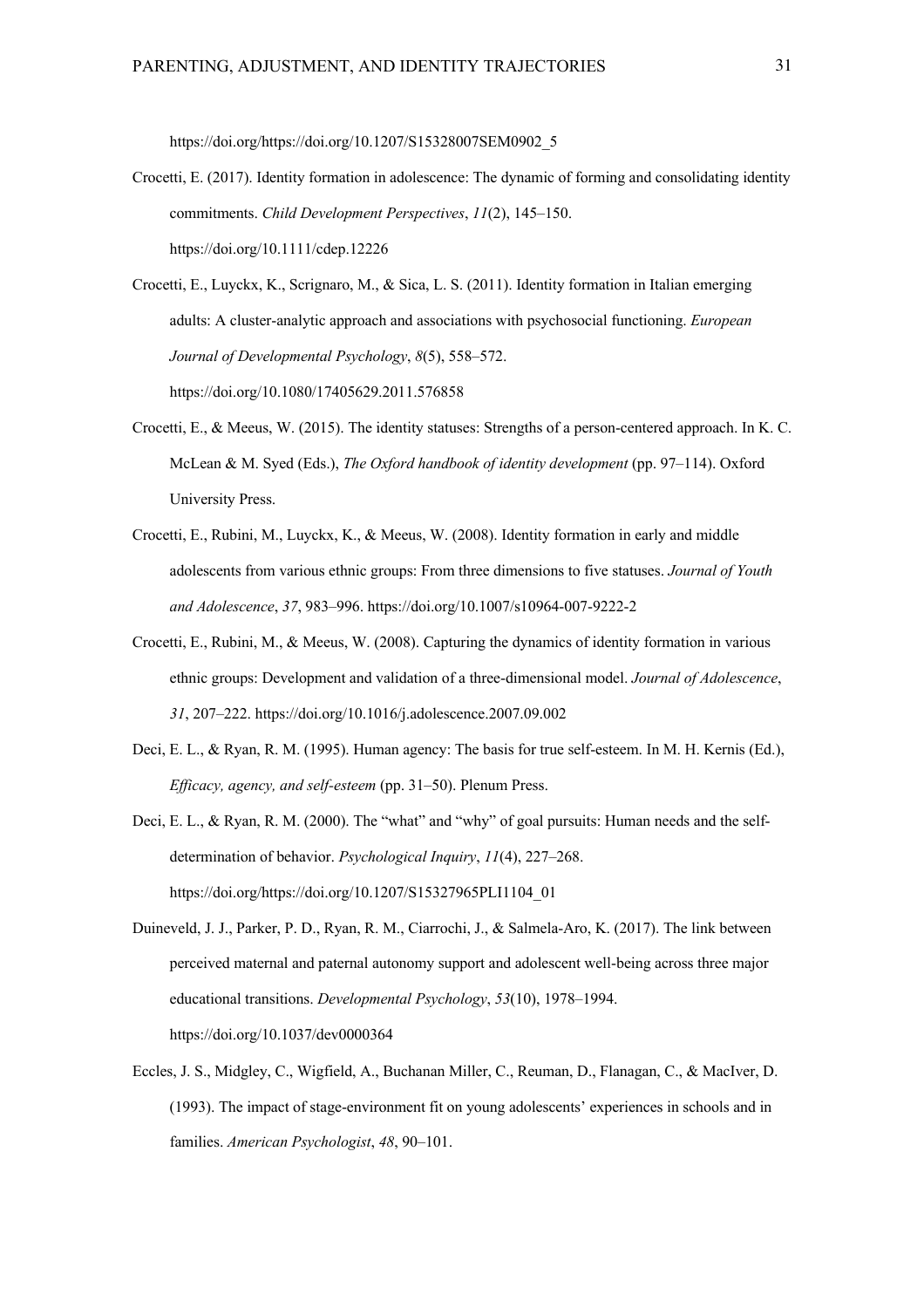Erikson, E. H. (1968). *Identity: Youth and crisis*. Norton.

Faber, A., & Mazlish, E. (1980). *How to talk so kids will listen & listen so kids will talk*. Rawson.

- Fenzel, L. M. (1989). Role strain in early adolescence: A model for investigation school transition stress. *Journal of Early Adolescence*, *9*, 13–33. https://doi.org/10.1177/0272431689091003
- Fischer, J. L., Forthun, L. F., Pidcock, B. W., & Dowd, D. A. (2007). Parent pelationships, emotion regulation, psychosocial maturity and college student alcohol use problems. *Journal of Youth and Adolescence*, *36*(7), 912–926. https://doi.org/10.1007/s10964-006-9126-6
- Flum, H., & Kaplan, A. (2012). Identity formation in educational settings: A contextualized view of theory and research in practice. *Contemporary Educational Psychology*, *37*(3), 240–245. https://doi.org/10.1016/j.cedpsych.2012.01.003
- Forsyth, D. R., Lawrence, N. K., Burnette, J. L., & Baumeister, R. F. (2007). Attempting to improve the academic performance of struggling college students by bolstering their self-esteem: An intervention that backfired. *Journal of Social and Clinical Psychology*, *26*(4), 447–459. https://doi.org/10.1521/jscp.2007.26.4.447
- Fromme, K., Corbin, W. R., & Kruse, M. I. (2008). Behavioral risks during the transition from high school to college. *Developmental Psychology*, *44*(5), 1497–1504. https://doi.org/10.1037/a0012614
- Grimm, K. J., Ram, N., & Eastbrook, R. (2017). *Growth modeling: Structural equation and multilevel modeling approaches*. Guilford Publications, Inc.
- Grolnick, W. S., Kurowski, C. O., Dunlap, K. G., & Hevey, C. (2000). Parental resources and the transition to junior high. *Journal of Research on Adolescence*, *10*(4), 465–488. https://doi.org/10.1207/SJRA1004\_05
- Grolnick, W. S., Ryan, R. M., & Deci, E. L. (1991). Inner resources for school achievement: Motivational mediators of children's perceptions of their parents. *Journal of Educational Psychology*, *83*(4), 508–517.
- Haberman, S. J. (1973). The analysis of residuals in cross-classified tables. *International Biometric Society*, *29*(1), 205–220.
- Hambleton, R. K. (2001). The next generation of the ITC Test Translation and Adaptation Guidelines. *European Journal of Psychological Assessment*, *17*, 164–172. https://doi.org/10.1027//1015- 5759.17.3.164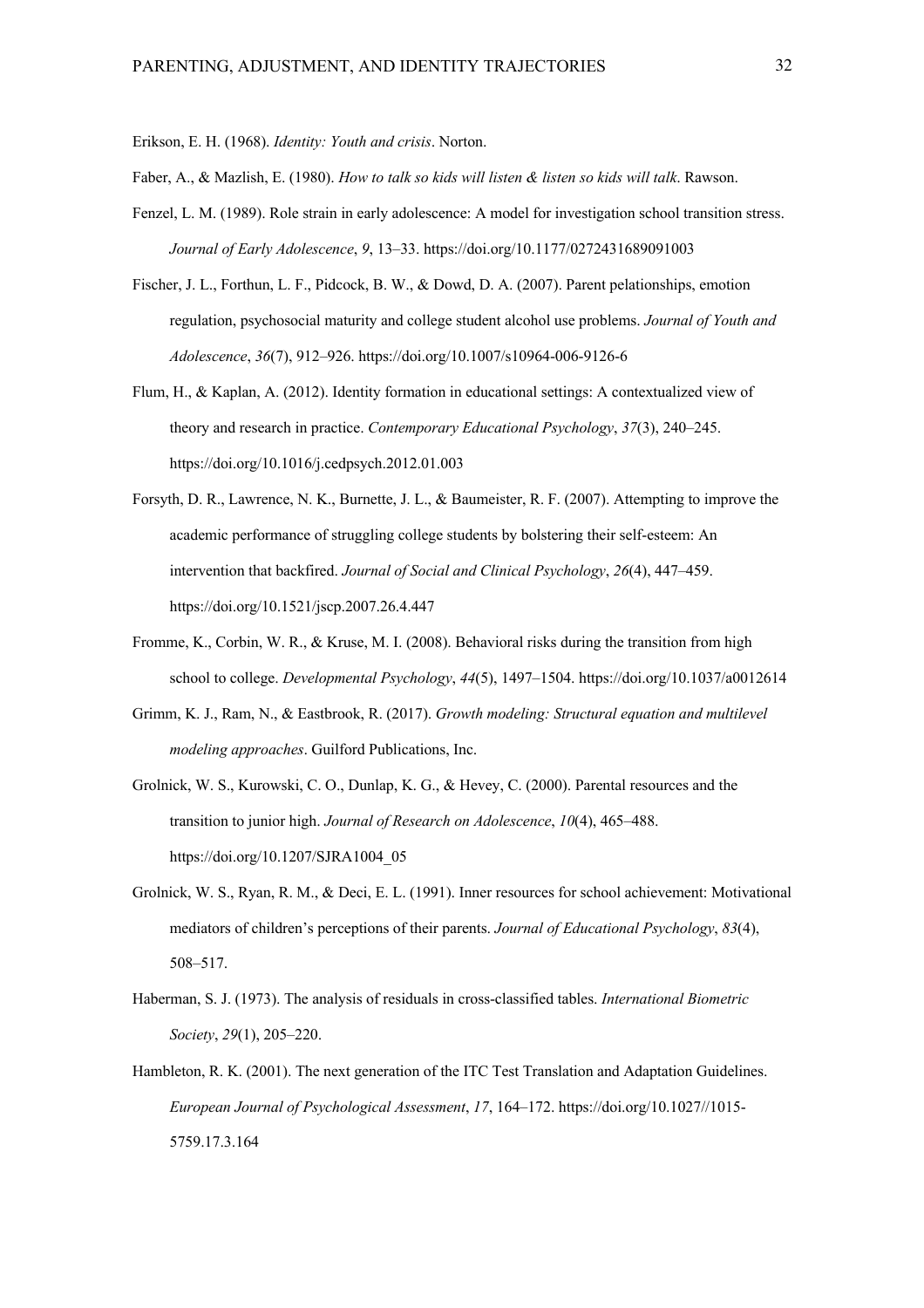Harter, S. (1988). *The Self-Perception Profile for Adolescents (manual)*. Denver University Press.

- Harter, S., & Whitesell, N. R. (2003). Beyond the debate: Why some adolescents report stable self-worth over time and situation, whereas others report changes in self-worth. *Journal of Personality*, *71*(6), 1027–1058. https://doi.org/10.1111/1467-6494.7106006
- Hill, K. G., White, H. R., Chung, I. J., Hawkins, J. D., & Catalano, R. F. (2000). Early adult outcomes of adolescent binge drinking: Person- and variable- centered analyses of binge drinking trajectories. *Alcoholism: Clinical and Experimental Research*, *24*(6), 892–901. https://doi.org/10.1111/j.1530- 0277.2000.tb02071.x
- Hirsch, B. J., & Rapkin, B. D. (1987). The transition to junior high school : A longitudinal study of selfesteem , psychological symptomatology, school life, and social support. *Child Development*, *58*(5), 1235–1243.
- Hu, L., & Bentler, P. (1999). Cutoff criteria for fit indexes in covariance structure analysis: Conventional criteria versus new alternatives. *Structural Equation Modeling*, *6*(1), 1–55. https://doi.org/10.1080/10705519909540118
- Igra, V., & Irwin, C. E. (1996). Theories of adolescent risk-taking behavior. In R. J. DiClemente, W. B. Hansen, & L. E. Ponton (Eds.), *Handbook of adolescent health risk behaivor. Issues in clinical child psychology* (pp. 35–51). Springer. https://doi.org/10.1007/978-1-4899-0203-0\_3
- Jackson, K. M., & Schulenberg, J. E. (2013). Alcohol use during the transition from middle school to high school: National panel data on prevalence and moderators. *Developmental Psychology*, *49*(11), 2147–2158. https://doi.org/doi.org/10.1037/a0031843
- Joussemet, M., Mageau, G. A., & Koestner, R. (2014). Promoting optimal parenting and children's mental health: A preliminary evaluation of the How-to Parenting Program. *Journal of Child and Family Studies*, *23*(6), 949–964. https://doi.org/10.1007/s10826-013-9751-0
- Keijsers, L., & van Roekel, E. (2018). Longitudinal methods in adolescent research: Where could we go from here? And should we. In L. B. Hendry & M. Kloep (Eds.), *Reframing adolescent research*. Routledge.
- Klijn, S. L., Weijenberg, M. P., Lemmens, P., Van Den Brandt, P. A., & Lima Passos, V. (2017). Introducing the fit-criteria assessment plot-A visualisation tool to assist class enumeration in groupbased trajectory modelling. *Statistical Methods in Medical Research*, *26*(5), 2424–2436.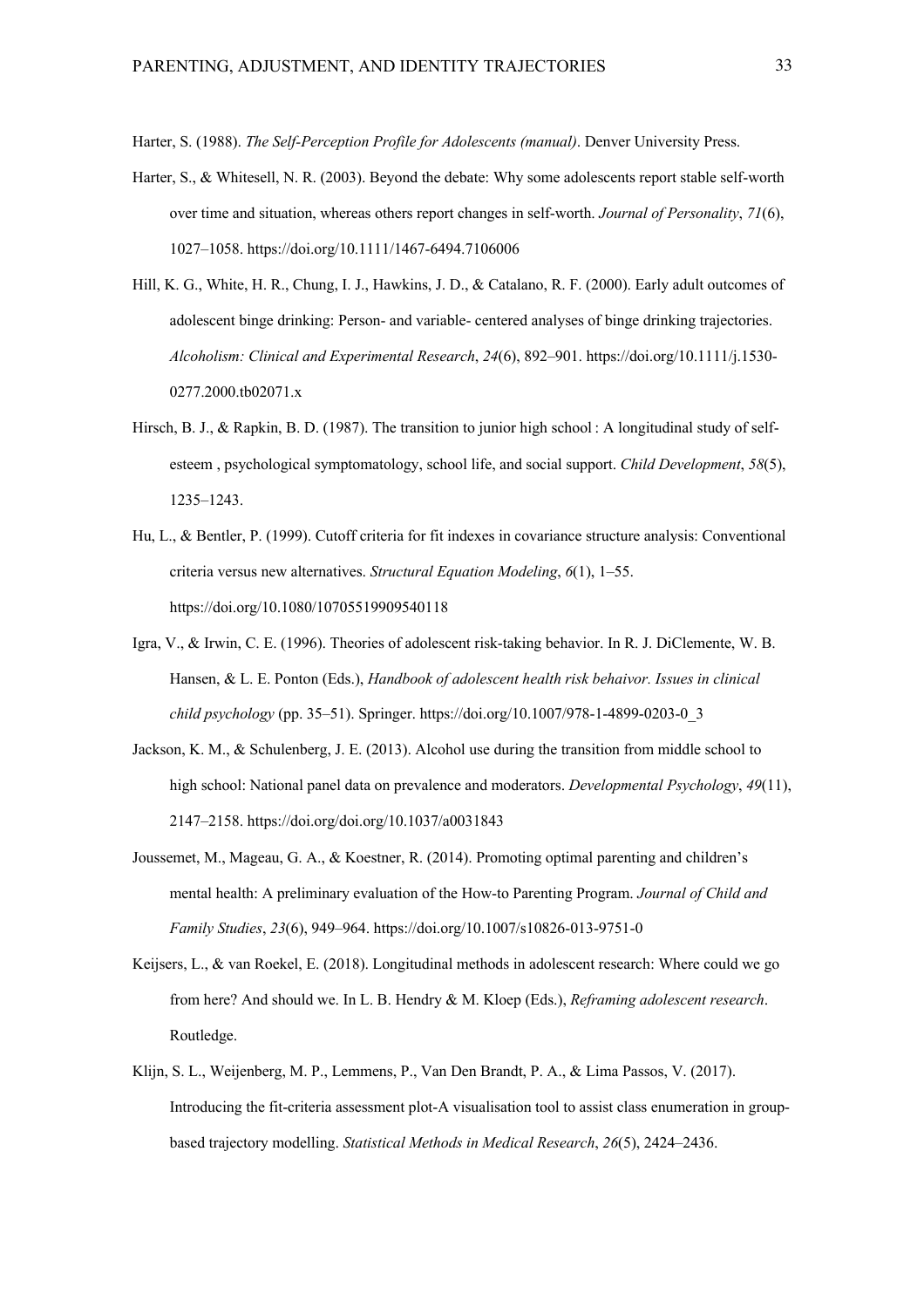https://doi.org/10.1177/0962280215598665

- Kroger, J. (2004). Adolescence and the problem of identity: Historical, socio-cultural, and developmental views. In *Identity in adolescence: The balance between self and other* (Second, pp. 1–12). Routledge.
- Kroger, J., & Marcia, J. E. (2011). The identity statuses: Origins, meanings, and interpretations. In S. J. Schwartz, K. Luyckx, & V. L. Vignoles (Eds.), *Handbook of identity theory and research* (pp. 31– 53). Springer.
- Lannegrand-Willems, L., & Bosma, H. A. (2006). Identity development-in-context: The school as an important context for identity development. *Identity*, *6*(1), 85–113. https://doi.org/10.1207/s1532706xid0601\_6
- Little, T. D. (2013). *Longitudinal structural equation modeling*. The Guilford Press.
- Lo Cascio, V., Guzzo, G., Pace, F., Pace, U., & Madonia, C. (2016). The relationship among paternal and maternal psychological control, self-esteem, and indecisiveness across adolescent genders. *Current Psychology*, *35*(3), 467–477. https://doi.org/10.1007/s12144-015-9315-0
- Luyckx, K., Goossens, L., Soenens, B., & Beyers, W. (2006). Unpacking commitment and exploration: Preliminary validation of an integrative model of late adolescent identity formation. *Journal of Adolescence*, *29*(3), 361–378. https://doi.org/10.1016/j.adolescence.2005.03.008
- Luyckx, K., Schwartz, S. J., Berzonsky, M. D., Soenens, B., Vansteenkiste, M., Smits, I., & Goossens, L. (2008). Capturing ruminative exploration: Extending the four-dimensional model of identity formation in late adolescence. *Journal of Research in Personality*, *42*(1), 58–82. https://doi.org/10.1016/j.jrp.2007.04.004
- Luyckx, K., Schwartz, S. J., Goossens, J., Beyers, W., & Missotten, L. (2011). Processes of personal identity formation and evaluation. In S. J. Schwartz, K. Luyckx, & V. L. Vignoles (Eds.), *Handbook of identity theory and research* (pp. 77–98). Springer.
- Luyckx, K., Schwartz, S. J., Goossens, L., Soenens, B., & Beyers, W. (2008). Developmental typologies of identity formation and adjustment in female emerging adults: A latent class growth analysis approach. *Journal of Research on Adolescence*, *18*(4), 595–619. https://doi.org/10.1111/j.1532- 7795.2008.00573.x

Luyckx, K., Soenens, B., & Goossens, L. (2006). The personality-identity interplay in emerging adult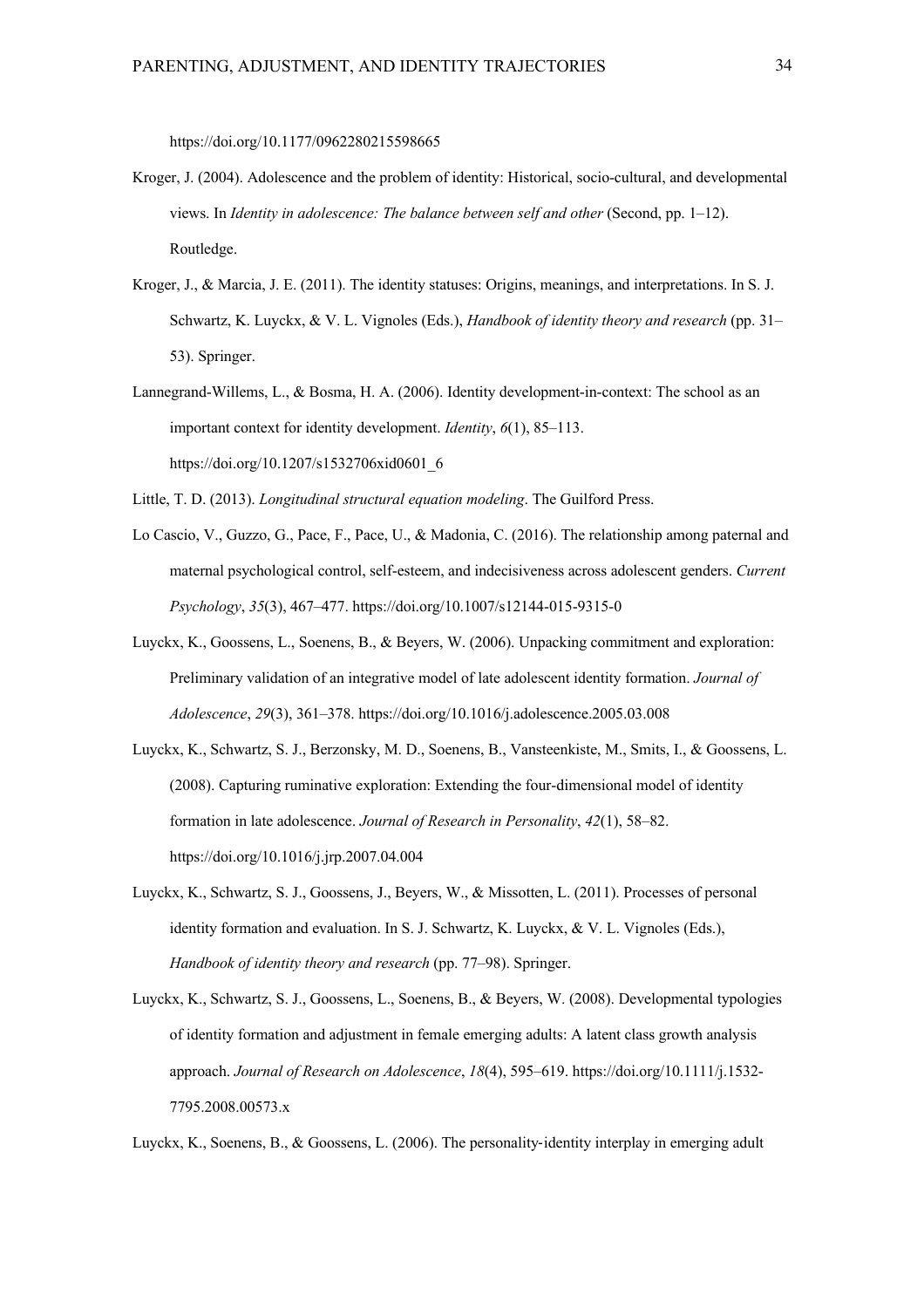women: Convergent findings from complementary analyses. *European Journal of Personality*, *20*, 195–215. https://doi.org/10.1002/per.579

- Luyckx, K., Soenens, B., Vansteenkiste, M., Goossens, L., & Berzonsky, M. D. (2007). Parental psychological control and dimensions of identity formation in emerging adulthood. *Journal of Family Psychology*, *21*(3), 546–550. https://doi.org/10.1037/0893-3200.21.3.546
- Luyckx, K., Vansteenkiste, M., Goossens, L., & Duriez, B. (2009). Basic need satisfaction and identity formation: Bridging self-determination theory and process-oriented identity research. *Journal of Counseling*, *56*(2), 276–288. https://doi.org/10.1037/a0015349
- Mantzouranis, G., Zimmermann, G., Biermann Mahaim, E., & Favez, N. (2012). A further examination of the distinction between dependency-oriented and achievement-oriented parental psychological control: Psychometric properties of the DAPCS with French-speaking late adolescents. *Journal of Child and Family Studies*, *21*(5), 726–733. https://doi.org/10.1007/s10826-011-9525-5
- Marcia, J. E. (1966). Development and validation of ego-identity status. *Journal of Personality and Social Psychology*, *3*(5), 551–558.
- Marcia, J. E. (1980). Identity in adolescence. In J. Adelson (Ed.), *Handbook of Adolescent Psychology* (pp. 159–187). Wiley.
- Marcia, J. E. (2006). Ego identity and personality disorders. *Journal of Personality Disorders*, *20*(6), 577–596. https://doi.org/10.1521/pedi.2006.20.6.577
- McNeish, D., & Harring, J. (2020). Covariance pattern mixture models: Eliminating random effects to improve convergence and performance. In *Behavior Research Methods* (Vol. 52, Issue 3). Behavior Research Methods. https://doi.org/10.3758/s13428-019-01292-4
- Meeus, W., van de Schoot, R., Keijsers, L., Schwartz, S. J., & Branje, S. (2010). On the progression and stability of adolescent identity formation: A five-wave longitudinal study in early-to-middle and middle-to-late adolescence. *Child Development*, *81*(5), 1565–1581. https://doi.org/10.1111/j.1467- 8624.2010.01492
- Morin, A. J. S., & Litalien, D. (2020). Mixture modeling for lifespan developmental research. In *Oxford Research Encyclopedia of Psychology*. Oxford University Press. https://doi.org/10.1093/acrefore/9780190236557.013.364

Nagin, D. S. (2005). Group-based modeling of development. In *Journal of Chemical Information and*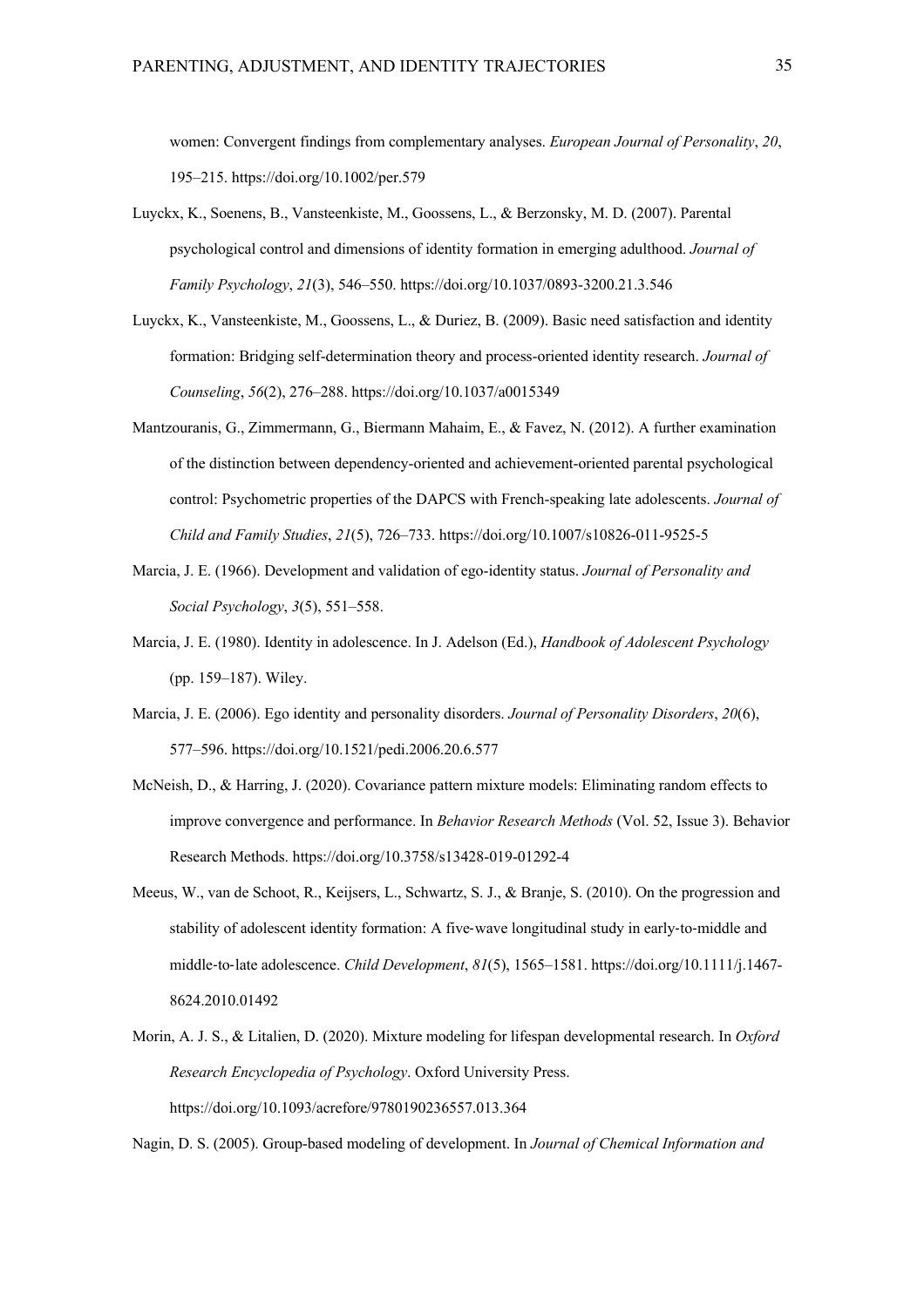*Modeling* (Vol. 53, Issue 9). Harvard University Press.

- Nagin, D. S., Jones, B. L., Passos, V. L., & Tremblay, R. E. (2018). Group-based multi-trajectory modeling. *Statistical Methods in Medical Research*, *27*(7), 2015–2023. https://doi.org/10.1177/0962280216673085
- Nakamura, Y. M., Bieri Buscho, C., & Sedlak, I. (2007). Switzerland. In J. J. Arnett (Ed.), *International encyclopedia of adolescencse* (pp. 966–980). Routledge.
- Podsakoff, P. M., MacKenzie, S. B., & Podsakoff, N. P. (2012). Sources of method bias in social science research and recommendations on how to control it. *Annual Review of Psychology*, *63*, 539–569. https://doi.org/https://doi.org/10.1146/annurev-psych-120710-100452
- Proctor, T. B., & Choi, H. (1994). Effects of transition from elementary school to junior high school on early adolescents' self-esteem and perceived competence. *Psychology in the Schools*, *31*, 319–329. https://doi.org/10.1002/1520-6807(199410)31
- Ravert, R. D. (2009). "You're Only Young Once" Things college students report doing now before it is too late. *Journal of Adolescent Research*, *24*(3), 376–396. https://doi.org/10.1177/0743558409334254
- Rogers, A. A., Padilla-Walker, L. M., McLean, R. D., & Hurst, J. L. (2020). Trajectories of perceived parental psychological control across adolescence and implications for the development of depressive and anxiety symptoms. *Journal of Youth and Adolescence*, *49*(1), 136–149. https://doi.org/10.1007/s10964-019-01070-7
- Ryan, R. M., & Deci, E. L. (2017). *Self-determination theory: Basic psychological needs in motivation, development, and wellness*. Guilford Press Publishing.
- Ryan, R. M., Deci, E. L., Grolnick, W. S., & La Guardia, J. G. (2006). The significance of autonomy and autonomy support in psychological development and psychopathology. In D. Ciccheti & C. D. J (Eds.), *Developmental psychopathology*. Wiley.
- Ryan, R. M., Deci, E. L., & Vansteenkiste, M. (2016). Autonomy and autonomy disturbances in selfdevelopment and psychopathology: Research on motivation, attachment, and clinical process. In D. Cicchetti (Ed.), *Developmental psychopathology* (pp. 385–438). John Wiley and Sons.
- Salmela-Aro, K., Kiuru, N., & Nurmi, J.-E. (2008). The role of educational track in adolescents ' school burnout : A longitudinal study. *British Journal of Educational Psychology*, *78*, 663–689.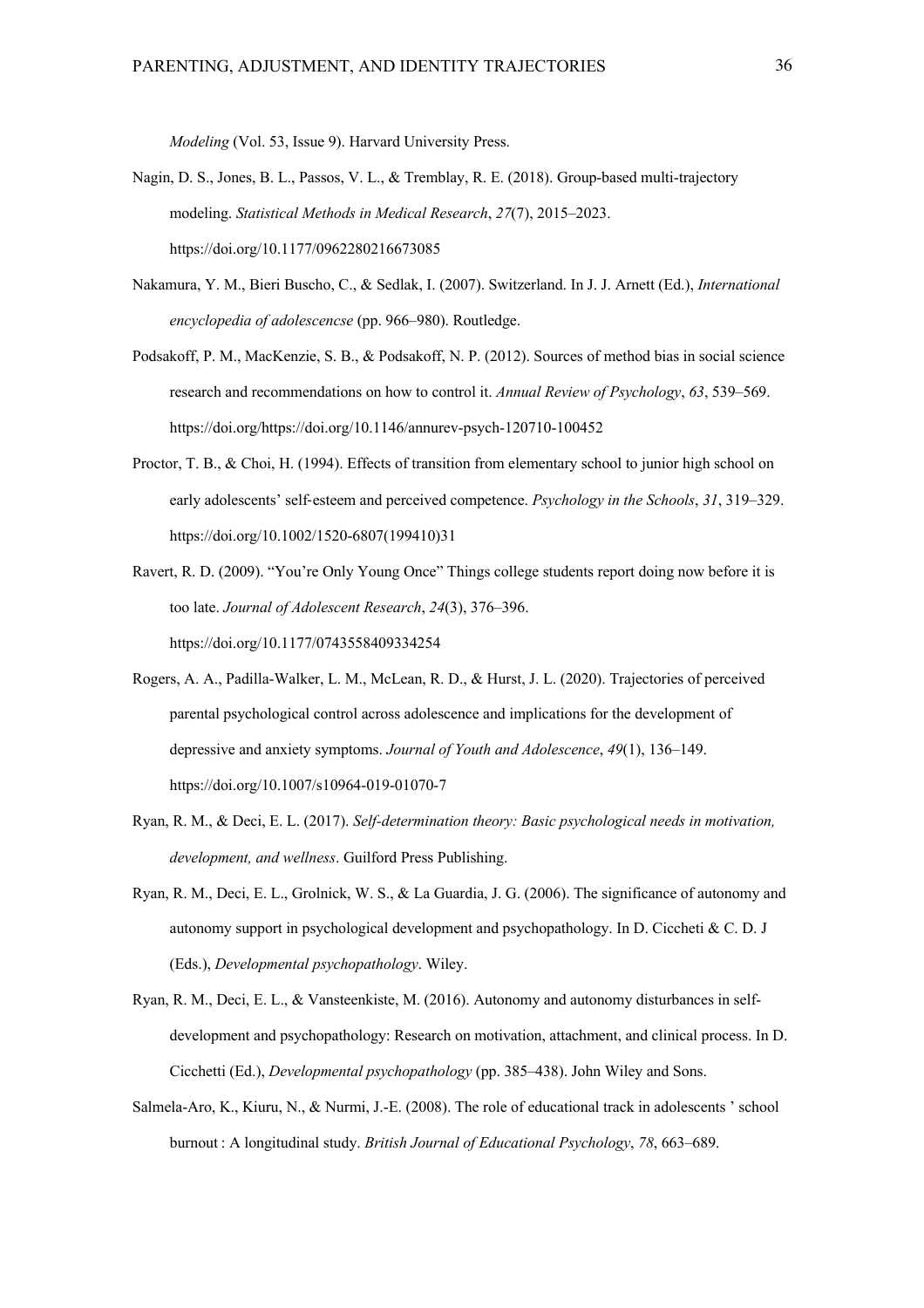https://doi.org/10.1348/000709908X281628

- Schafer, J. L., & Graham, J. W. (2002). Missing data: Our view of the state of the art. *Psychological Methods*, *7*(2), 147–177. https://doi.org/10.1037/1082-989X.7.2.147
- Schwartz, S. J., Beyers, W., Luyckx, K., Soenens, B., Zamboanga, B. L., Forthun, L. F., Hardy, S. A., Vazsonyi, A. T., Ham, L. S., Kim, S. Y., Whitbourne, S. K., & Waterman, A. S. (2011). Examining the light and dark sides of emerging adults' identity: a study of identity status differences in positive and negative psychosocial functioning. *Journal of Youth and Adolescence*, *40*(7), 839–859. https://doi.org/10.1007/s10964-010-9606-6
- Schwartz, S. J., Mason, C. A., Pantin, H., & Szapocznik, J. (2009). Longitudinal relationships between family functioning and identity development in Hispanic adolescents: continuity and change. *The Journal of Early Adolescence*, *29*(2), 177–211. https://doi.org/10.1177/0272431608317605
- Schwartz, S. J., Mason, C. A., Pantin, H., Wang, W., Brown, C. H., Campo, A. E., & Szapocznik, J. (2009). Relationships of social context and identity to problem behavior among high-risk hispanic adolescents. *Youth & Society*, *40*(4), 541–570. https://doi.org/10.1177/0044118X08327506
- Skhirtladze, N., Javakhishvili, N., Schwartz, S. J., Beyers, W., & Luyckx, K. (2016). Identity processes and statuses in post-Soviet Georgia: Exploration processes operate differently. *Journal of Adolescence*, *47*, 197–209. https://doi.org/10.1016/j.adolescence.2015.08.006
- Smetana, J. G., & Rote, W. M. (2019). Adolescent–parent relationships: Progress, processes, and prospects. *Annual Review of Developmental Psychology*, *1*, 41–68. https://doi.org/https://doi.org/10.1146/annurev-devpsych-121318-084903
- Soenens, B., Berzonsky, M. D., Dunkel, C. S., Papini, D. R., & Vansteenkiste, M. (2011). Are all identity commitments created equally? The importance of motives for commitment for late adolescents' personal adjustment. *International Journal of Behavioral Development*, *35*(4), 358–369. https://doi.org/10.1177/0165025411405954
- Soenens, B., Berzonsky, M. D., Vansteenkiste, M., Beyers, W., & Goossens, L. (2005). Identity styles and causality orientations: In search of the motivational underpinnings of the identity exploration process. *European Journal of Personality*, *19*(5), 427–442. https://doi.org/10.1002/per.551
- Soenens, B., & Vansteenkiste, M. (2010). A theoretical upgrade of the concept of parental psychological control: Proposing new insights on the basis of self-determination theory. *Developmental Review*,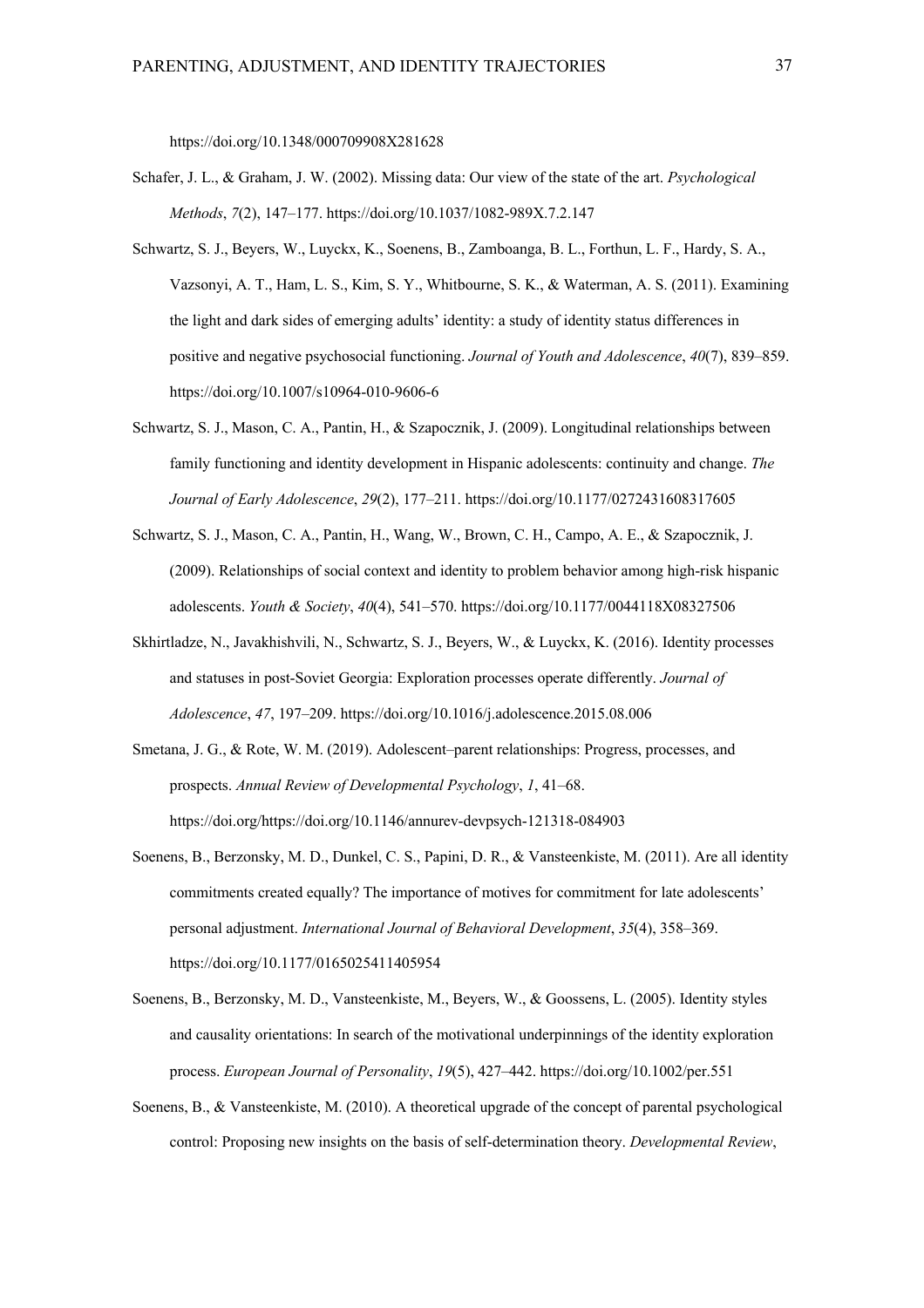*30*(1), 74–99. https://doi.org/10.1016/j.dr.2009.11.001

- Soenens, B., Vansteenkiste, M., Lens, W., Luyckx, K., Goossens, L., & Beyers, W. (2007). Conceptualizing parental autonomy support: Adolescent perceptions of promotion of independence versus promotion of volitional functioning. *Developmental Psychology*, *43*(3), 633–646. https://doi.org/10.1037/0012-1649.43.3.633
- Soenens, B., Vansteenkiste, M., & Luyten, P. (2010). Toward a domain-specific approach to the study of parental psychological control: Distinguishing between dependency-oriented and achievementoriented psychological control. *Journal of Personality*, *78*(1), 217–256. https://doi.org/10.1111/j.1467-6494.2009.00614.x
- Soenens, B., Vansteenkiste, M., Van Petegem, S., Beyers, W., & Ryan, R. M. (2018). How to solve the conundrum of adolescent autonomy? On the importance of distinguishing between independence and volitionaf functioning. In B. Soenens, M. Vansteenkiste, & S. Van Petegem (Eds.), *Autonomy in Adolescent Development: Towards Conceptual Clarity*. Routledge.
- Steinberg, L., & Silk, J. S. (2002). Parenting adolescents. In M. H. Bornstein (Ed.), *Handbook of Parenting 2nd Edition, Vol 1 Children and Parenting* (pp. 103–133). Erlbaum.
- van der Nest, G., Lima Passos, V., Candel, M. J. J. M., & van Breukelen, G. J. P. (2020). An overview of mixture modelling for latent evolutions in longitudinal data: Modelling approaches, fit statistics and software. *Advances in Life Course Research*, *43*(January), 100323. https://doi.org/10.1016/j.alcr.2019.100323
- Van Petegem, S., Beyers, W., Vansteenkiste, M., & Soenens, B. (2015). On the association between adolescent autonomy and psychosocial functioning: Examining decisional independence from a self-determination theory perspective. *Developmental Psychology*, *48*, 76–88. https://doi.org/https://doi.org/10.1037/a0025307
- Van Petegem, S., Zimmer-Gembeck, M. J., Soenens, B., Vansteenkiste, M., Brenning, K., Mabbe, E., Vanhalst, J., & Zimmermann, G. (2017). Does general parenting context modify adolescents' appraisals and coping with a situation of parental regulation ? The case of autonomy-supportive parenting. *Journal of Child and Family Studies*, 2623–2639. https://doi.org/10.1007/s10826-017- 0758-9
- Wagner, J., Lüdtke, O., Jonkmann, K., & Trautwein, U. (2013). Cherish yourself: Longitudinal patterns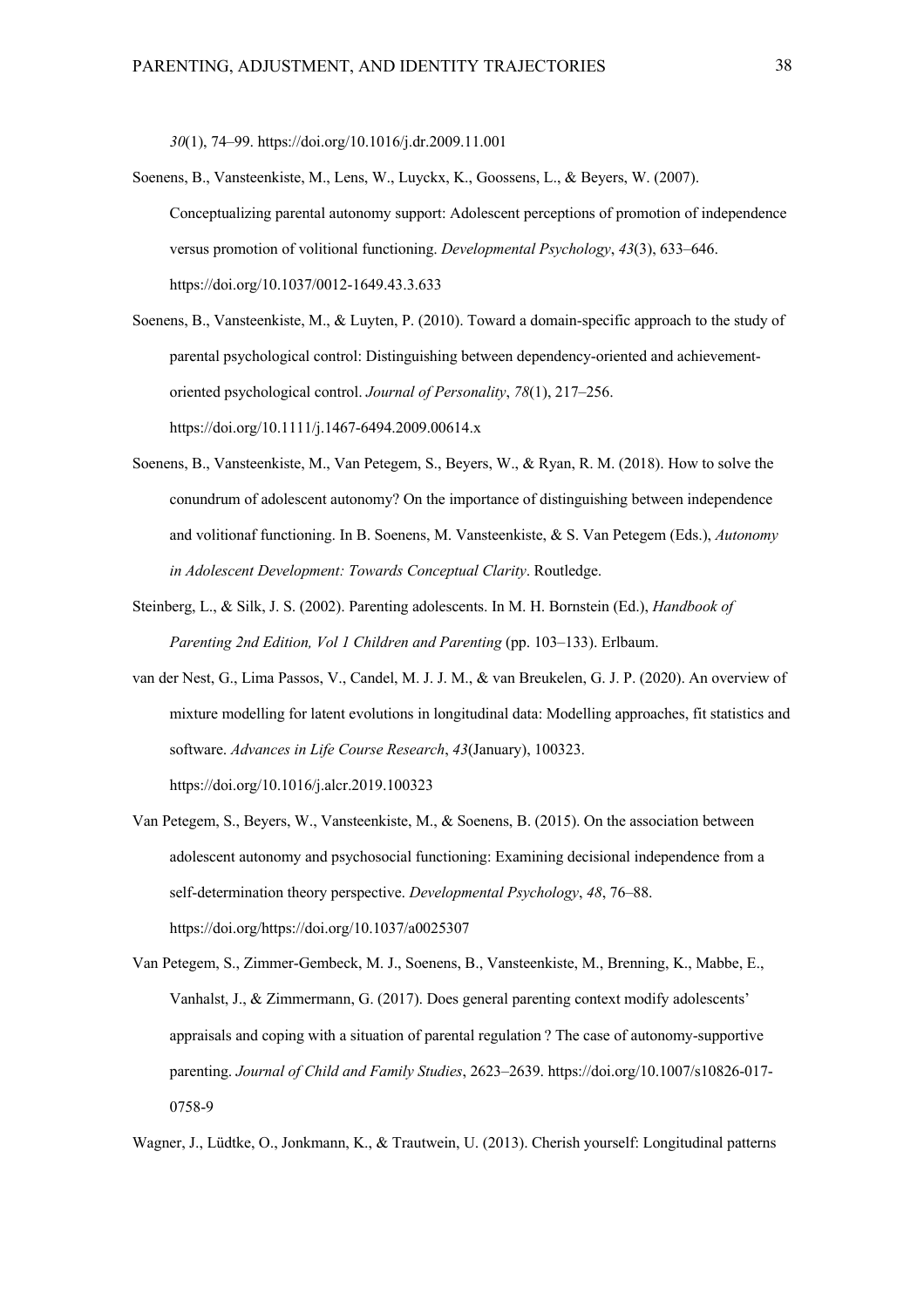and conditions of self-esteem change in the transition to young adulthood. *Journal of Personality and Social Psychology*, *104*(1), 148–163. https://doi.org/10.1037/a0029680

- Waterman, A. S. (1982). Identity development from adolescence to adulthood: An extension of theory and a review of research. *Developmental Psychology*, *18*(3), 341–358.
- Wigfield, A., Eccles, J. S., MacIver, D., Reuman, D. A., & Midgley, C. (1991). Transitions during early adolescence: Changes in children's domain-specific self-perceptions and general self-esteem across the transition to junior high school. *Developmental Psychology*, *27*, 552–565. https://doi.org/10.1037/0012-1649.27.4.552
- Zarett, N., & Eccles, J. S. (2006). The passage to adulthood: Challenges of late adolescence. *New Directions for Youth Development*, *111*, 13–28. https://doi.org/10.1002/yd
- Zimmerman, M. A., Copeland, L. A., Shope, J. T., & Dielman, T. E. (1997). A longitudinal study of selfesteem : Implications for adolescent development. *Journal of Youth and Adolescence*, *26*(2), 117– 141. https://doi.org/https://doi.org/10.1023/A:1024596313925
- Zimmermann, G. (2010). Risk perception, emotion regulation and impulsivity as predictors of risk behaviours among adolescents in Switzerland. *Journal of Youth Studies*, *13*(1), 83–99. https://doi.org/10.1080/13676260903173488
- Zimmermann, G., Carvalhosa, M., Albert Sznitman, G., Van Petegem, S., Baudat, S., Darwiche, J., Antonietti, J.-P., & Clémence, A. (2017). Conduites à risque à l'adolescence: Manifestations typiques du développement identitaire? [Risk taking behaviors in adolescence: Typical manifestations of identity development]. *Enfance*, *2*, 239–261. https://doi.org/https://doi.org/10.4074/S0013754517002051
- Zimmermann, G., Lannegrand-Willems, L., Safont-Mottay, C., & Cannard, C. (2015). Testing new identity models and processes in French-speaking adolescents and emerging adults students. *Journal of Youth and Adolescence*, *44*(1), 127–141. https://doi.org/10.1007/s10964-013-0005-7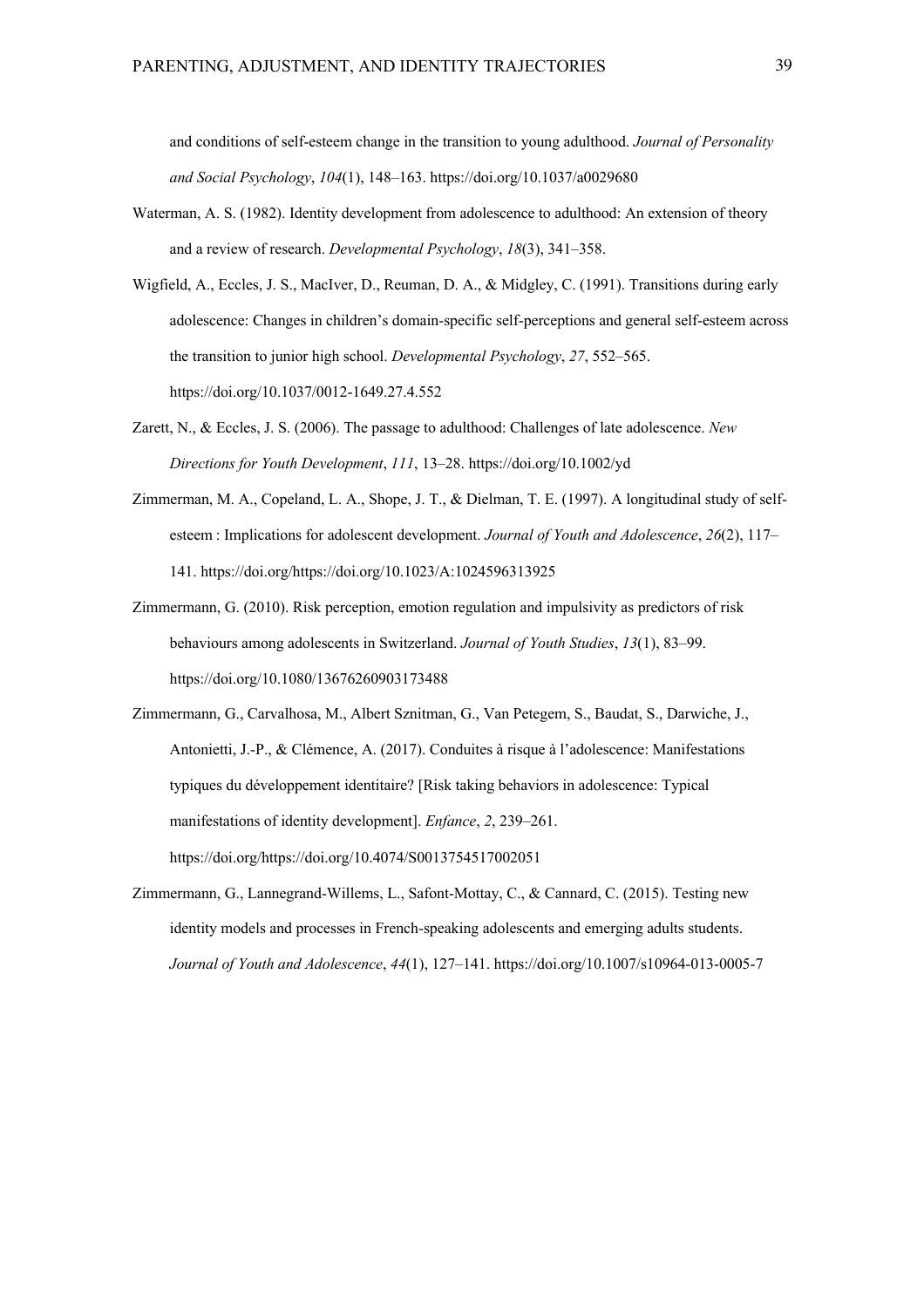# Table 1 *Concurrent relations between perceived parenting, psychosocial adjustment, and identity from Time 1 through Time 4*

|                                                                                                                                                                                                                                                                                                                                                             |                  | Perceived parenting |          |                             |          |                |                              |          |          |                |          |                |
|-------------------------------------------------------------------------------------------------------------------------------------------------------------------------------------------------------------------------------------------------------------------------------------------------------------------------------------------------------------|------------------|---------------------|----------|-----------------------------|----------|----------------|------------------------------|----------|----------|----------------|----------|----------------|
| Dimensions                                                                                                                                                                                                                                                                                                                                                  | Autonomy support |                     |          | Dependency oriented control |          |                | Achievement oriented control |          |          |                |          |                |
|                                                                                                                                                                                                                                                                                                                                                             | T1               | T <sub>2</sub>      | T3       | T <sub>4</sub>              | T1       | T <sub>2</sub> | T3                           | T4       | T1       | T <sub>2</sub> | T3       | T <sub>4</sub> |
| Commitment making                                                                                                                                                                                                                                                                                                                                           | $.19**$          | .08                 | $.12*$   | $.12*$                      | $-.05$   | $-.09*$        | $-.08$                       | $-.06$   | $-.07$   | $-.05$         | $-.06$   | $-.04$         |
| Exploration in breadth                                                                                                                                                                                                                                                                                                                                      | $.10*$           | $.16**$             | $.11*$   | $.17**$                     | .07      | $-.02$         | .03                          | .04      | $-.05$   | $-.04$         | $-.04$   | $-.05$         |
| Identification with commitment                                                                                                                                                                                                                                                                                                                              | $.16**$          | .14                 | $.23**$  | $.18**$                     | $-.05$   | $-.09$         | $-13**$                      | $-.06$   | $-.02$   | $-.06$         | $-.10*$  | $-.05$         |
| Exploration in depth                                                                                                                                                                                                                                                                                                                                        | $.30**$          | $.18**$             | $.22**$  | $.26**$                     | $-.10*$  | $-.11*$        | $-12**$                      | $-.07$   | $-16**$  | $-.10*$        | $-.11*$  | $-.14*$        |
| Ruminative exploration                                                                                                                                                                                                                                                                                                                                      | $-.18**$         | $-.03$              | $-.09$   | $-.08$                      | $.17**$  | $.11*$         | $.19**$                      | $.13**$  | $.10*$   | .03            | .09      | .08            |
| Reconsideration of commitment                                                                                                                                                                                                                                                                                                                               | $-.04$           | $-.02$              | $-.01$   | .00                         | $.14**$  | $.09*$         | $.15***$                     | $.18**$  | .04      | .06            | $.12*$   | $.10*$         |
| Self-esteem                                                                                                                                                                                                                                                                                                                                                 | $.37**$          | $.46**$             | $.51**$  | $.52**$                     | $-.25**$ | $-.32**$       | $-.32**$                     | $-.24**$ | $-.27**$ | $-.38**$       | $-.38**$ | $-.30**$       |
| Risk taking                                                                                                                                                                                                                                                                                                                                                 | $-18**$          | $-.18**$            | $-.20**$ | $-.22**$                    | $.20**$  | $.24**$        | $.16**$                      | $.31**$  | $.18**$  | $.21**$        | $.24**$  | $.30**$        |
| $\mathcal{M}$ $\mathcal{N}$ $\mathcal{N}$ $\mathcal{N}$ $\mathcal{N}$ $\mathcal{N}$ $\mathcal{N}$ $\mathcal{N}$ $\mathcal{N}$ $\mathcal{N}$ $\mathcal{N}$ $\mathcal{N}$ $\mathcal{N}$ $\mathcal{N}$ $\mathcal{N}$ $\mathcal{N}$ $\mathcal{N}$ $\mathcal{N}$ $\mathcal{N}$ $\mathcal{N}$ $\mathcal{N}$ $\mathcal{N}$ $\mathcal{N}$ $\mathcal{N}$ $\mathcal{$ |                  |                     |          |                             |          |                |                              |          |          |                |          |                |

*Note.*  $^*p < .05$ ;  $^*p < .01$ ;  $^{**}p < .001$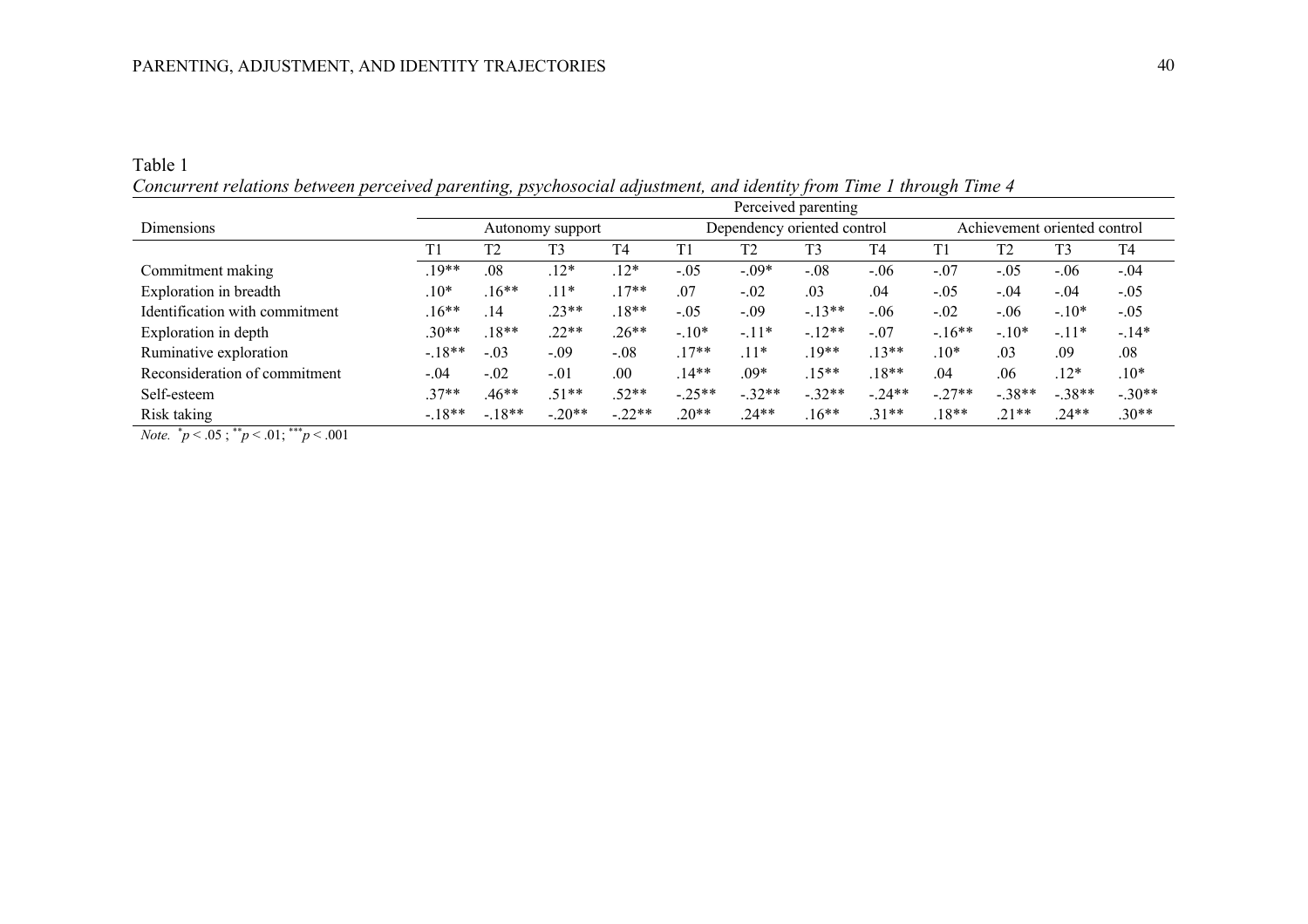Table 2 *Mean-level differences and standard deviations in perceived parenting, psychosocial adjustment, and identity across time*

|                                    |            |                |                |                | time      |          | gender     |          | time x gender |          |
|------------------------------------|------------|----------------|----------------|----------------|-----------|----------|------------|----------|---------------|----------|
| Dimension                          | T1         | T <sub>2</sub> | T <sub>3</sub> | T <sub>4</sub> | F-value   | $\eta^2$ | F-value    | $\eta^2$ | F-value       | $\eta^2$ |
|                                    | M(SD)      | M(SD)          | M(SD)          | M(SD)          | (3, 1443) |          | (1,481)    |          | (3,1443)      |          |
| Autonomy support                   | 3.79(0.62) | 3.78(0.64)     | 3.81(0.61)     | 3.77(0.63)     | 1.08      | .00      | 1.97       | .00      | 1.36          | .00      |
| Dependency-oriented psychological  | 2.30(0.69) | 2.25(0.68)     | 2.22(0.72)     | 2.25(0.71)     | 2.44      | .00      | 2.11       | .00      | 1.26          | .00      |
| control                            |            |                |                |                |           |          |            |          |               |          |
| Achievement-oriented psychological | 1.76(0.79) | 1.72(0.81)     | 1.71(0.84)     | 1.74(0.81)     | 0.89      | .00      | $4.30*$    | .01      | 0.32          | .00      |
| control                            |            |                |                |                |           |          |            |          |               |          |
| Commitment making                  | 3.77(0.87) | 3.92(0.84)     | 3.81(0.88)     | 3.83(0.86)     | $7.83***$ | .02      | $7.78**$   | .02      | .40           | .00      |
| Exploration in breadth             | 3.88(0.67) | 3.90(0.72)     | 3.80(0.78)     | 3.87(0.70)     | 1.81      | .00      | $5.68*$    | .01      | 1.01          | .00.     |
| Identification with commitment     | 3.60(0.77) | 3.71(0.77)     | 3.66(0.82)     | 3.69(0.75)     | $3.94**$  | .01      | $13.77***$ | .03      | .27           | .00      |
| Exploration in depth               | 3.67(0.82) | 3.74(0.76)     | 3.64(0.78)     | 3.69(0.80)     | 1.84      | .00      | $9.22**$   | .02      | .27           | .00      |
| Ruminative exploration             | 3.05(0.91) | 2.89(1.00)     | 2.77(0.96)     | 2.76(0.92)     | 19.66***  | .04      | $26.27***$ | .05      | 1.27          | .00      |
| Reconsideration of commitment      | 3.28(0.87) | 3.16(0.84)     | 3.03(0.83)     | 3.08(0.77)     | $9.44***$ | .02      | $19.70***$ | .03      | $6.48***$     | .01      |
| Self-esteem                        | 3.88(0.95) | 3.92(0.90)     | 3.93(0.86)     | 3.87(0.88)     | 1.56      | .00      | $24.71***$ | .05      | .77           | .00      |
| Risk-taking                        | 1.33(0.27) | 1.37(0.33)     | 1.35(0.30)     | 1.41(0.35)     | 22.61***  | .05      | 12.96***   | .03      | $3.71*$       | .01      |

*Note.*  $^*p < .05$ ;  $^*p < .01$ ;  $^*p < .001$ .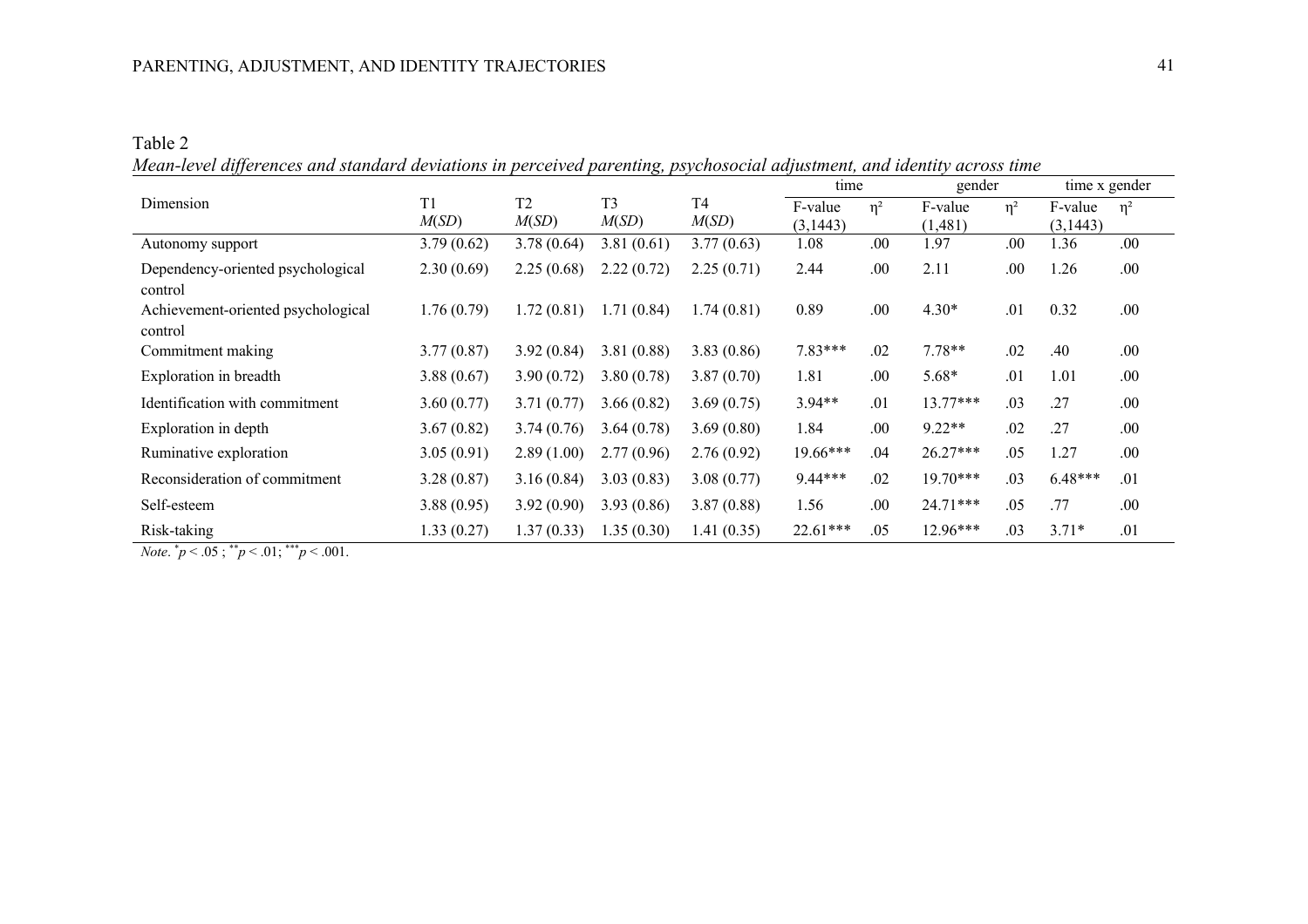|          | ., .,                             |                                     | Trajectory group counts $(\%)$ |       |       |       |       |  |
|----------|-----------------------------------|-------------------------------------|--------------------------------|-------|-------|-------|-------|--|
| Solution | <b>BIC</b>                        | Entropy                             |                                | 2     | 3     | 4     | 5     |  |
|          |                                   |                                     | Parenting Trajectory Models    |       |       |       |       |  |
| 2-class  | 10033.24                          | 0.88                                | 65.50                          | 36.50 |       |       |       |  |
| 3-class  | 9659.76                           | 0.85                                | 39.78                          | 44.82 | 15.41 |       |       |  |
| 4-class  | 9617.14                           | 0.81                                | 36.14                          | 34.97 | 17.69 | 11.20 |       |  |
| 5-class  | 9393.90                           | 0.84                                | 7.69                           | 25.74 | 39.19 | 20.51 | 6.87  |  |
|          |                                   | <b>Adjustment Trajectory Models</b> |                                |       |       |       |       |  |
| 2-class  | 5414.72                           | 0.79                                | 29.89                          | 70.11 |       |       |       |  |
| 3-class  | 4998.28                           | 0.82                                | 27.01                          | 59.47 | 13.53 |       |       |  |
| 4-class  | 4851.24                           | 0.82                                | 9.25                           | 36.21 | 43.23 | 11.31 |       |  |
| 5-class  | 4761.14                           | 0.81                                | 9.53                           | 5.36  | 39.23 | 34.85 | 11.03 |  |
|          | <b>Identity Trajectory Models</b> |                                     |                                |       |       |       |       |  |
| 2-class  | 24933.46                          | 0.90                                | 57.84                          | 42.15 |       |       |       |  |
| 3-class  | 24463.86                          | 0.86                                | 36.69                          | 31.36 | 31.95 |       |       |  |
| 4-class  | 24162.42                          | 0.86                                | 25.35                          | 26.62 | 21.14 | 26.89 |       |  |
| 5-class  | 23955.34                          | 0.87                                | 16.99                          | 27.51 | 13.30 | 24.53 | 17.66 |  |

# Table 3 *Fit indices of group-based trajectory modeling*

*Note.* BIC= Bayesian Information Criterion. Bolded rows represent those chosen as final solutions. N=483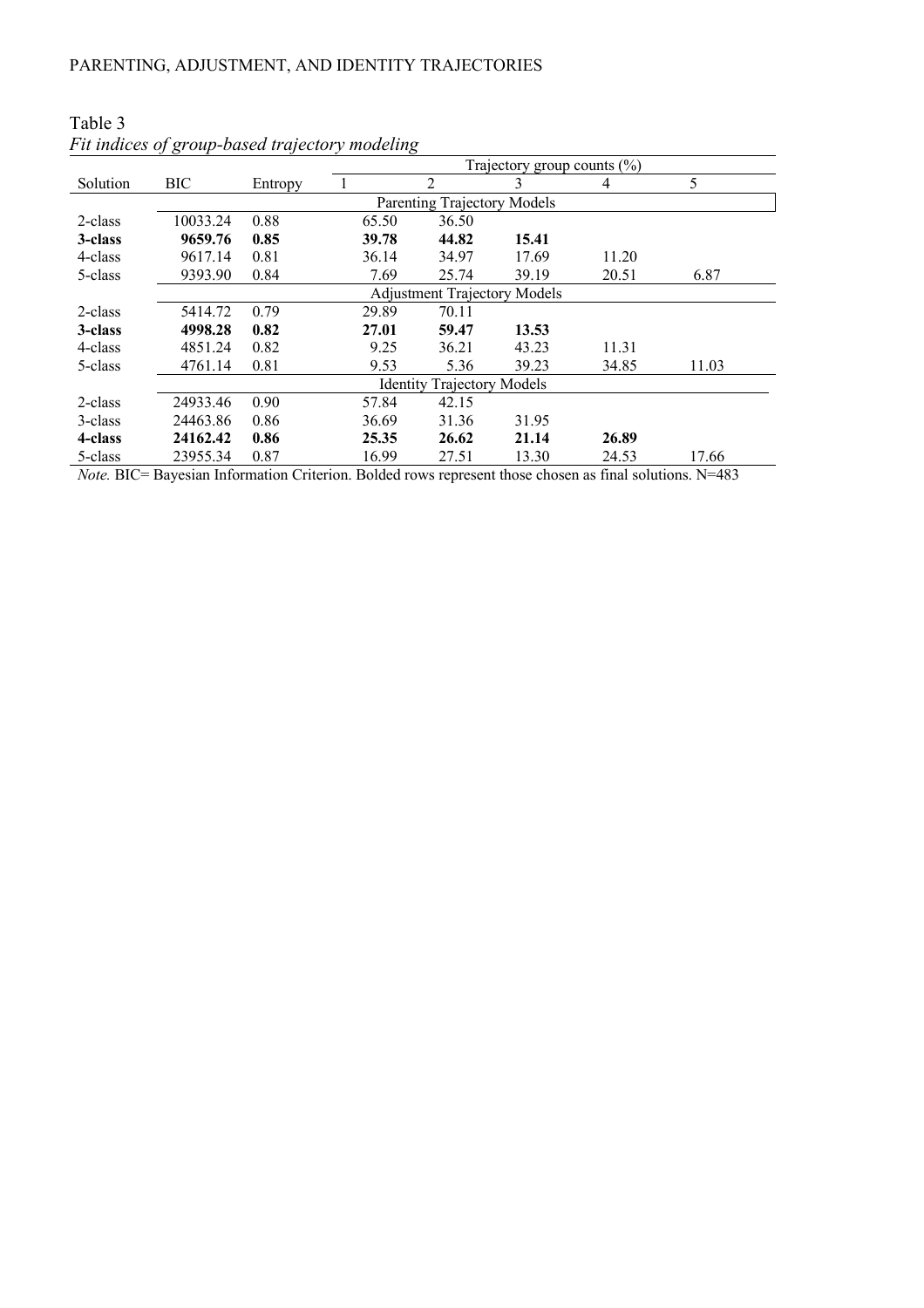Table 4

|                              | Parenting Trajectory Models |                   |                                     |                   |  |  |  |
|------------------------------|-----------------------------|-------------------|-------------------------------------|-------------------|--|--|--|
|                              | Highly                      | Decreasing        | Stable                              |                   |  |  |  |
| Parenting Dimension          | Supportive                  | Supportive        | Controlling                         |                   |  |  |  |
| Autonomy support             |                             |                   |                                     |                   |  |  |  |
| Mean intercept               | $4.25(0.03)$ ***            | $3.67(0.03)$ ***  | $3.00(0.06)$ ***                    |                   |  |  |  |
| Mean linear slope            | 0.03(0.18)                  | $-0.03(0.02)$ *   | $-0.02(0.03)$                       |                   |  |  |  |
| Mean quadratic slope         | $-0.01(0.02)$               | 0.00(0.02)        | 0.00(0.03)                          |                   |  |  |  |
| <b>DPC</b>                   |                             |                   |                                     |                   |  |  |  |
| Mean intercept               | $1.75(0.04)$ ***            | $2.37(0.04)$ ***  | $3.03(0.07)$ ***                    |                   |  |  |  |
| Mean linear slope            | $-0.07(0.02)$ **            | 0.00(0.02)        | 0.05(0.04)                          |                   |  |  |  |
| Mean quadratic slope         | 0.02(0.02)                  | 0.00(0.02)        | 0.03(0.04)                          |                   |  |  |  |
| <b>APC</b>                   |                             |                   |                                     |                   |  |  |  |
| Mean intercept               | $0.78(0.06)$ ***            | $1.68(0.06)$ ***  | $2.99(0.08)$ ***                    |                   |  |  |  |
| Mean linear slope            | $-0.10(0.03)$ **            | 0.00(0.03)        | 0.04(0.05)                          |                   |  |  |  |
| Mean quadratic slope         | 0.04(0.04)                  | $0.06(0.03)*$     | $-0.05(0.05)$                       |                   |  |  |  |
|                              |                             |                   | <b>Adjustment Trajectory Models</b> |                   |  |  |  |
|                              | Low SE/                     | High SE/          | Moderate SE/                        |                   |  |  |  |
| <b>Adjustment Dimensions</b> | Low Risk-Taking             | Low Risk-Taking   | Increasing Risk-Taking              |                   |  |  |  |
| Self-esteem (SE)             |                             |                   |                                     |                   |  |  |  |
| Mean intercept               | $3.03(0.12)$ ***            | 4.43 $(0.55)$ *** | $3.86(0.17)$ ***                    |                   |  |  |  |
| Mean linear slope            | 0.00(0.04)                  | 0.00(0.03)        | $-0.01(0.06)$                       |                   |  |  |  |
| Mean quadratic slope         | 0.00(0.05)                  | 0.03(0.03)        | $-0.09(0.07)$                       |                   |  |  |  |
| Risk-taking                  |                             |                   |                                     |                   |  |  |  |
| Mean intercept               | $1.30(0.04)$ ***            | $1.25(0.01)$ ***  | $1.88(0.03)$ ***                    |                   |  |  |  |
| Mean linear slope            | 0.00(0.01)                  | 0.01(0.00)        | $0.11(0.02)$ ***                    |                   |  |  |  |
| Mean quadratic slope         | 0.00(0.01)                  | 0.00(0.01)        | 0.02(0.02)                          |                   |  |  |  |
|                              |                             |                   | <b>Identity Trajectory Models</b>   |                   |  |  |  |
|                              | Lost Searchers              | Guardians         | Pathmakers                          | Successful        |  |  |  |
| <b>Identity Dimensions</b>   |                             |                   |                                     | Searchers         |  |  |  |
| CM                           |                             |                   |                                     |                   |  |  |  |
| Mean intercept               | $2.89(0.07)$ ***            | $4.11(0.07)$ ***  | $5.04(0.08)$ ***                    | $4.00(0.06)$ ***  |  |  |  |
| Mean linear slope            | $-0.05(0.04)$               | $-0.01(0.04)$     | $0.13(0.05)$ **                     | 0.05(0.04)        |  |  |  |
| Mean quadratic slope         | $-0.01(0.04)$               | $-0.08(0.04)$ *   | $-0.02(0.04)$                       | $-0.03(0.04)$     |  |  |  |
| EB                           |                             |                   |                                     |                   |  |  |  |
| Mean intercept               | $3.58(0.06)$ ***            |                   |                                     |                   |  |  |  |
|                              |                             | $3.59(0.07)$ ***  | $3.99(0.07)$ ***                    | $4.37(0.06)$ ***  |  |  |  |
| Mean linear slope            | $-0.04(0.04)$               | 0.00(0.04)        | $-0.03(0.04)$                       | 0.03(0.04)        |  |  |  |
| Mean quadratic slope         | 0.05(0.04)                  | 0.01(0.04)        | 0.00(0.04)                          | $-0.02(0.04)$     |  |  |  |
| IC                           |                             |                   |                                     |                   |  |  |  |
| Mean intercept               | $2.87(0.06)$ ***            | $3.73(0.06)$ ***  | $4.75(0.07)$ ***                    | $3.78(0.05)$ ***  |  |  |  |
| Mean linear slope            | 0.01(0.03)                  | $-0.05(0.03)$     | $0.08(0.04)*$                       | $0.07(0.03)*$     |  |  |  |
| Mean quadratic slope         | 0.05(0.03)                  | $-0.09(0.03)$ **  | $-0.11(0.04)$ **                    | 0.02(0.03)        |  |  |  |
| ED                           |                             |                   |                                     |                   |  |  |  |
| Mean intercept               | $3.22(0.07)$ ***            | $3.48(0.07)$ ***  | $4.34(0.08)$ ***                    | $3.98(0.07)$ ***  |  |  |  |
| Mean linear slope            | $-0.02(0.04)$               | $-0.05(0.04)$     | 0.03(0.04)                          | 0.03(0.04)        |  |  |  |
| Mean quadratic slope         | 0.02(0.04)                  | $-0.04(0.04)$     | $-0.09(0.05)$                       | $0.09(0.04)$ *    |  |  |  |
| RE                           |                             |                   |                                     |                   |  |  |  |
| Mean intercept               | $3.51(0.07)$ ***            | $2.46(0.08)$ ***  | $1.65(0.08)$ ***                    | $3.39(0.07)$ ***  |  |  |  |
| Mean linear slope            | $-0.06(0.04)$               | $-0.03(0.04)$     | $-0.19(0.04)$ ***                   | $-0.15(0.04)$ *** |  |  |  |
| Mean quadratic slope         | 0.01(0.04)                  | 0.06(0.04)        | $0.12(0.04)$ **                     | $-0.03(0.04)$     |  |  |  |
| RC                           |                             |                   |                                     |                   |  |  |  |
| Mean intercept               | $3.13(0.07)$ ***            | $2.81(0.07)$ ***  | $2.70(0.08)$ ***                    | $3.62(0.07)$ ***  |  |  |  |
| Mean linear slope            | $-0.01(0.04)$               | $-0.01(0.04)$     | $-0.14(0.04)$ ***                   | $-0.14(0.04)$ *** |  |  |  |

# *Parameters estimates for parenting, psychosocial adjustment, and identity trajectory models*

*Note*. DPC= dependency-oriented psychological control; APC= achievement-oriented psychological control; CM= commitment making; EB= exploration in breadth; IC= identification with commitment; ED= exploration in depth; RE= ruminative exploration; RC= reconsideration of commitment  $p < .05$ ;  $p > .01$ ;  $p > .001$ .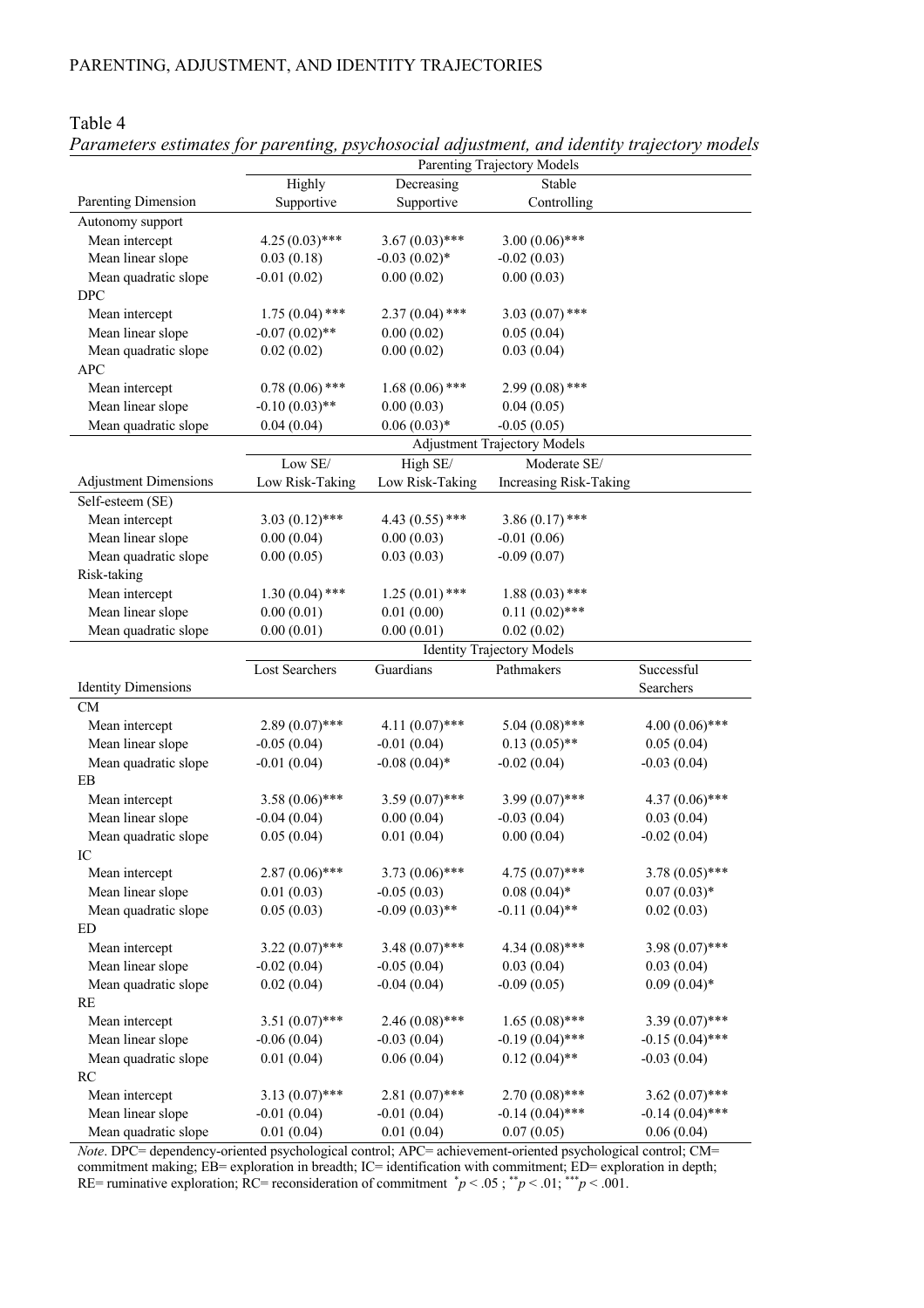|                                       |                          | Parenting Trajectory Clusters |                           |
|---------------------------------------|--------------------------|-------------------------------|---------------------------|
|                                       | <b>Highly Supportive</b> | Decreasing Supportive         | <b>Stable Controlling</b> |
|                                       | Parenting                | Parenting                     | Parenting                 |
| <b>Adjustment Trajectory Clusters</b> | $(n=194)$                | $(n=214)$                     | $(n=75)$                  |
| Low SE/Low risk $(n=129)$             |                          |                               |                           |
| observed                              | 30                       | 55                            | 44                        |
| expected                              | 51.81                    | 57.16                         | 20.03                     |
| adjusted standardized residual        | $-4.58$                  | $-0.45$                       | 6.80                      |
| High SE/Low risk $(n=284)$            |                          |                               |                           |
| observed                              | 155                      | 121                           | 12                        |
| expected                              | 114.07                   | 125.83                        | 44.10                     |
| adjusted standardized residual        | 6.96                     | $-0.90$                       | $-8.19$                   |
| Mod SE/Increasing risk $(n=70)$       |                          |                               |                           |
| observed                              | 13                       | 38                            | 19                        |
| expected                              | 28.12                    | 31.01                         | 10.87                     |
| adjusted standardized residual        | $-3.99$                  | 1.82                          | 2.90                      |
| <b>Identity Trajectory Clusters</b>   |                          |                               |                           |
| Lost Searchers $(n=124)$              |                          |                               |                           |
| observed                              | 48                       | 51                            | 25                        |
| expected                              | 49.81                    | 54.94                         | 19.25                     |
| adjusted standardized residual        | $-0.38$                  | $-0.83$                       | 1.65                      |
| Guardians (n=124)                     |                          |                               |                           |
| observed                              | 42                       | 65                            | 17                        |
| expected                              | 49.81                    | 54.94                         | 19.25                     |
| adjusted standardized residual        | $-1.65$                  | 2.11                          | $-0.65$                   |
| Pathmakers (n=104)                    |                          |                               |                           |
| observed                              | 54                       | 42                            | 8                         |
| expected                              | 41.77                    | 46.08                         | 16.15                     |
| adjusted standardized residual        | 2.76                     | $-0.91$                       | $-2.49$                   |
| Successful Searchers (n=131)          |                          |                               |                           |
| observed                              | 50                       | 56                            | 25                        |
| expected                              | 52.62                    | 58.04                         | 20.34                     |
| adjusted standardized residual        | $-0.55$                  | $-0.42$                       | 1.32                      |

Table 5

*Cross-tabulation for parenting trajectory classes with adjustment and identity trajectory classes*

*Note*. SE= self-esteem; risk= risk-taking; Observed= observed counts; Expected= expected counts based on the assumption of independence.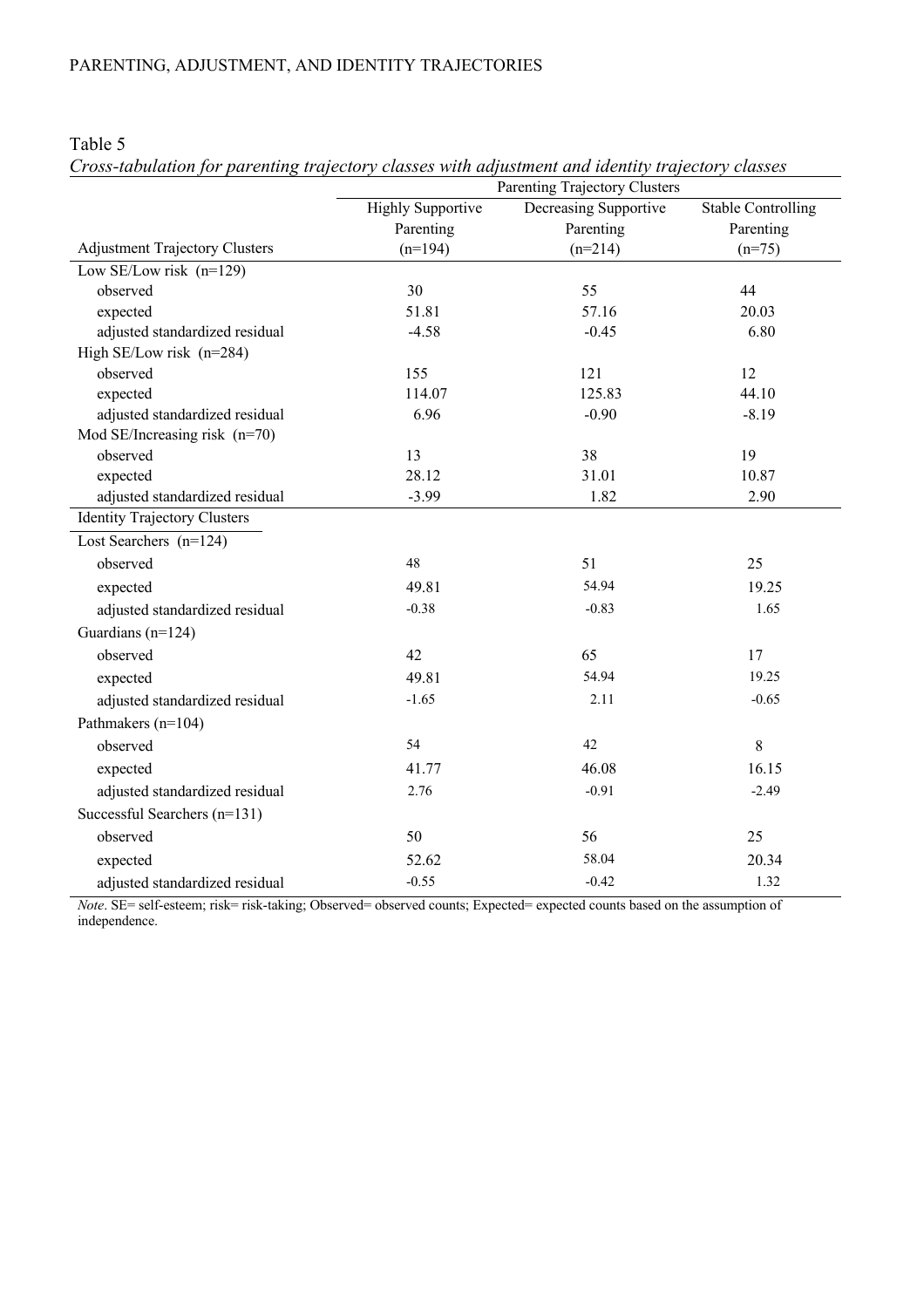# PARENTING, ADJUSTMENT, AND IDENTITY TRAJECTORIES



# Dependency-oriented psychological control



#### Autonomy support





*Figure 1.* Observed mean trends for the three parenting dimensions in the three parenting trajectory classes

## Achievement-oriented psychological control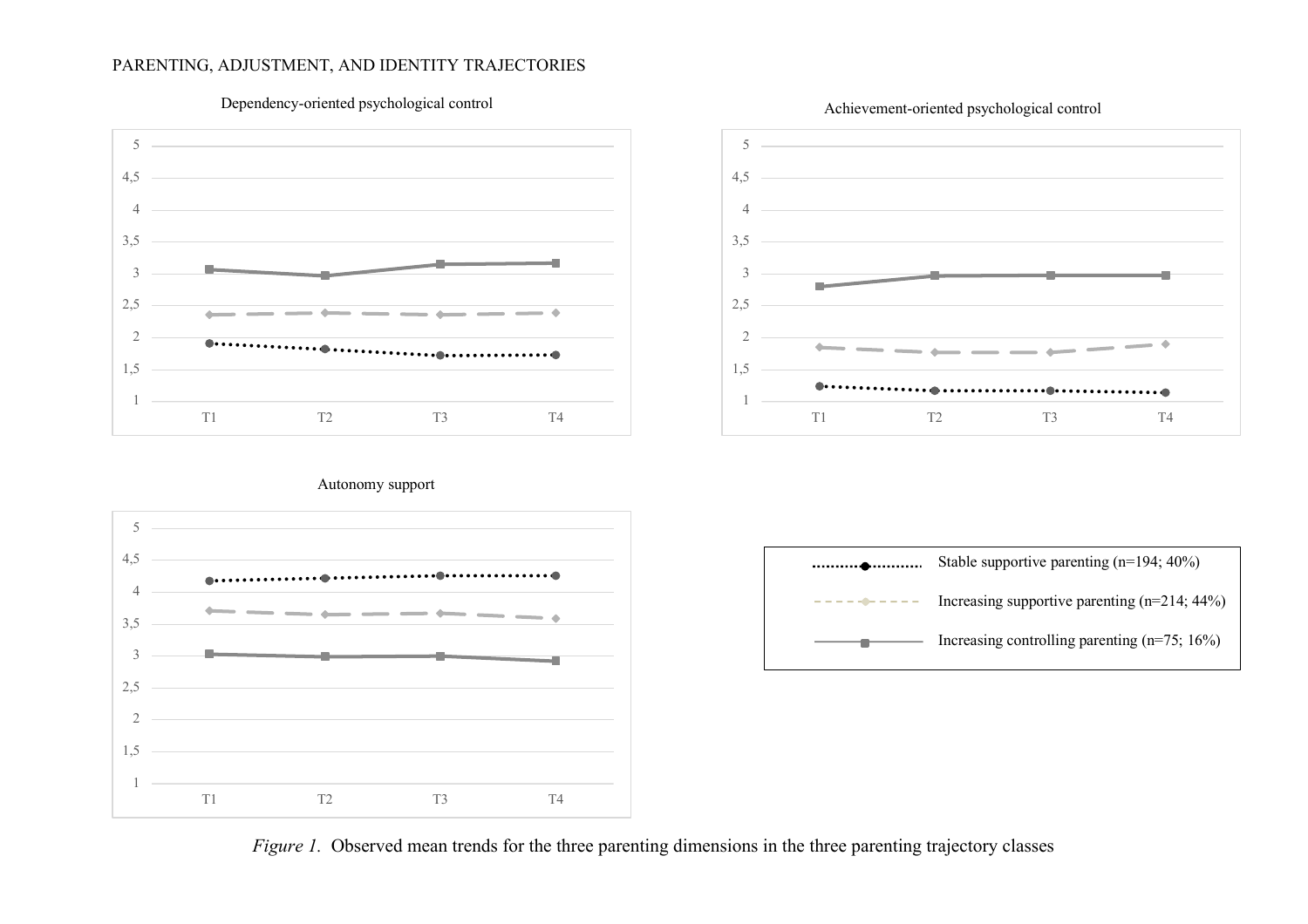# PARENTING, ADJUSTMENT, AND IDENTITY TRAJECTORIES